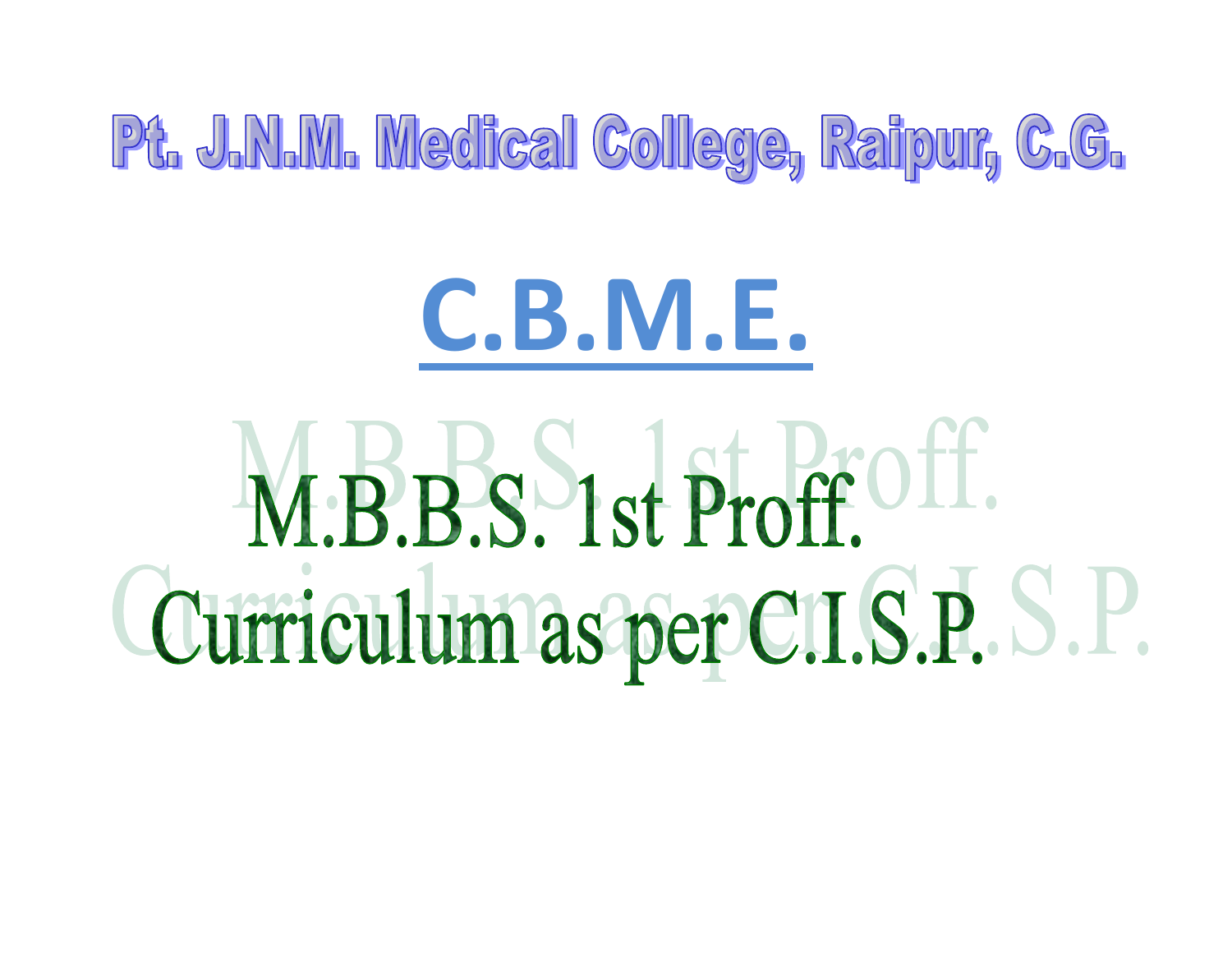| <b>WEEK1</b> | 9am-10am                          | $10am-11am$                 | $11am-1pm$<br>SDL / SGD / Practical | $1-2$<br>(lunch<br>break) | $2pm-4pm$<br>SDL / SGD / Practical | 4pm-5pm                |
|--------------|-----------------------------------|-----------------------------|-------------------------------------|---------------------------|------------------------------------|------------------------|
| <b>MON</b>   | AN1.1                             | Physio<br>PY1.2.1           | AN1.1                               |                           | physio/bio<br><b>BI11.1</b>        | $\text{ece}(\text{P})$ |
| <b>TUE</b>   | Physio<br>PY1.2.2                 | AN1.1                       | physio/bio<br><b>BI</b> 11.1        |                           | <b>SGD</b> (AN76.1)<br>AN1.1       | $\csc(A)$              |
| <b>WED</b>   | AN1.2 AN2.1<br>AN2.2<br>AN2.3     | bio<br>b1.1<br>$(HI-PY1.1)$ | AN1.1                               |                           | physio/bio<br><b>BI</b> 11.1       | $\text{ece}(\text{B})$ |
| <b>THU</b>   | Physio<br>PY1.1.1<br>$(HI-BI1.1)$ | AN2.4 AN18.7                | physio/bio<br><b>BI</b> 11.1        |                           | <b>SGD</b> (AN76.2)<br>AN2.1       | extra<br>curricular    |
| <b>FRI</b>   | bio<br><b>BI2.1</b>               | Physio<br>PY1.5.1           | AN2.1                               |                           | physio/bio<br><b>BI11.1</b>        | Aetcom                 |
| <b>SAT</b>   | psm                               | AN2.5                       | physio/bio<br><b>BI</b> 11.1        |                           | <b>SGD</b> (AN77.1)<br>AN2.1       | assessment             |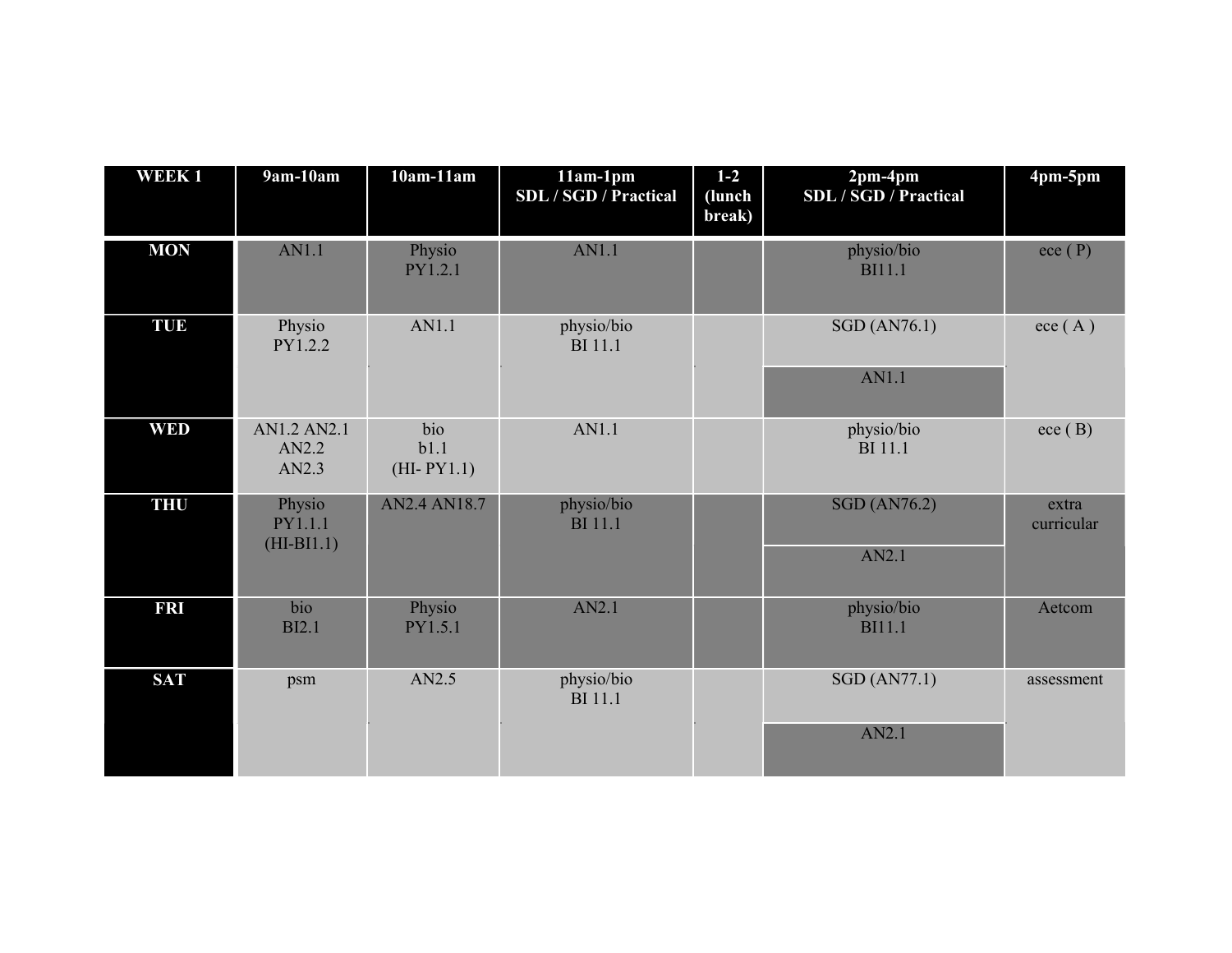| WEEK 2     | 9am-10am                                                 | $10am-11am$                         | $11am-1pm$<br><b>SDL / SGD / Practical</b> | $1-2$<br>$\overline{$ (lunch<br>break) | $2pm-4pm$<br><b>SDL / SGD / Practical</b> | 4pm-5pm                |
|------------|----------------------------------------------------------|-------------------------------------|--------------------------------------------|----------------------------------------|-------------------------------------------|------------------------|
| <b>MON</b> | AN2.6                                                    | Physio<br><b>PY1.4</b><br>$(VI-PA)$ | AN2.6                                      |                                        | physio/bio<br><b>BI3.1</b>                | $\csc(A)$              |
| <b>TUE</b> | Physio<br>PY1.3                                          | AN3.1<br>AN3.2                      | physio/bio<br><b>BI3.1</b>                 |                                        | SGD (AN77.2)<br>AN3.1                     | $\csc(A)$              |
|            |                                                          |                                     |                                            |                                        | AN3.2                                     |                        |
| <b>WED</b> | AN5.1 AN5.2<br>AN5.3 AN5.4<br>AN5.5 AN5.6<br>AN5.7 AN5.8 | bio<br><b>BI6.7</b><br>$(HI-PY1.6)$ | AN5.2<br>AN5.3 AN5.4                       |                                        | physio/bio<br><b>BI3.1</b>                | $\text{ece}(\text{B})$ |
| <b>THU</b> | Physio<br>PY1.6, PY1.7<br>$(HI-BI6.7)$                   | AN7.1<br>AN7.2<br>AN7.3             | physio/bio<br><b>BI3.1</b>                 |                                        | <b>SGD</b> (AN77.3)                       | extra<br>curricular    |
|            |                                                          | AN7.4                               |                                            |                                        | AN5.2<br>AN5.3 AN5.4                      |                        |
| <b>FRI</b> | <b>Bio</b><br><b>BI2.3</b>                               | Physio<br>PY1.8.1                   | AN7.1                                      |                                        | physio/bio<br><b>BI3.1</b>                | Aetcom                 |
| <b>SAT</b> | psm                                                      | AN7.5<br>AN7.6<br>AN7.7             | physio/bio<br><b>BI3.1</b>                 |                                        | SGD (AN77.4)                              | assessment             |
|            |                                                          | AN7.8                               |                                            |                                        | AN7.1                                     |                        |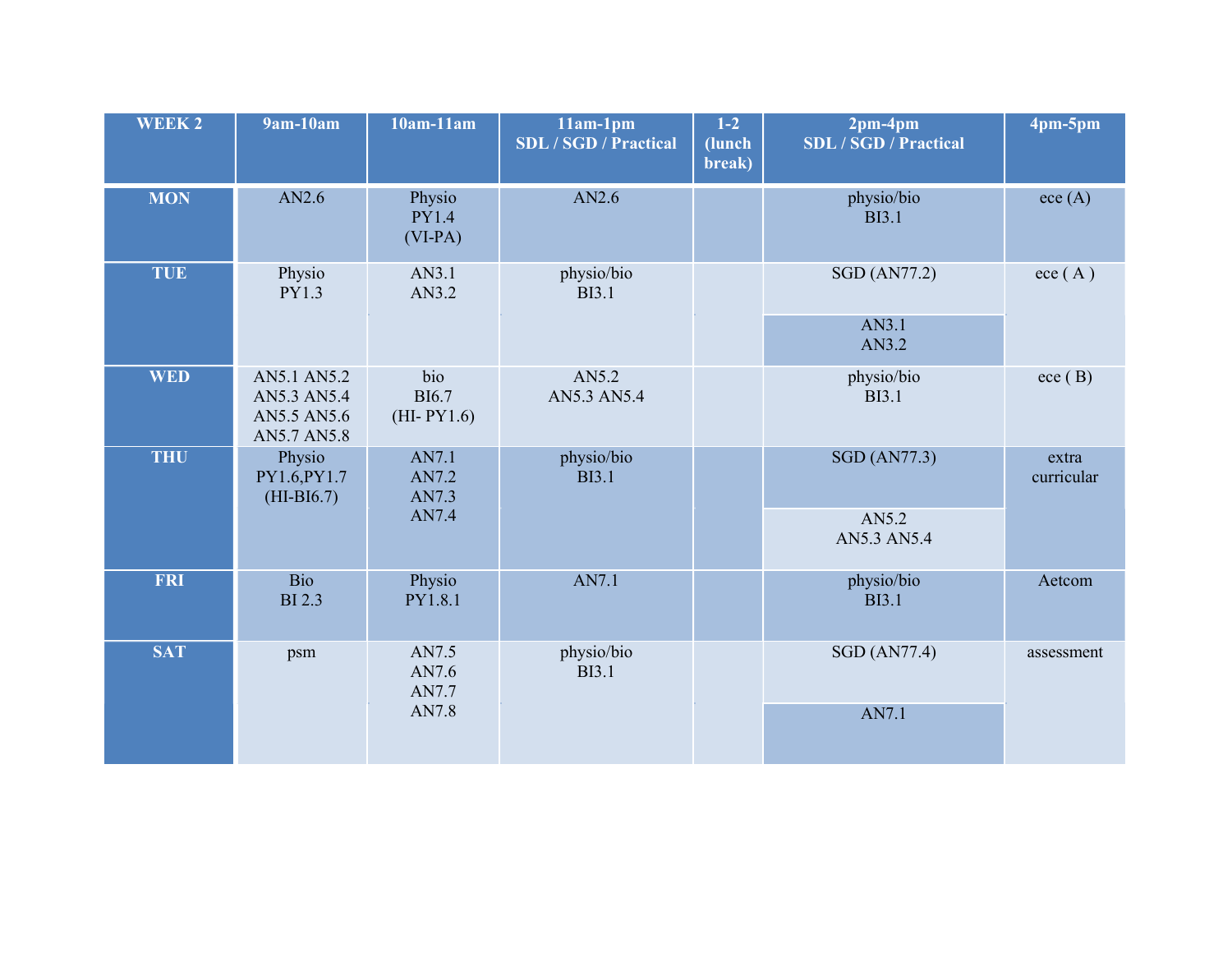| WEEK <sub>3</sub> | 9am-10am                               | $10am-11am$                                | $11am-1pm$<br><b>SDL / SGD / Practical</b>    | $1-2$<br>(lunch<br>break) | $2pm-4pm$<br><b>SDL / SGD / Practical</b>     | 4pm-5pm                |
|-------------------|----------------------------------------|--------------------------------------------|-----------------------------------------------|---------------------------|-----------------------------------------------|------------------------|
| <b>MON</b>        | AN6.1 AN6.2<br>AN6.3                   | Physio<br>PY1.8.2                          | AN6.2                                         |                           | physio/bio<br>PY2.3.2, PY2.11<br><b>BI3.1</b> | $\csc(P)$              |
| <b>TUE</b>        | Physio<br><b>PY2.1</b>                 | AN4.1 AN4.2<br>AN4.3<br>AN4.4<br>AN4.5     | physio/bio<br>PY2.3.2, PY2.11<br><b>BI3.1</b> |                           | SGD (AN77.5)<br>AN4.3 AN4.4                   | $\csc(A)$              |
|                   |                                        |                                            |                                               |                           |                                               |                        |
| <b>WED</b>        | AN13.8                                 | bio<br>BI 6.7. BI6.8<br>$(HI-PY1.7)$       | AN4.3 AN4.4                                   |                           | physio/bio<br>PY2.3.2, PY2.11<br><b>BI3.1</b> | $\text{ece}(\text{B})$ |
| <b>THU</b>        | Physio<br><b>PY2.2</b><br>$(HI-BI5.2)$ | <b>AN9.1</b>                               | physio/bio<br>PY2.4.2, PY2.11<br><b>BI3.1</b> |                           | SDL (8.1-6) Clavicle                          | extra<br>curricular    |
|                   |                                        |                                            |                                               |                           | AN9.1                                         |                        |
| <b>FRI</b>        | bio<br><b>BI2.4</b>                    | Physio<br>PY2.3.1<br>(HI-BI5.2,<br>B[6.11] | AN9.1                                         |                           | physio/bio<br>PY2.4.2, PY2.11<br><b>BI3.1</b> | Aetcom                 |
| <b>SAT</b>        | psm                                    | AN10.11                                    | physio/bio<br>PY2.4.2, PY2.11<br><b>BI3.1</b> |                           | SDL (8.1-6) Scapula                           | assessment             |
|                   |                                        |                                            |                                               |                           | AN9.2                                         |                        |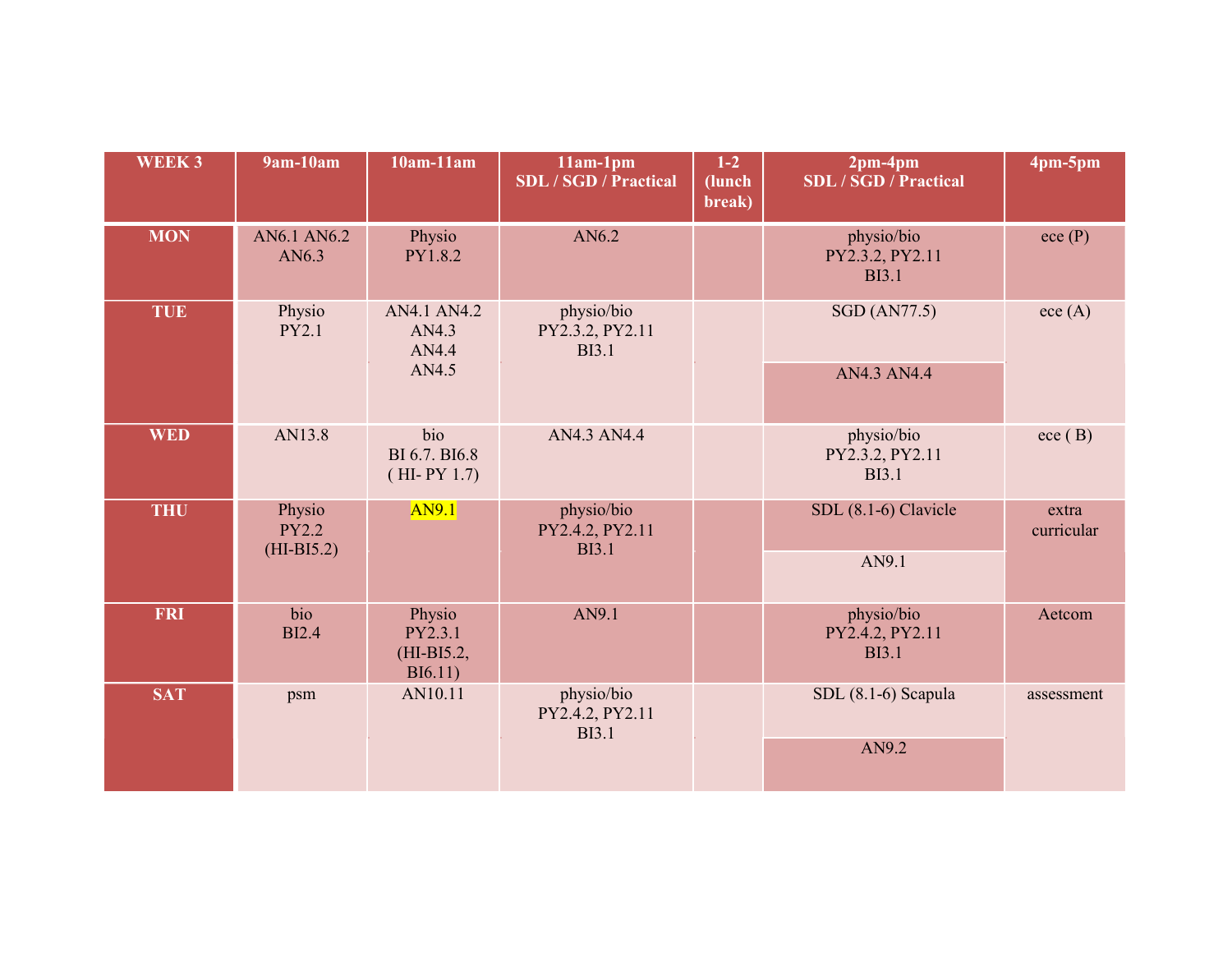| WEEK4      | 9am-10am                             | $10am-11am$                                           | $11am-1pm$<br><b>SDL / SGD / Practical</b>    | $1-2$<br>(lunch<br>break) | $2pm-4pm$<br>SDL / SGD / Practical            | 4pm-5pm                |
|------------|--------------------------------------|-------------------------------------------------------|-----------------------------------------------|---------------------------|-----------------------------------------------|------------------------|
| <b>MON</b> | AN9.2<br>AN9.3                       | Physio<br>PY2.5.1<br>$(HI - BI6.11,$<br><b>BI6.12</b> | AN10.11                                       |                           | physio/bio<br>PY2.5.3, PY2.11<br><b>BI3.1</b> | $\csc(P)$              |
| <b>TUE</b> | Physio<br>PY2.4.1                    | AN10.4<br>AN10.7                                      | physio/bio<br>PY2.5.3, PY2.11<br><b>BI3.1</b> |                           | SDL $(8.1-6)$ Humerus                         | $\csc(A)$              |
|            |                                      |                                                       |                                               | AN10.1                    |                                               |                        |
| <b>WED</b> | AN10.1                               | bio<br><b>BI3.1</b>                                   | AN10.1, AN10.4                                |                           | physio/bio<br>PY2.5.3, PY2.11<br><b>BI3.1</b> | $\text{ece}(\text{B})$ |
| <b>THU</b> | Physio<br>PY2.5.2<br>$(HI - BI6.12)$ | AN10.2                                                | physio/bio<br>PY2.6.2, PY2.11<br><b>BI3.1</b> |                           | SDL (8.1-6) Ulna                              | extra<br>curricular    |
|            | $(VI-PA)$                            |                                                       |                                               |                           | AN10.2                                        |                        |
| <b>FRI</b> | bio<br>BI2.5,<br>BI2.6, BI2.7        | Physio<br>PY2.6.1                                     | AN10.2                                        |                           | physio/bio<br>PY2.6.2, PY2.11<br><b>BI3.1</b> | Aetcom                 |
| <b>SAT</b> | psm                                  | AN10.3                                                | physio/bio<br>PY2.6.2, PY2.11<br><b>BI3.1</b> |                           | SDL $(8.1-6)$ Radius                          | assessment             |
|            |                                      |                                                       |                                               |                           | AN10.3                                        |                        |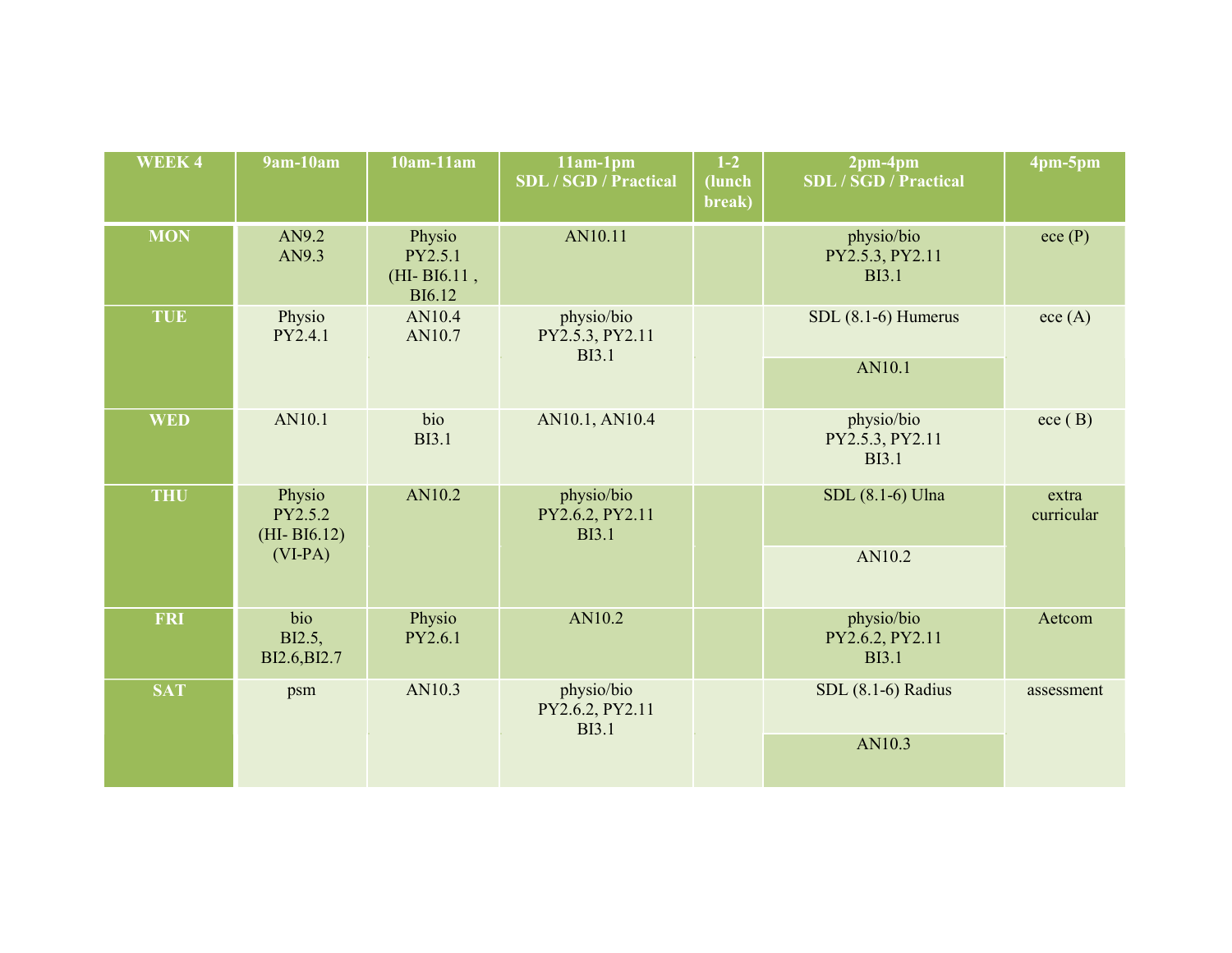| WEEK <sub>5</sub> | 9am-10am                            | $10am-11am$                                    | $11am-1pm$<br><b>SDL / SGD / Practical</b>    | $1-2$<br>(lunch<br>break) | $2pm-4pm$<br>SDL / SGD / Practical            | 4pm-5pm                |
|-------------------|-------------------------------------|------------------------------------------------|-----------------------------------------------|---------------------------|-----------------------------------------------|------------------------|
| <b>MON</b>        | AN10.5<br>AN10.6                    | Physio<br>PY2.10.1<br>$(HI - BI10.4)$          | AN10.3                                        |                           | physio/bio<br>PY2.6.3, PY2.11<br><b>BI3.1</b> | $\csc(P)$              |
| <b>TUE</b>        | Physio<br>PY2.10.2<br>(BI10.4)      | AN10.8                                         | physio/bio<br>PY2.6.3, PY2.11<br><b>BI3.1</b> |                           | SDL (8.1-6) Articulated Hand<br>AN10.3        | $\csc(A)$              |
| <b>WED</b>        | AN10.9                              | bio<br>BI3.2, BI3.3<br>$(HI-$<br>PY4.2, PY4.4) | AN10.8                                        |                           | physio/bio<br>PY2.6.3, PY2.11<br><b>BI3.1</b> | $\text{ece}(\text{B})$ |
| <b>THU</b>        | Physio<br>PY2.10.3<br>$(HI-BI10.4)$ | AN10.10                                        | physio/bio<br>PY2.7.2, PY2.11<br><b>BI3.1</b> |                           | <b>SGD</b> (AN78.1)<br>AN10.8                 | extra<br>curricular    |
| <b>FRI</b>        | bio<br><b>BI5.1</b>                 | Physio<br>PY2.7.1<br>$(VI-PA)$                 | AN10.10                                       |                           | physio/bio<br>PY2.7.2, PY2.11<br><b>BI3.1</b> | Aetcom                 |
| <b>SAT</b>        | psm                                 | AN10.12                                        | physio/bio<br>PY2.7.2, PY2.11<br><b>BI3.1</b> |                           | <b>SGD</b> (AN78.2)                           | assessment             |
|                   |                                     |                                                |                                               |                           | AN10.10 AN10.12                               |                        |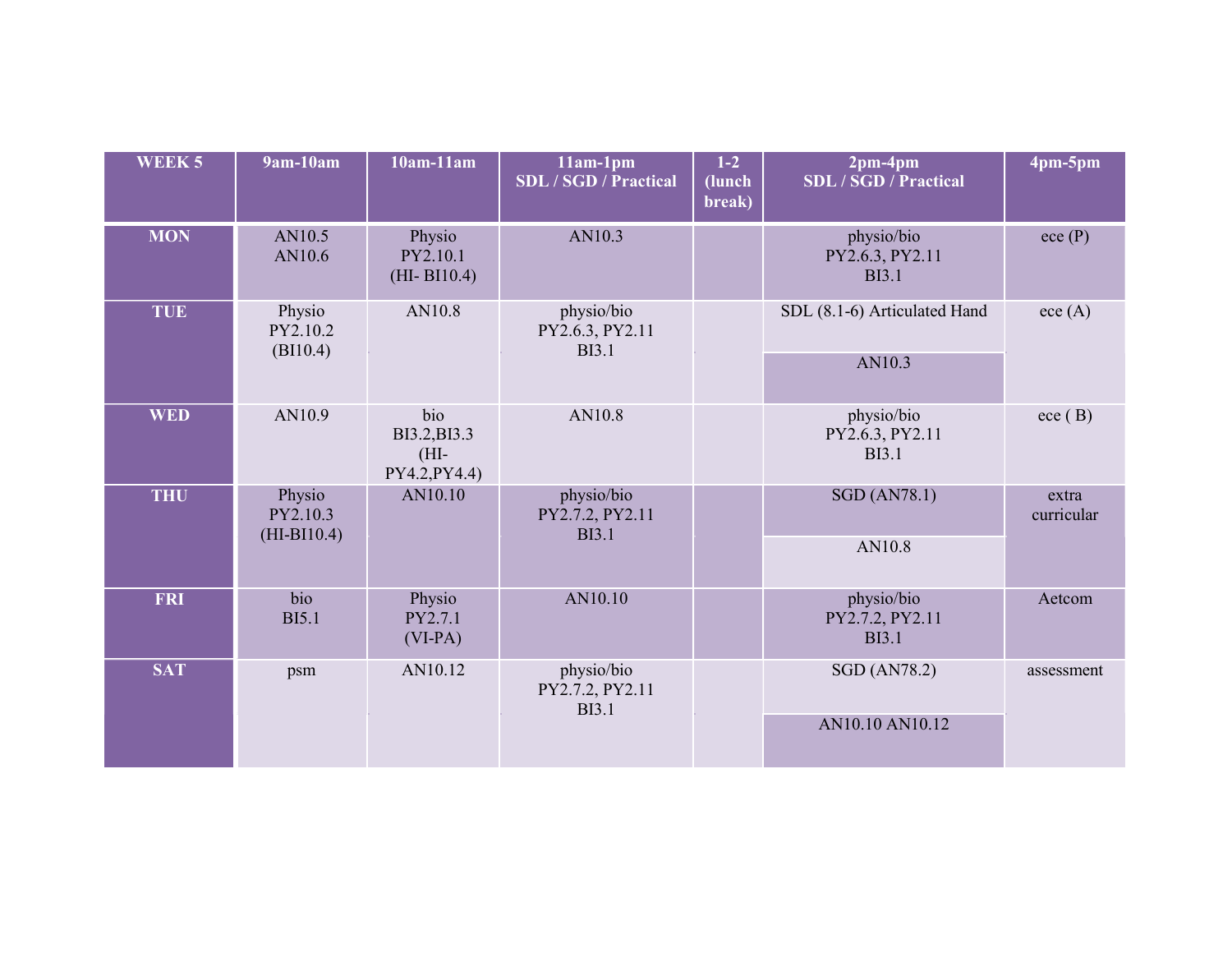| WEEK 6     | 9am-10am            | $10am-11am$                                     | $11am-1pm$<br><b>SDL / SGD / Practical</b>    | $1-2$<br>(lunch<br>break) | $2pm-4pm$<br><b>SDL</b> / <b>SGD</b> / <b>Practical</b> | 4pm-5pm             |
|------------|---------------------|-------------------------------------------------|-----------------------------------------------|---------------------------|---------------------------------------------------------|---------------------|
| <b>MON</b> | AN10.13             | Physio<br>PY2.8.1<br>$(VI-PA)$                  | AN10.11                                       |                           | physio/bio<br>PY2.8.3, PY2.11<br><b>BI5.1</b>           | $\csc(P)$           |
| TUE        | Physio<br>PY2.8.2   | AN11.1<br>$(VI-PA)$                             | physio/bio<br>PY2.8.3, PY2.11<br><b>BI5.1</b> |                           | SGD (AN78.3)                                            | $\csc(A)$           |
|            |                     |                                                 |                                               |                           | AN11.1                                                  |                     |
| <b>WED</b> | AN11.2              | bio<br><b>BI3.4</b><br>$(HI-$<br>PY3.11, PY4.7) | AN11.2                                        |                           | physio/bio<br>PY2.8.3, PY2.11<br><b>BI5.1</b>           | $\csc(B)$           |
| <b>THU</b> | Physio<br>PY2.9.1   | AN11.5 AN11.3                                   | physio/bio<br>PY2.9.3<br><b>BI5.1</b>         |                           | <b>SGD</b> (AN78.4)                                     | extra<br>curricular |
|            |                     |                                                 |                                               |                           | AN11.3 AN11.5                                           |                     |
| <b>FRI</b> | bio<br><b>BI5.1</b> | Physio<br>PY2.9.2                               | AN11.2 AN11.3 AN11.5<br>AN11.3 AN11.4         |                           | physio/bio<br>PY2.9.3<br><b>BI5.1</b>                   | Aetcom              |
| <b>SAT</b> | psm                 | AN12.1                                          | physio/bio<br>PY2.9.3<br><b>BI5.1</b>         |                           | SGD (AN78.5)                                            | assessment          |
|            |                     |                                                 |                                               |                           | AN12.1                                                  |                     |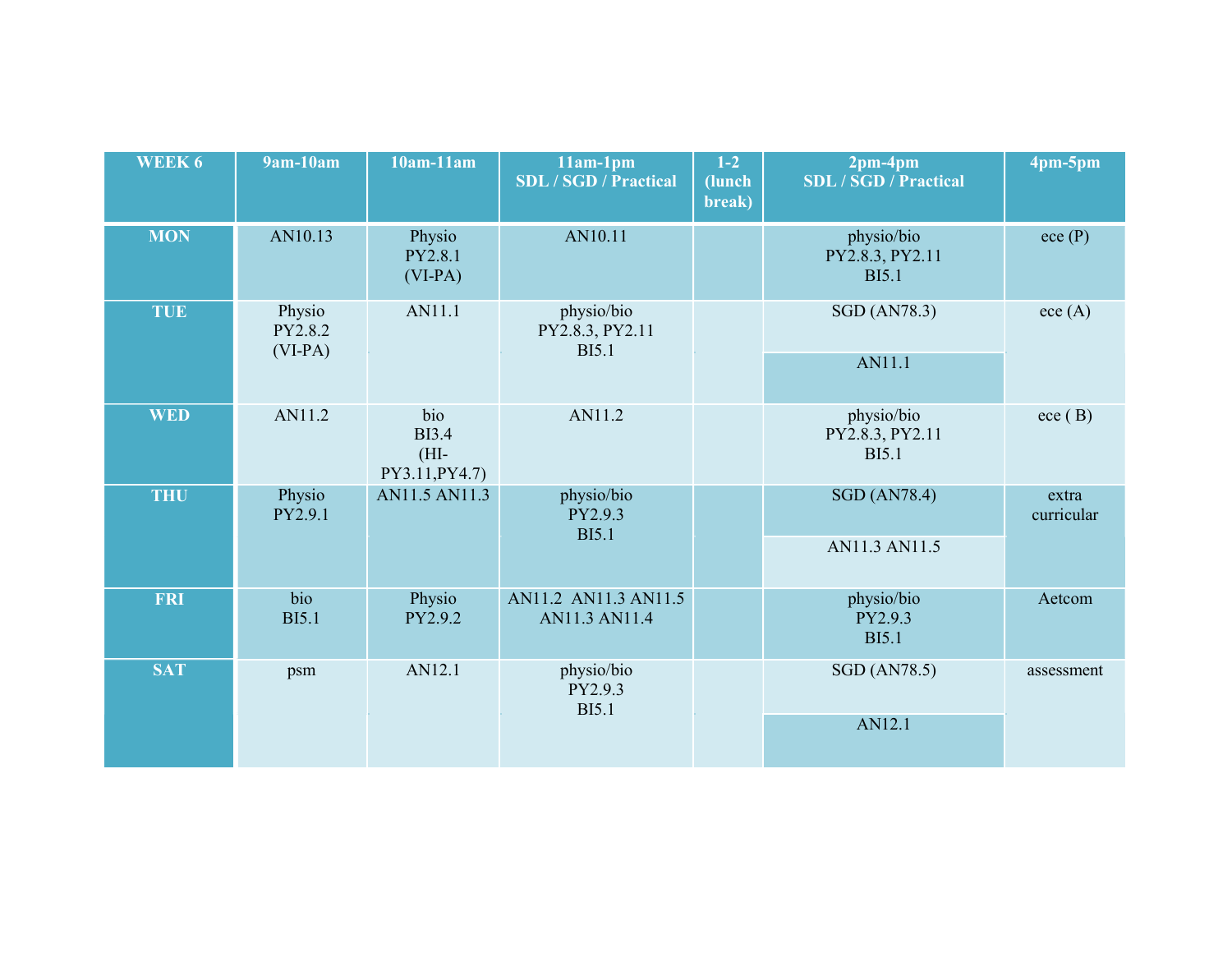| WEEK <sub>7</sub> | 9am-10am                               | $10am-11am$                                    | $11am-1pm$<br><b>SDL</b> / <b>SGD</b> / <b>Practical</b> | $1-2$<br>(lunch<br>break) | $2pm-4pm$<br><b>SDL / SGD / Practical</b>                       | 4pm-5pm                |
|-------------------|----------------------------------------|------------------------------------------------|----------------------------------------------------------|---------------------------|-----------------------------------------------------------------|------------------------|
| <b>MON</b>        | AN12.2                                 | Physio<br>PY3.1.1<br>$(HI-AN7.3)$              | AN12.2                                                   |                           | physio/bio<br>2.12.1<br><b>BI</b> 11.3                          | $\csc(P)$              |
| <b>TUE</b>        | Physio<br>PY3.1.2                      | AN12.3 AN12.4                                  | physio/bio<br>2.12.1<br><b>BI</b> 11.3                   |                           | <b>SGD</b> (AN79.1)<br>AN12.3 AN12.4                            | $\csc(A)$              |
| <b>WED</b>        | AN12.9<br>AN12.10                      | bio<br><b>BI3.4</b>                            | AN12.9<br>AN12.10                                        |                           | physio/bio<br>2.12.1<br><b>BI</b> 11.3                          | $\text{ece}(\text{B})$ |
| <b>THU</b>        | Physio<br><b>PY3.2</b><br>$(HI-AN3.1)$ | AN12.5<br>AN12.6<br>AN12.7                     | physio/bio<br>2.12.2<br><b>BI</b> 11.3                   |                           | <b>SGD</b> (AN79.2)<br>AN12.5 AN12.6 AN12.7                     | extra<br>curricular    |
| <b>FRI</b>        | bio<br><b>BI5.1</b>                    | Physio<br><b>PY3.3</b><br>$(VI-IM)$            | AN12.5 AN12.6 AN12.7                                     |                           | physio/bio<br>2.12.2<br><b>BI</b> 11.3                          | Aetcom                 |
| <b>SAT</b>        | psm                                    | AN12.11<br>AN12.12<br>AN12.13<br>AN12.8 AN11.4 | physio/bio<br>2.12.2<br><b>BI</b> 11.3                   |                           | <b>SGD</b> (AN79.3)<br>AN12.11 AN12.12 AN12.13<br>AN12.8 AN11.4 | assessment             |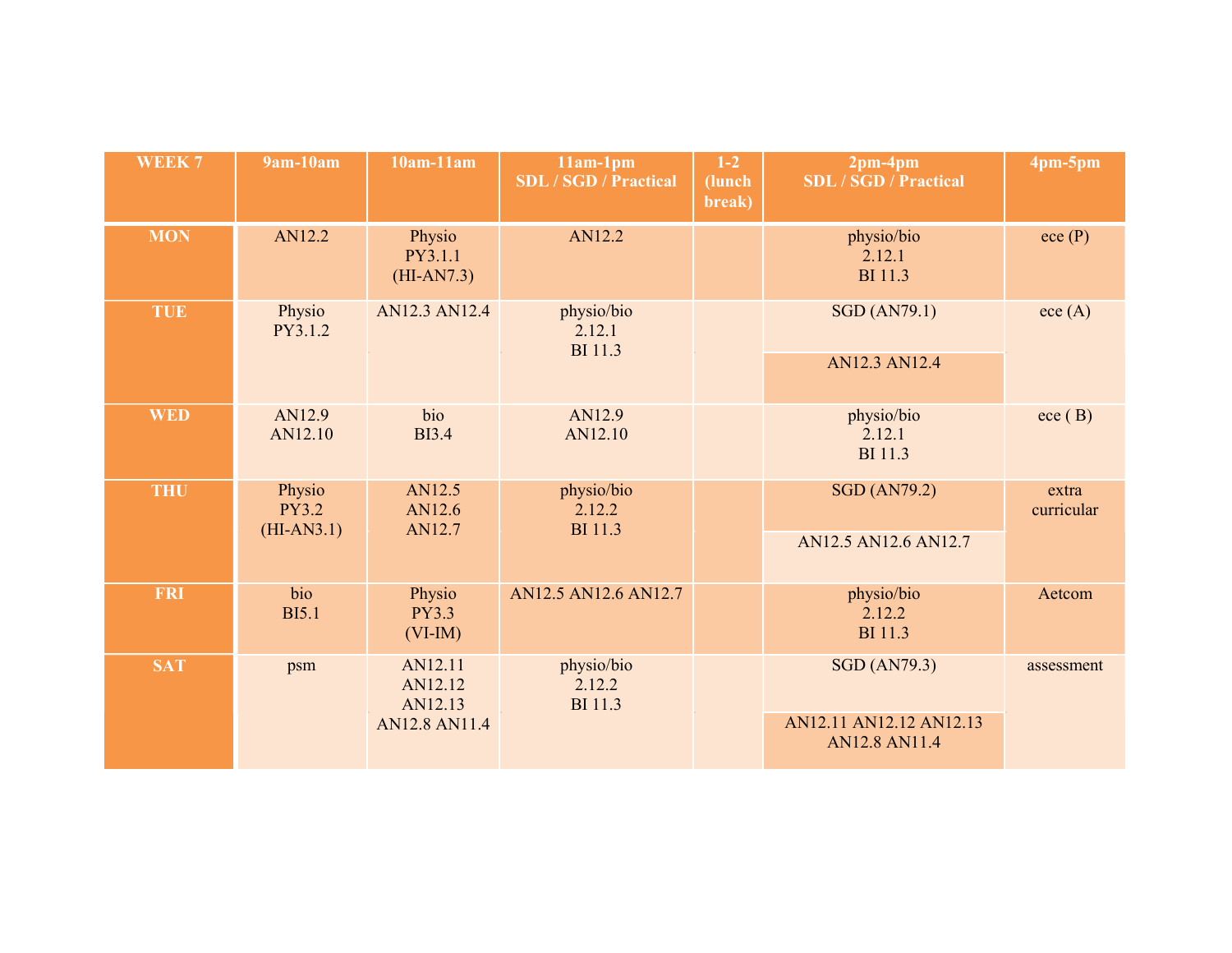| WEEK 8     | 9am-10am                                        | 10am-11am                                                      | $11am-1pm$<br>SDL / SGD / Practical                           | $1-2$<br>(lunch<br>break) | $2pm-4pm$<br><b>SDL / SGD / Practical</b>                         | 4pm-5pm                |
|------------|-------------------------------------------------|----------------------------------------------------------------|---------------------------------------------------------------|---------------------------|-------------------------------------------------------------------|------------------------|
| <b>MON</b> | AN12.12 AN12.15                                 | Physio<br><b>PY3.4</b><br>$(HI-$<br>AN7.7, AN7.5)<br>$(VI-AS)$ | AN12.12 AN12.15                                               |                           | physio/bio<br>PY2.13.1<br><b>BI11.4</b><br>VI-PE21.11             | $\csc(P)$              |
| TUE        | Physio<br>PY3.5, PY3.6, PY3.13<br>$(VI-PH, AS)$ | AN13.1                                                         | physio/bio<br>PY2.13.1<br><b>BI11.4</b><br>VI-PE21.11         |                           | <b>SGD</b> (AN79.4)<br>AN13.1                                     | ece(A)                 |
| <b>WED</b> | AN13.2                                          | bio<br><b>BI3.4</b>                                            | AN13.1                                                        |                           | physio/bio<br>PY2.13.1<br><b>BI11.4</b><br>VI-PE21.11             | $\text{ece}(\text{B})$ |
| THU        | Physio<br><b>PY3.7</b><br>$(HI-AN3.1)$          | AN13.3                                                         | physio/bio<br>PY3.10, PY3.18.1<br><b>BI11.4</b><br>VI-PE21.11 |                           | SDL (13.5) Radiology of<br>upper limb<br>AN13.3                   | extra<br>curricular    |
| <b>FRI</b> | bio<br><b>BI5.1</b>                             | Physio<br>PY3.8, PY3.17                                        | AN13.3 AN13.4                                                 |                           | physio/bio<br>PY3.10, PY3.18.1 BI11.4<br>VI-PE21.11               | Aetcom                 |
| <b>SAT</b> | psm                                             | AN13.3                                                         | physio/bio<br>PY3.10, PY3.18.1<br><b>BI11.4</b><br>VI-PE21.11 |                           | SDL (13.6 13.7) Surface<br>Marking of Upper Limb<br>AN13.5 AN13.6 | assessment             |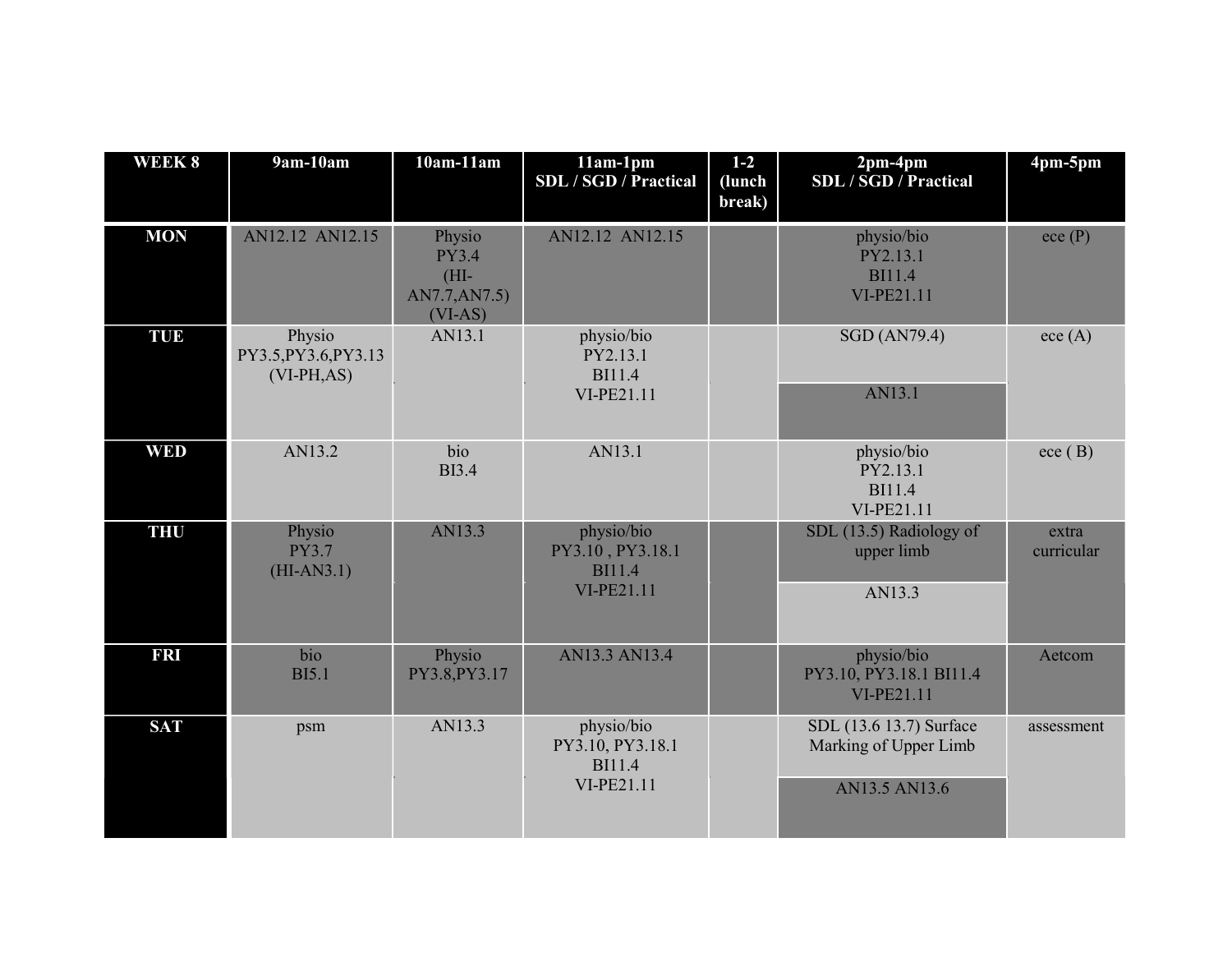| WEEK 9     | 9am-10am                                    | $10am-11am$                         | $11am-1pm$<br><b>SDL / SGD / Practical</b>     | $1-2$<br>(lunch<br>break) | $2pm-4pm$<br><b>SDL / SGD / Practical</b>      | 4pm-5pm                |
|------------|---------------------------------------------|-------------------------------------|------------------------------------------------|---------------------------|------------------------------------------------|------------------------|
| <b>MON</b> | AN13.3                                      | Physio<br>PY3.9                     | AN13.7                                         |                           | physio/bio<br>PY3.12, PY3.18.2<br>BI11.6,11.18 | $\csc(P)$              |
| <b>TUE</b> | Physio<br>PY3.11<br>$(HI-BI)$               | <b>AN20.10</b><br><b>AN20.10</b>    | physio/bio<br>PY3.12, PY3.18.2<br>BI11.6,11.18 |                           | SDL (14.1-4) Hip Bone 1<br>AN15.1              | $\csc(A)$              |
|            |                                             |                                     |                                                |                           |                                                |                        |
| <b>WED</b> | AN15.1 AN15.2                               | bio<br><b>BI3.4</b>                 | AN15.1 AN15.2                                  |                           | physio/bio<br>PY3.12, PY3.18.2<br>BI11.6,11.18 | $\text{ece}(\text{B})$ |
| <b>THU</b> | Physio<br>PY3.11                            | AN15.3                              | physio/bio<br>PY3.14, PY3.18.3<br>BI11.6,11.18 |                           | SDL (14.1-4) Femur + Patella                   | extra<br>curricular    |
|            |                                             |                                     |                                                |                           | AN15.3                                         |                        |
| <b>FRI</b> | bio<br><b>BI5.2</b><br>(VI-PA16.2-<br>16.4) | Physio<br>PY4.1, PY4.6<br>$(HI-AN)$ | AN15.3                                         |                           | physio/bio<br>PY3.14, PY3.18.3<br>BI11.6,11.18 | Aetcom                 |
| <b>SAT</b> | psm                                         | AN15.4                              | physio/bio<br>PY3.14, PY3.18.3<br>BI11.6,11.18 |                           | SDL (14.1-4) Tibia                             | assessment             |
|            |                                             |                                     |                                                |                           | AN15.4                                         |                        |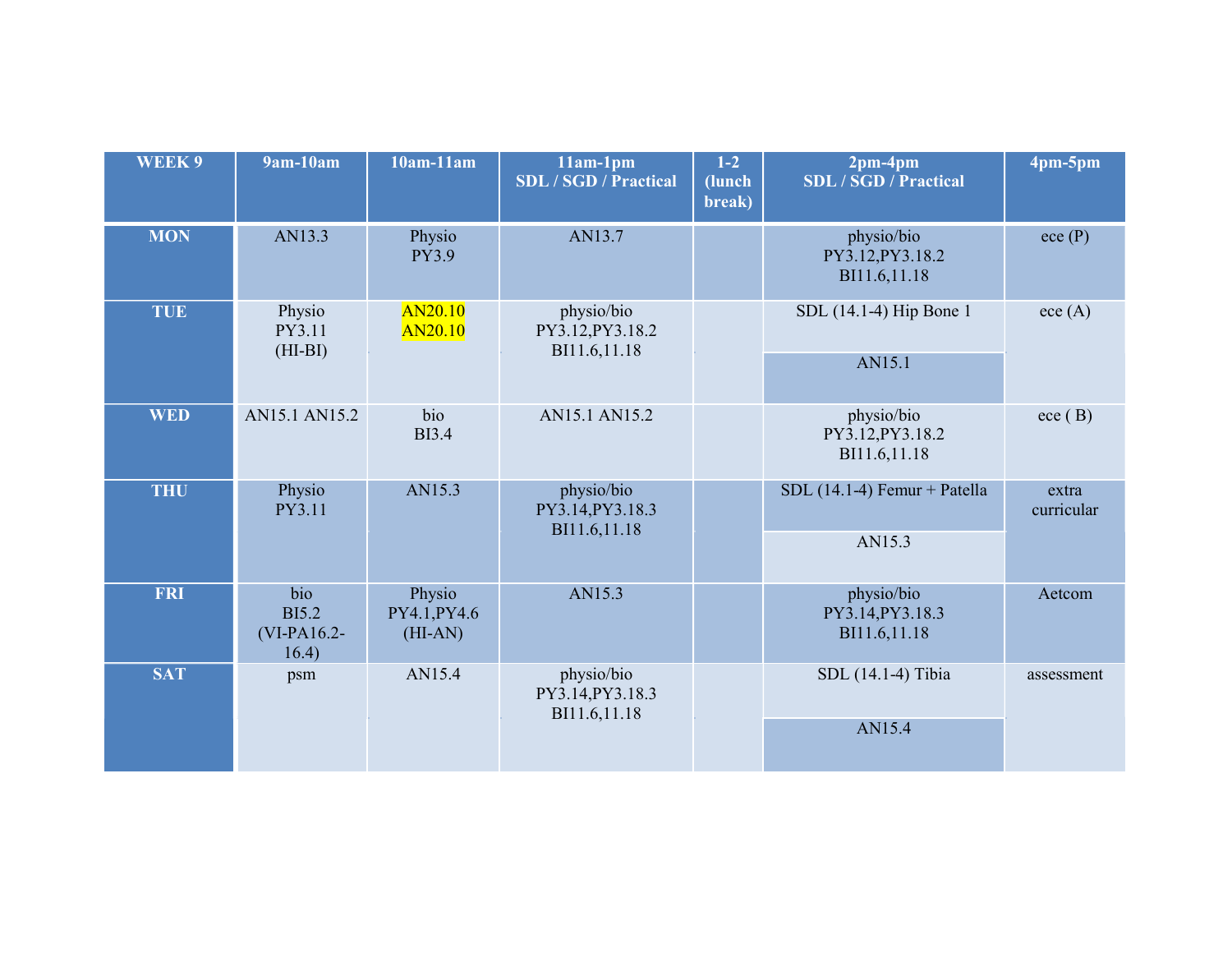| <b>WEEK 10</b> | 9am-10am                                    | $10am-11am$         | $11am-1pm$<br><b>SDL / SGD / Practical</b>        | $1-2$<br>(lunch<br>break) | $2pm-4pm$<br><b>SDL / SGD / Practical</b>          | 4pm-5pm                |
|----------------|---------------------------------------------|---------------------|---------------------------------------------------|---------------------------|----------------------------------------------------|------------------------|
| <b>MON</b>     | AN15.5                                      | Physio<br>PY4.2.1   | AN15.5                                            |                           | physio/bio<br>PY3.15.1, PY.3.18.4<br><b>BI3.10</b> | $\csc(P)$              |
| <b>TUE</b>     | Physio<br>PY4.2.2                           | AN15.1              | physio/bio<br>PY3.15.1, PY3.18.4<br><b>BI3.10</b> |                           | SDL (14.1-4) Fibula<br>AN15.1                      | $\csc(A)$              |
| <b>WED</b>     | AN16.1<br>AN16.2<br>AN16.3                  | bio<br><b>BI3.4</b> | AN16.1<br>AN16.2<br>AN16.3                        |                           | physio/bio<br>PY3.15.1, PY3.18.4<br><b>BI3.10</b>  | $\text{ece}(\text{B})$ |
| <b>THU</b>     | Physio<br>PY4.2.3                           | AN16.4              | physio/bio<br>PY3.15.2, PY3.18.5<br><b>BI3.10</b> |                           | SDL (14.1-4) Articulated Foot                      | extra<br>curricular    |
|                |                                             |                     |                                                   |                           | AN16.4                                             |                        |
| <b>FRI</b>     | bio<br><b>BI5.2</b><br>(VI-PA16.2-<br>16.4) | Physio<br>PY4.2.4   | AN16.1 AN16.2<br>AN16.3 AN16.4                    |                           | physio/bio<br>PY3.15.2, PY3.18.5<br><b>BI3.10</b>  | Aetcom                 |
| <b>SAT</b>     | psm                                         | AN16.5              | physio/bio<br>PY3.15.2, PY3.18.5<br>3.10          |                           | <b>SGD</b> (AN80.1)                                | assessment             |
|                |                                             |                     |                                                   |                           | AN16.5                                             |                        |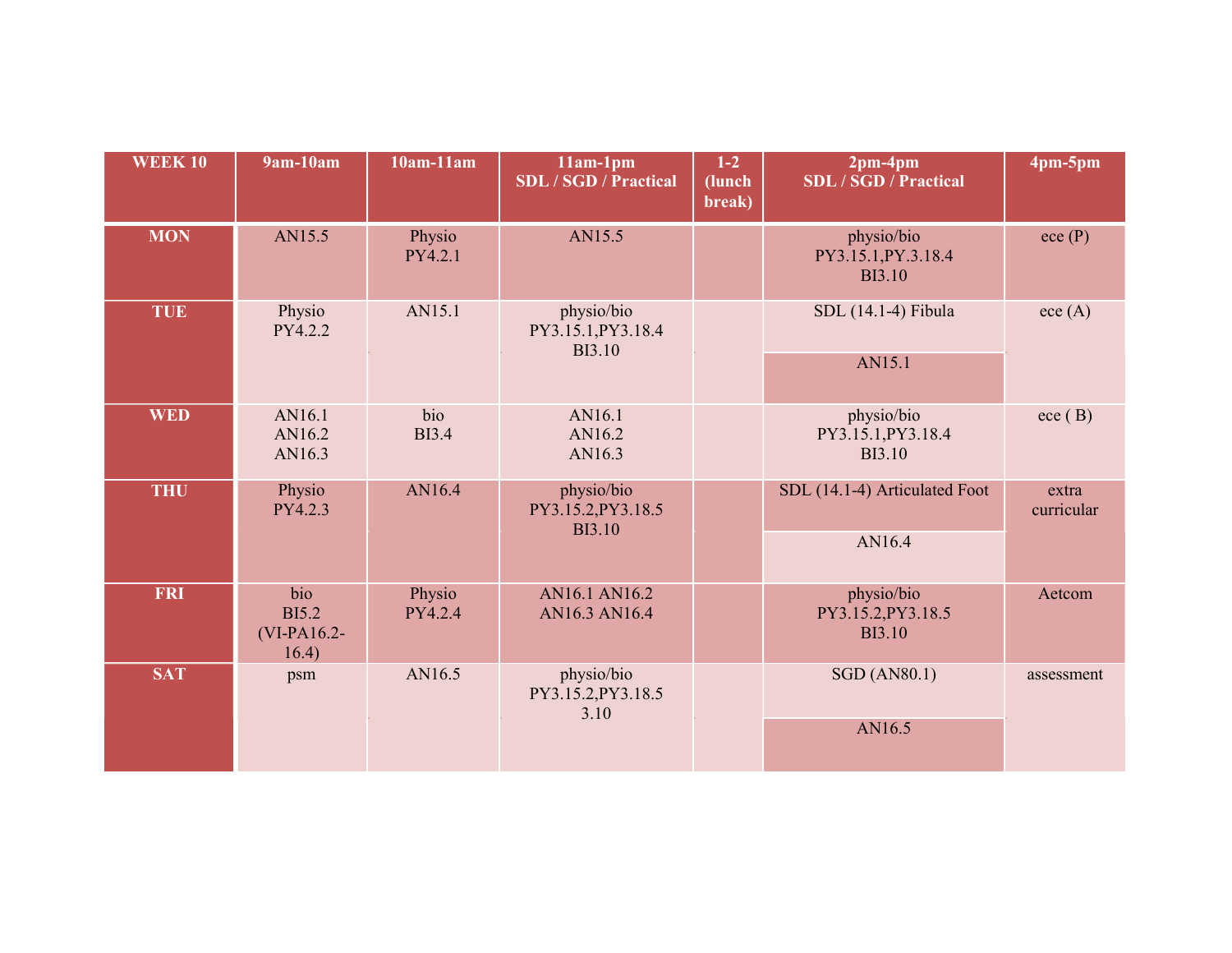| <b>WEEK 11</b> | 9am-10am                     | $10am-11am$                                    | $11am-1pm$<br><b>SDL / SGD / Practical</b>     | $1-2$<br>(lunch<br>break) | $2pm-4pm$<br><b>SDL</b> / SGD / Practical      | 4pm-5pm                |
|----------------|------------------------------|------------------------------------------------|------------------------------------------------|---------------------------|------------------------------------------------|------------------------|
| <b>MON</b>     | AN16.6                       | Physio<br>PY4.2.5<br>$(HI-$<br>BI6.13, BI6.14) | AN16.6                                         |                           | physio/bio<br>PY3.16, PY3.18.6<br><b>BI5.5</b> | $\csc(P)$              |
| <b>TUE</b>     | Physio<br>PY4.2.6<br>$(HI-)$ | AN17.1                                         | physio/bio<br>PY3.16, PY3.18.6<br><b>BI5.5</b> |                           | <b>SGD</b> (AN80.2)                            | $\csc(A)$              |
|                | BI6.13, BI6.14)              |                                                |                                                |                           | AN17.1                                         |                        |
| <b>WED</b>     | AN17.2<br>AN17.3             | bio<br><b>BI3.4</b>                            | AN17.1                                         |                           | physio/bio<br>PY3.16, PY3.18.6<br><b>BI5.5</b> | $\text{ece}(\text{B})$ |
| <b>THU</b>     | Physio<br>PY4.7.1<br>$(HI-)$ | AN18.1                                         | physio/bio<br>PY4.10<br><b>BI5.5</b>           |                           | <b>SGD</b> (AN80.3)                            | extra<br>curricular    |
|                | BI6.13, BI6.14)              |                                                |                                                |                           | AN18.1                                         |                        |
| <b>FRI</b>     | bio<br><b>BI5.3</b>          | Physio<br>PY4.7.2<br>$(HI-$<br>BI6.13, BI6.14) | AN18.1                                         |                           | physio/bio<br>PY4.10<br><b>BI5.5</b>           | Aetcom                 |
| <b>SAT</b>     | psm                          | AN18.2<br>AN18.3                               | physio/bio<br>PY4.10<br><b>BI5.5</b>           |                           | <b>SGD</b> (AN80.4)                            | assessment             |
|                |                              |                                                |                                                |                           | AN18.2, AN18.3                                 |                        |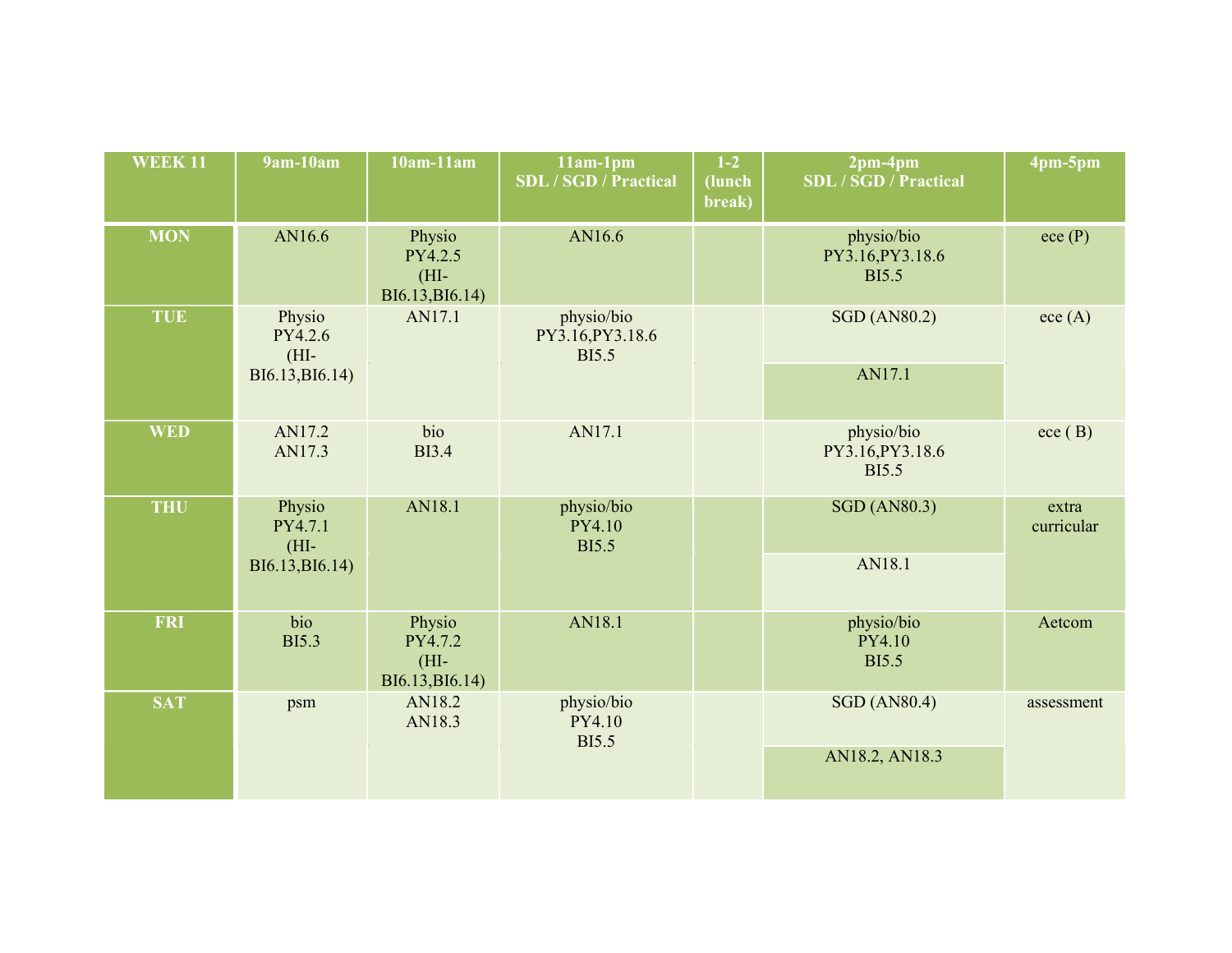| <b>WEEK 12</b> | 9am-10am            | $10am-11am$                       | $11am-1pm$<br><b>SDL / SGD / Practical</b> | $1-2$<br>(lunch<br>break) | $2pm-4pm$<br>SDL / SGD / Practical      | 4pm-5pm                |
|----------------|---------------------|-----------------------------------|--------------------------------------------|---------------------------|-----------------------------------------|------------------------|
| <b>MON</b>     | AN18.4              | Physio<br>PY4.3.1                 | AN18.4                                     |                           | physio/bio<br>PY5.12.1<br><b>BI11.7</b> | $\csc(P)$              |
| <b>TUE</b>     | Physio<br>PY4.3.2   | AN18.5<br>AN18.6                  | physio/bio<br>PY5.12.1<br><b>BI11.7</b>    |                           | <b>SGD</b> (AN80.5)<br>AN18.5 AN18.6    | $\csc(A)$              |
|                |                     |                                   |                                            |                           |                                         |                        |
| <b>WED</b>     | AN19.1              | bio<br>BI3.6, BI3.7               | AN19.1                                     |                           | physio/bio<br>PY5.12.1<br><b>BI11.7</b> | $\text{ece}(\text{B})$ |
| <b>THU</b>     | Physio<br>PY4.3.3   | AN19.2 AN19.3<br>AN19.4           | physio/bio<br>PY5.12.2<br><b>BI11.7</b>    |                           | <b>SGD</b> (AN81.1)                     | extra<br>curricular    |
|                |                     |                                   |                                            |                           | AN19.1                                  |                        |
| <b>FRI</b>     | Bio<br><b>BI5.4</b> | Physio<br>PY4.4.1<br>$(HI-BI6.9)$ | AN19.1 AN19.2 AN19.3<br>AN19.4             |                           | physio/bio<br>PY5.12.2<br><b>BI11.7</b> | Aetcom                 |
| <b>SAT</b>     | Psm                 | AN19.5<br>AN19.6                  | physio/bio<br>PY5.12.2<br><b>BI11.7</b>    |                           | SGD (AN81.2)                            | assessment             |
|                |                     |                                   |                                            |                           | AN19.1 AN19.2 AN19.3<br>AN19.4 AN19.5   |                        |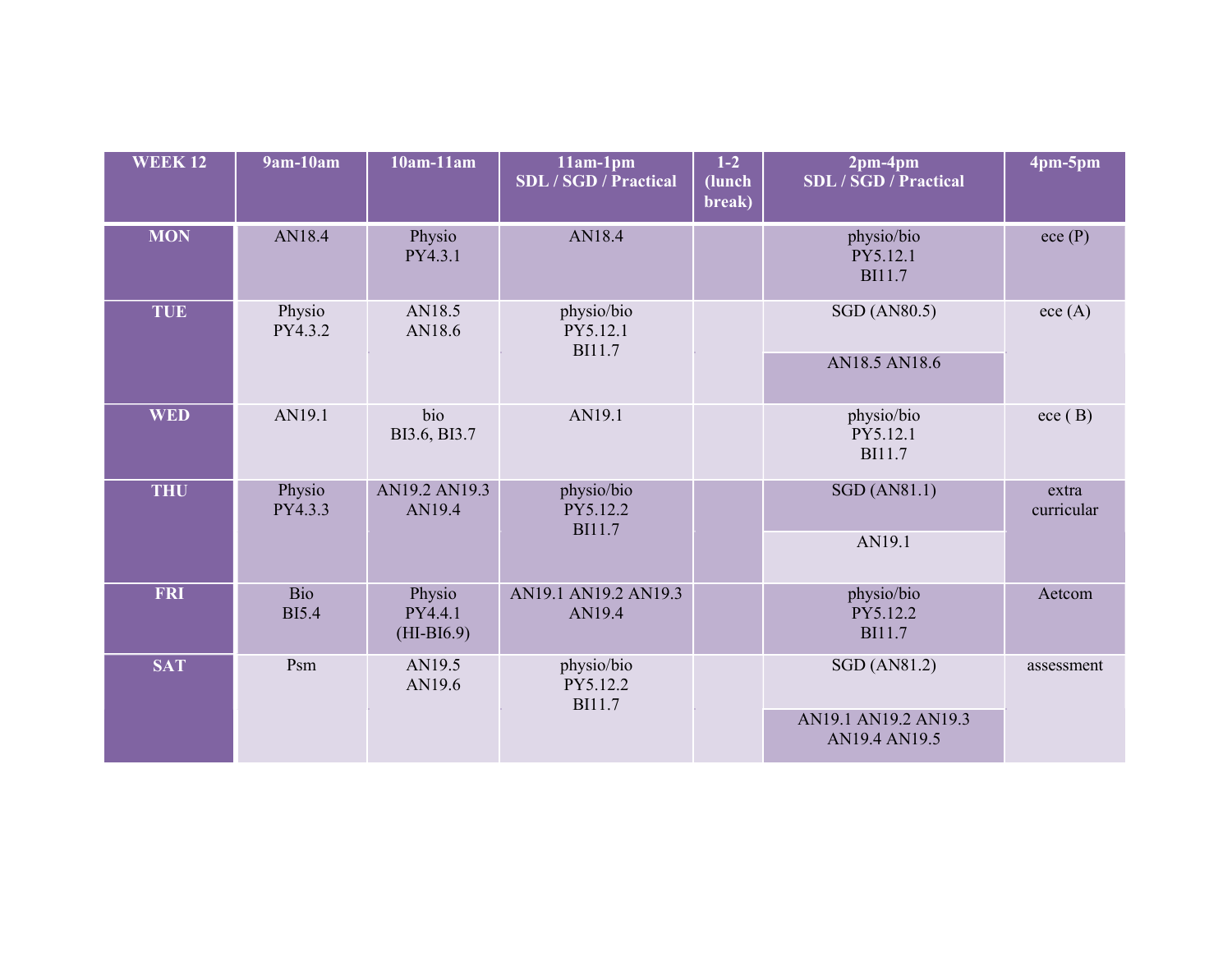| <b>WEEK 13</b> | 9am-10am                            | 10am-11am                                                   | $11am-1pm$<br><b>SDL / SGD / Practical</b>            | $1-2$<br>(lunch<br>break) | $2pm-4pm$<br><b>SDL / SGD / Practical</b>             | 4pm-5pm             |
|----------------|-------------------------------------|-------------------------------------------------------------|-------------------------------------------------------|---------------------------|-------------------------------------------------------|---------------------|
| <b>MON</b>     | AN19.1<br>AN19.2                    | Physio<br>PY4.4.2<br>$(HI-BI6.9)$                           | AN19.1 AN19.2                                         |                           | physio/bio<br>PY5.13<br>$(VI-IM)$<br>BI 11.8, BI11.22 | $\csc(P)$           |
| <b>TUE</b>     | Physio<br>PY4.5                     | AN19.1<br>AN19.2                                            | physio/bio<br>PY5.13<br>$(VI-IM)$<br>BI 11.8, BI11.22 |                           | SGD (AN81.3)<br>AN19.1 AN19.2                         | $\csc(A)$           |
| <b>WED</b>     | AN19.1<br>AN19.2                    | Bio<br>BI3.6, BI3.7                                         | AN19.1 AN19.2                                         |                           | physio/bio<br>PY5.13<br>$(VI-IM)$<br>BI 11.8, BI11.22 | $\csc(B)$           |
| <b>THU</b>     | Physio<br><b>PY4.9</b><br>$(VI-IM)$ | AN20.3<br>AN20.5                                            | physio/bio<br>PY5.14<br><b>BI</b> 11.8                |                           | SGD (AN73.1)<br>AN20.5<br>AN20.3                      | extra<br>curricular |
| <b>FRI</b>     | <b>Bio</b><br><b>BI5.4</b>          | Physio<br><b>PY5.1</b><br>$(HI-$<br>AN22.2, AN22.3, AN22.7) | AN20.3<br>AN20.5                                      |                           | physio/bio<br>PY5.14<br><b>BI</b> 11.8                | Aetcom              |
| <b>SAT</b>     | Psm                                 | AN20.3 AN20.4                                               | physio/bio<br>PY5.14<br><b>BI</b> 11.8                |                           | SGD (AN73.2 AN73.3)<br>AN20.3<br>AN20.4               | assessment          |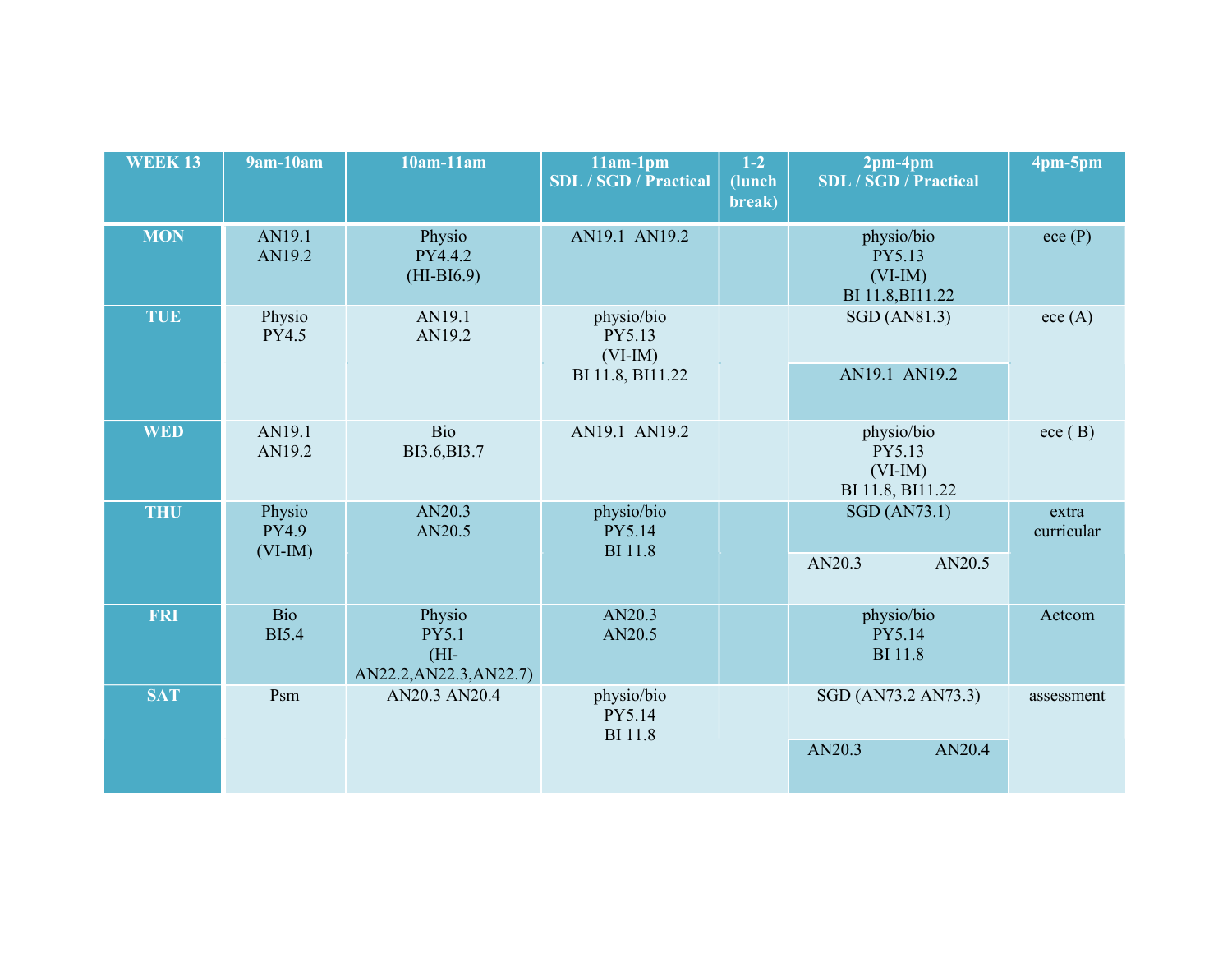| <b>WEEK 14</b> | 9am-10am            | $10am-11am$                   | $11am-1pm$<br><b>SDL / SGD / Practical</b>           | $1-2$<br>(lunch<br>break) | $2pm-4pm$<br><b>SDL / SGD / Practical</b>            | 4pm-5pm                |
|----------------|---------------------|-------------------------------|------------------------------------------------------|---------------------------|------------------------------------------------------|------------------------|
| <b>MON</b>     | AN20.3              | Physio<br><b>PY5.2</b>        | AN20.3                                               |                           | physio/bio<br>PY5.15<br>BI 11.9,4.5,4.7              | $\csc(P)$              |
| <b>TUE</b>     | Physio<br>PY5.3.1   | AN20.1                        | physio/bio<br>PY5.15<br>BI 11.9,4.5,4.7              |                           | SGD (AN74.1 AN74.2 AN74.3)<br>AN20.1                 | $\csc(A)$              |
| <b>WED</b>     | AN20.1              | bio<br>BI3.5,<br>BI3.8, BI3.9 | AN20.1                                               |                           | physio/bio<br>PY5.15<br>BI 11.9,4.5,4.7              | $\text{ece}(\text{B})$ |
| <b>THU</b>     | Physio<br>PY5.3.2   | AN20.1                        | physio/bio<br>PY5.16<br>$(VI-IM)$<br>BI 11.9,4.5,4.7 |                           | SDL (AN20.6) Radiology<br>AN20.1                     | extra<br>curricular    |
| <b>FRI</b>     | bio<br><b>BI5.4</b> | Physio<br><b>PY5.4</b>        | AN20.1                                               |                           | physio/bio<br>PY5.16<br>$(VI-IM)$<br>BI 11.9,4.5,4.7 | Aetcom                 |
| <b>SAT</b>     | psm                 | AN20.1 AN20.2                 | physio/bio<br>PY5.16<br>$(VI-IM)$<br>BI 11.9,4.5,4.7 |                           | SDL (AN20.7,8,9) Surface<br>Marking<br>AN20.1 AN20.2 | assessment             |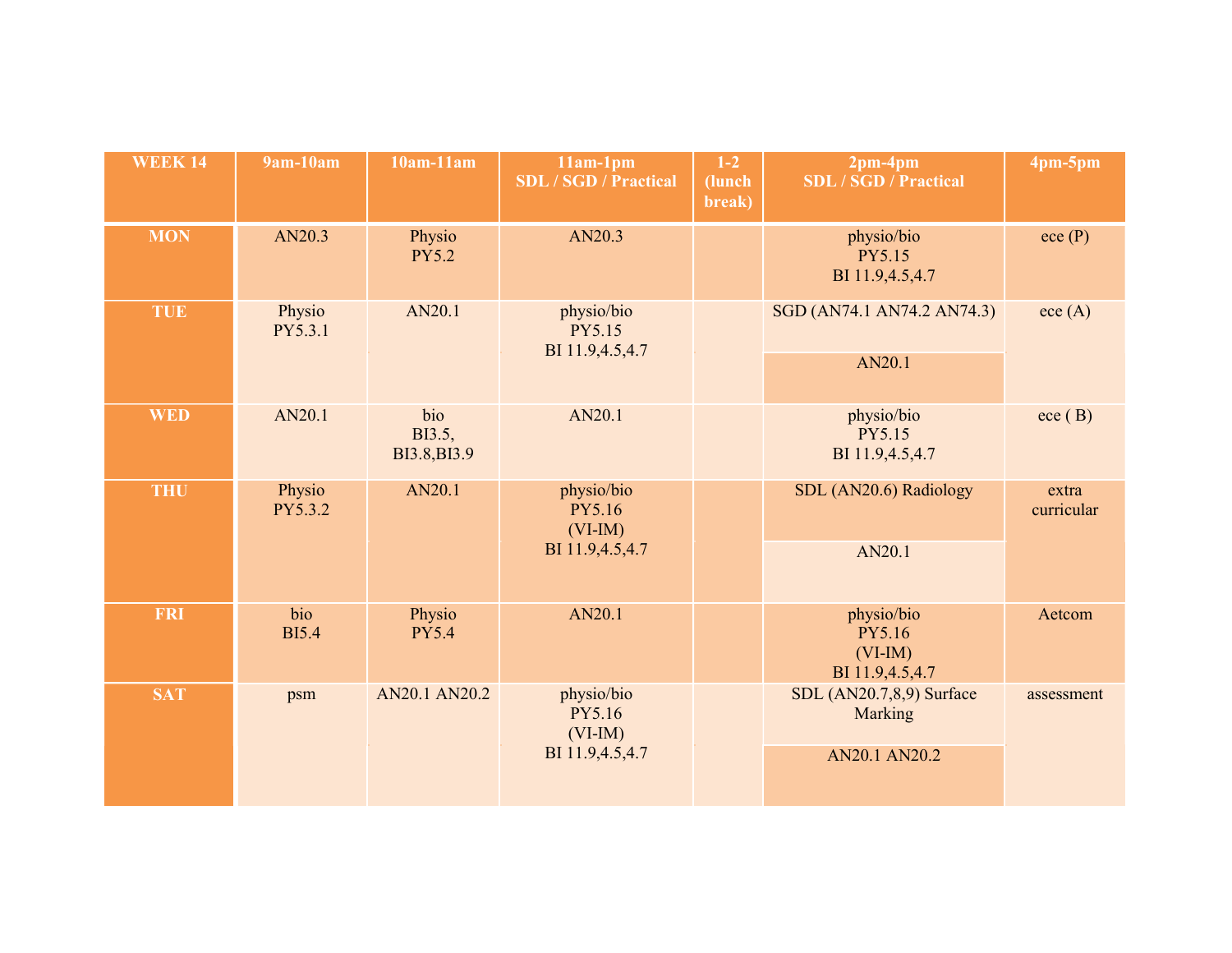| <b>WEEK 15</b> | 9am-10am                                                        | $10am-11am$                         | $11am-1pm$<br>SDL / SGD / Practical          | $1-2$<br>(lunch<br>break) | $2pm-4pm$<br>SDL / SGD / Practical                     | 4pm-5pm                |
|----------------|-----------------------------------------------------------------|-------------------------------------|----------------------------------------------|---------------------------|--------------------------------------------------------|------------------------|
| <b>MON</b>     | <b>AN21.4</b>                                                   | Physio<br><b>PY5.5</b><br>$(VI-IM)$ | AN21.4                                       |                           | physio/bio<br><b>PY6.7</b><br><b>BI</b> 11.10          | $\text{ece}(\text{P})$ |
| <b>TUE</b>     | Physio PY5.6<br>$(HI-AN22.3,$<br>AN22.4,<br>AN22.7) (VI-<br>IM) | AN21.5 AN21.7<br>AN23.3             | physio/bio<br>PY6.7<br><b>BI</b> 11.10       |                           | SDL (AN21.1-3) Ribs<br>AN21.5 AN21.7 AN23.3            | $\csc(A)$              |
| <b>WED</b>     | AN21.6                                                          | bio<br><b>BI</b> 4.1                | AN21.5 AN21.7 AN23.3                         |                           | physio/bio<br>PY6.7<br><b>BI</b> 11.10                 | ece(B)                 |
| <b>THU</b>     | Physio<br><b>PY5.7</b>                                          | AN21.11<br>AN23.5                   | physio/bio<br><b>PY6.8</b><br><b>BI11.12</b> |                           | SDL (AN21.1-3) Thoracic<br>Vertebrae<br>AN21.11 AN23.5 | extra<br>curricular    |
| <b>FRI</b>     | bio<br><b>BI5.4</b>                                             | Physio<br><b>PY5.8</b>              | AN21.11 AN23.5                               |                           | physio/bio<br><b>PY6.8</b><br><b>BI11.12</b>           | Aetcom                 |
| <b>SAT</b>     | psm                                                             | AN21.8<br>AN21.9<br>AN21.10         | physio/bio<br><b>PY6.8</b><br><b>BI11.12</b> |                           | SDL (AN21.1-3) Sternum<br>AN21.8<br>AN21.9<br>AN21.10  | assessment             |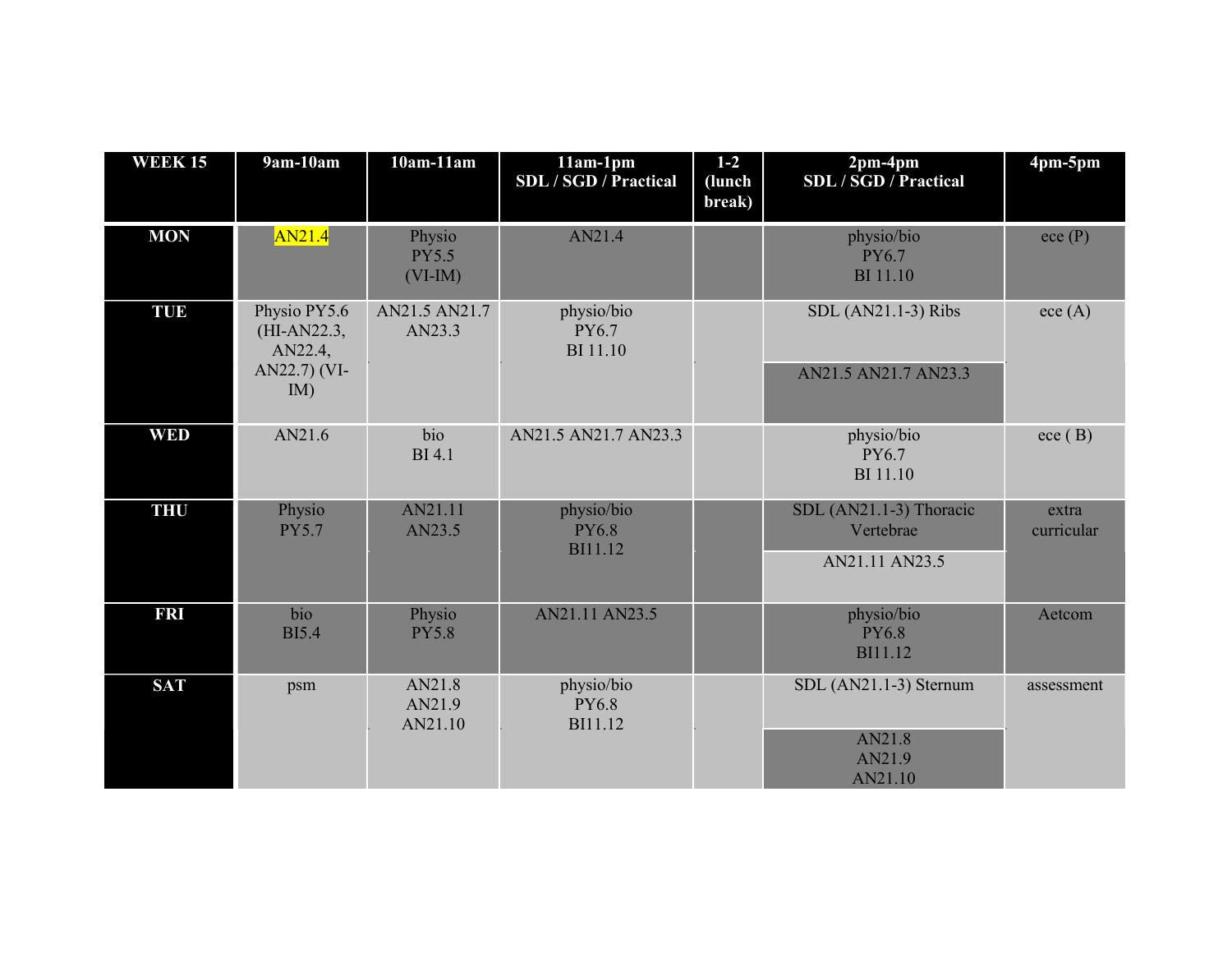| <b>WEEK 16</b> | 9am-10am                             | $10am-11am$                     | $11am-1pm$<br><b>SDL / SGD / Practical</b> | $1-2$<br>(lunch<br>break) | $2pm-4pm$<br><b>SDL / SGD / Practical</b> | 4pm-5pm                |
|----------------|--------------------------------------|---------------------------------|--------------------------------------------|---------------------------|-------------------------------------------|------------------------|
| <b>MON</b>     | AN24.1 AN25.2                        | Physio<br>PY5.9.1               | AN24.1 AN25.2                              |                           | physio/bio<br>PY6.9<br><b>BI11.12</b>     | $\csc(P)$              |
| <b>TUE</b>     | Physio<br>PY5.9.2                    | AN24.2<br>AN24.3                | physio/bio<br>PY6.9<br><b>BI11.12</b>      |                           | SGD (AN75.1)<br>AN24.2<br>AN24.3          | $\csc(A)$              |
| <b>WED</b>     | AN24.4<br>AN24.5<br>AN24.6<br>AN25.1 | bio<br><b>BI4.1</b>             | AN24.4<br>AN24.5<br>AN24.6<br>AN25.1       |                           | physio/bio<br>PY6.9<br>BI11.12            | $\text{ece}(\text{B})$ |
| <b>THU</b>     | Physio<br>PY5.11.1<br>$(VI-IM)$      | AN22.1 AN25.2                   | physio/bio<br>PY6.10<br><b>BI11.12</b>     |                           | <b>SGD</b> (AN75.4)                       | extra<br>curricular    |
| <b>FRI</b>     | bio<br><b>BI5.4</b>                  | Physio<br>PY5.11.2<br>$(VI-IM)$ | AN22.1 AN25.2                              |                           | physio/bio<br>PY6.10<br>BI11.12           | Aetcom                 |
| <b>SAT</b>     | psm                                  | AN22.2                          | physio/bio<br>PY6.10<br><b>BI11.12</b>     |                           | SGD (AN75.5)                              | Assessment             |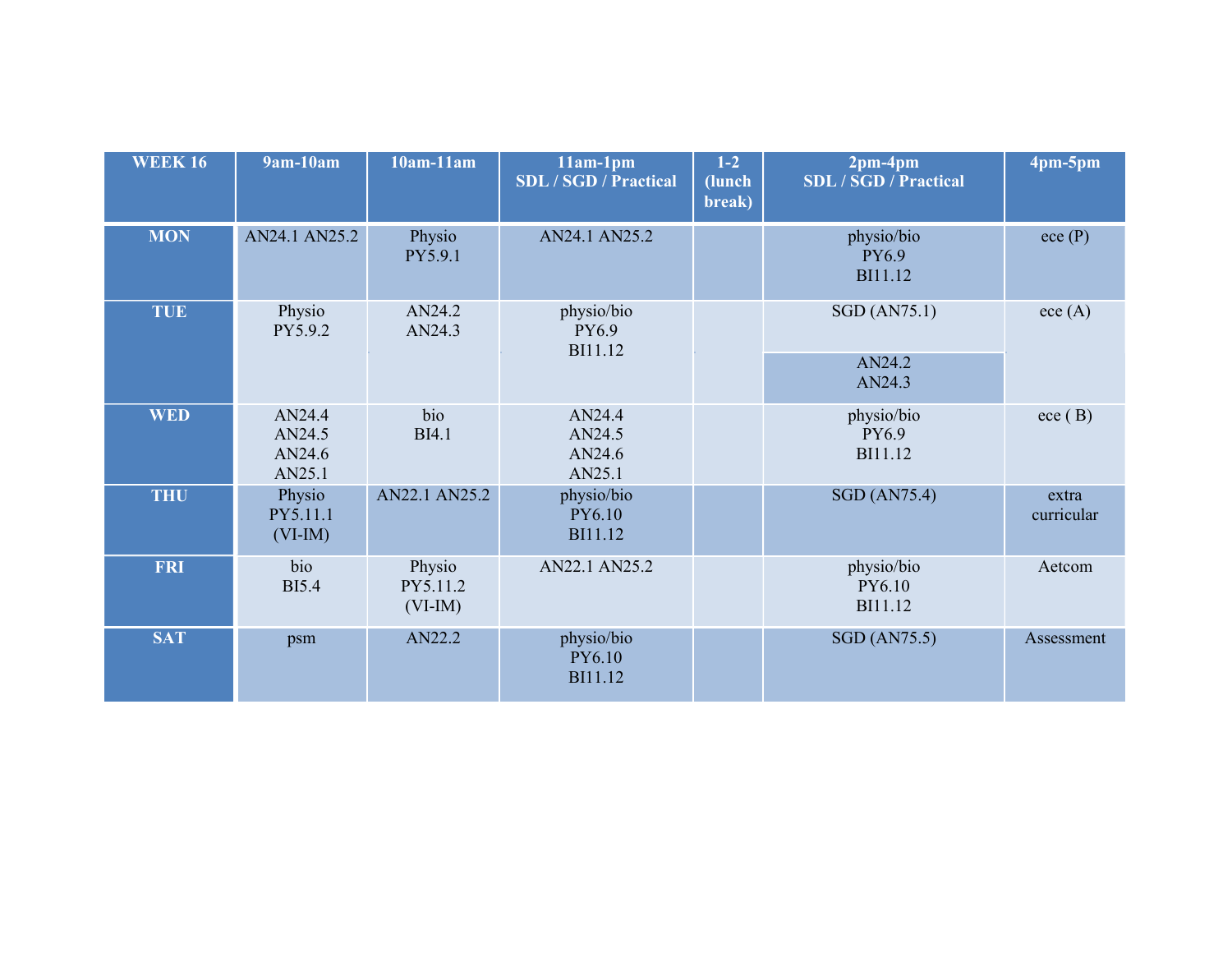| <b>WEEK17</b> | 9am-10am                                                        | $10am-11am$                        | 11am-1pm<br><b>SDL / SGD / Practical</b>  | $1-2$<br>(lunch<br>break) | $2pm-4pm$<br><b>SDL / SGD / Practical</b> | 4pm-5pm                |
|---------------|-----------------------------------------------------------------|------------------------------------|-------------------------------------------|---------------------------|-------------------------------------------|------------------------|
| <b>MON</b>    | AN22.2                                                          | Physio<br>PY5.10.1                 | AN22.2                                    |                           | physio/bio<br>PY10.11.1<br>BI11.13, BI2.2 | $\csc(P)$              |
| <b>TUE</b>    | Physio<br>PY5.10.2                                              | AN22.3                             | physio/bio<br>PY10.11.1<br>BI11.13, BI2.2 |                           | AN22.3                                    | $\csc(A)$              |
| <b>WED</b>    | AN22.5                                                          | <b>Bio</b><br><b>BI4.1</b>         | AN22.5                                    |                           | physio/bio<br>PY10.11.1<br>BI11.13, BI2.2 | $\text{ece}(\text{B})$ |
| <b>THU</b>    | Physio<br><b>PY6.1</b><br>$(HI-)$<br>AN25.9, AN24.1,<br>AN24.2) | AN22.6                             | physio/bio<br>PY10.11.2<br><b>BI11.11</b> |                           | AN22.6                                    | extra<br>curricular    |
| <b>FRI</b>    | bio<br><b>BI5.4</b>                                             | Physio<br>PY6.2.1<br>$(HI-AN24.1)$ | AN22.6                                    |                           | physio/bio<br>PY10.11.2<br><b>BI11.11</b> | Aetcom                 |
| <b>SAT</b>    | psm                                                             | AN22.7 AN22.4<br>AN25.3<br>AN25.4  | physio/bio<br>PY10.11.2<br><b>BI11.11</b> |                           | SDL (AN25.7,8) Radiology                  | Assessment             |
|               |                                                                 | AN25.5                             |                                           |                           | AN22.7 AN22.4 AN25.3<br>AN25.4<br>AN25.5  |                        |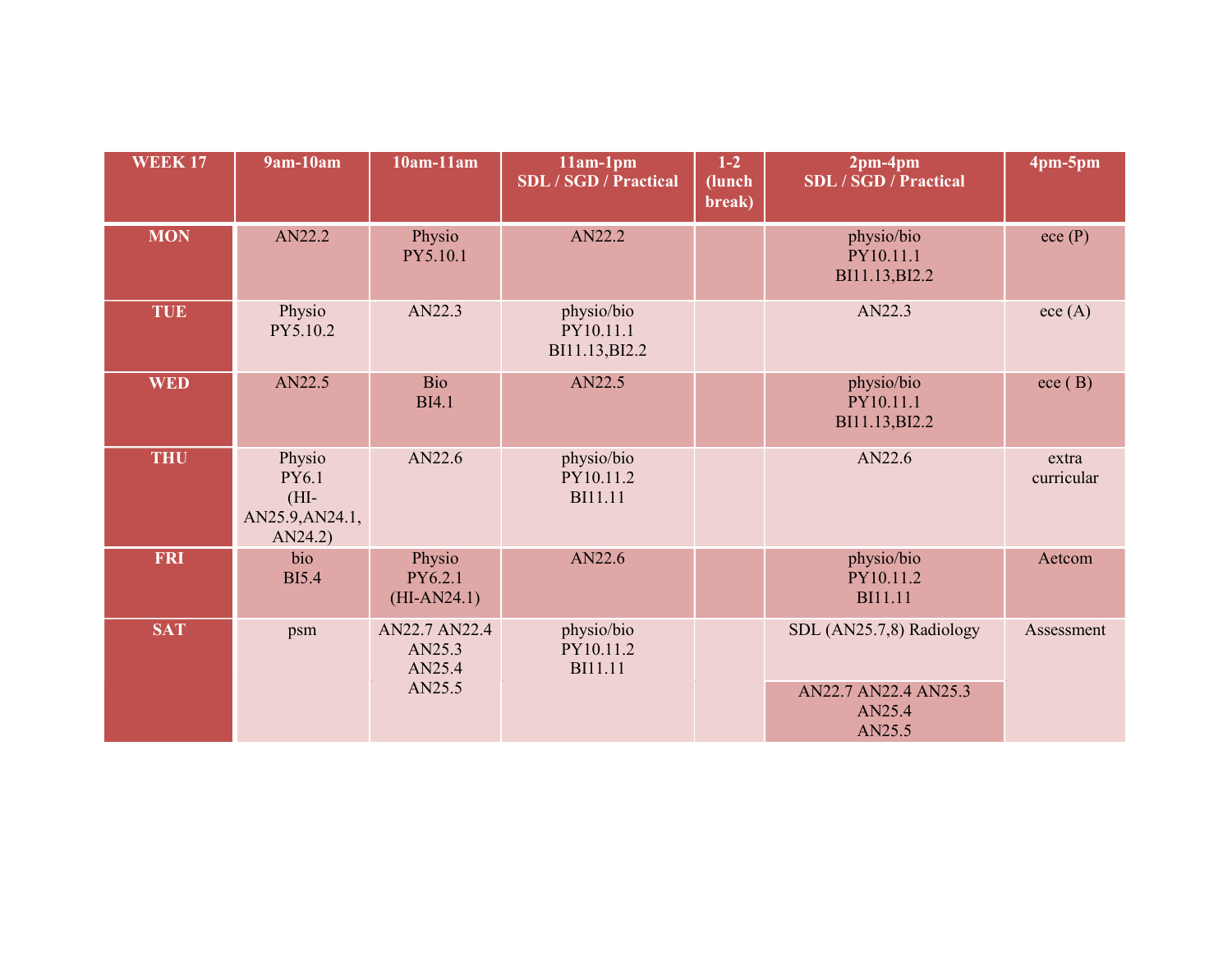| <b>WEEK 18</b> | 9am-10am            | $10am-11am$         | $11am-1pm$<br><b>SDL / SGD / Practical</b> | $1-2$<br>$(l$ unch<br>break) | $2pm-4pm$<br><b>SDL / SGD / Practical</b>                     | 4pm-5pm                |
|----------------|---------------------|---------------------|--------------------------------------------|------------------------------|---------------------------------------------------------------|------------------------|
| <b>MON</b>     | AN23.1              | Physio<br>PY6.2.2   | AN23.1                                     |                              | physio/bio<br>PY10.11.3<br><b>BI11.14</b>                     | $\csc(P)$              |
| <b>TUE</b>     | Physio<br>PY6.2.3   | AN23.2 AN23.7       | physio/bio<br>PY10.11.3<br><b>BI11.14</b>  |                              | SDL (AN25.9) Surface Marking<br>AN23.2 AN23.7                 | $\csc(A)$              |
| <b>WED</b>     | AN23.4              | bio<br><b>BI4.1</b> | AN23.4                                     |                              | physio/bio<br>PY10.11.3<br><b>BI11.14</b>                     | $\text{ece}(\text{B})$ |
| <b>THU</b>     | Physio<br>PY6.3.1   | <b>AN27.1</b>       | physio/bio<br>PY10.11.4<br><b>BI11.9</b>   |                              | SDL (AN26.1,2) External<br><b>Features of Skull</b><br>AN27.1 | extra<br>curricular    |
| <b>FRI</b>     | bio<br><b>BI5.4</b> | Physio<br>PY6.3.2   | AN27.1                                     |                              | physio/bio<br>PY10.11.4<br><b>BI11.9</b>                      | Aetcom                 |
| <b>SAT</b>     | psm                 | AN27.2              | physio/bio<br>PY10.11.4<br><b>BI11.9</b>   |                              | <b>SDL</b> (AN26.3)                                           | assessment             |
|                |                     |                     |                                            |                              | AN27.2                                                        |                        |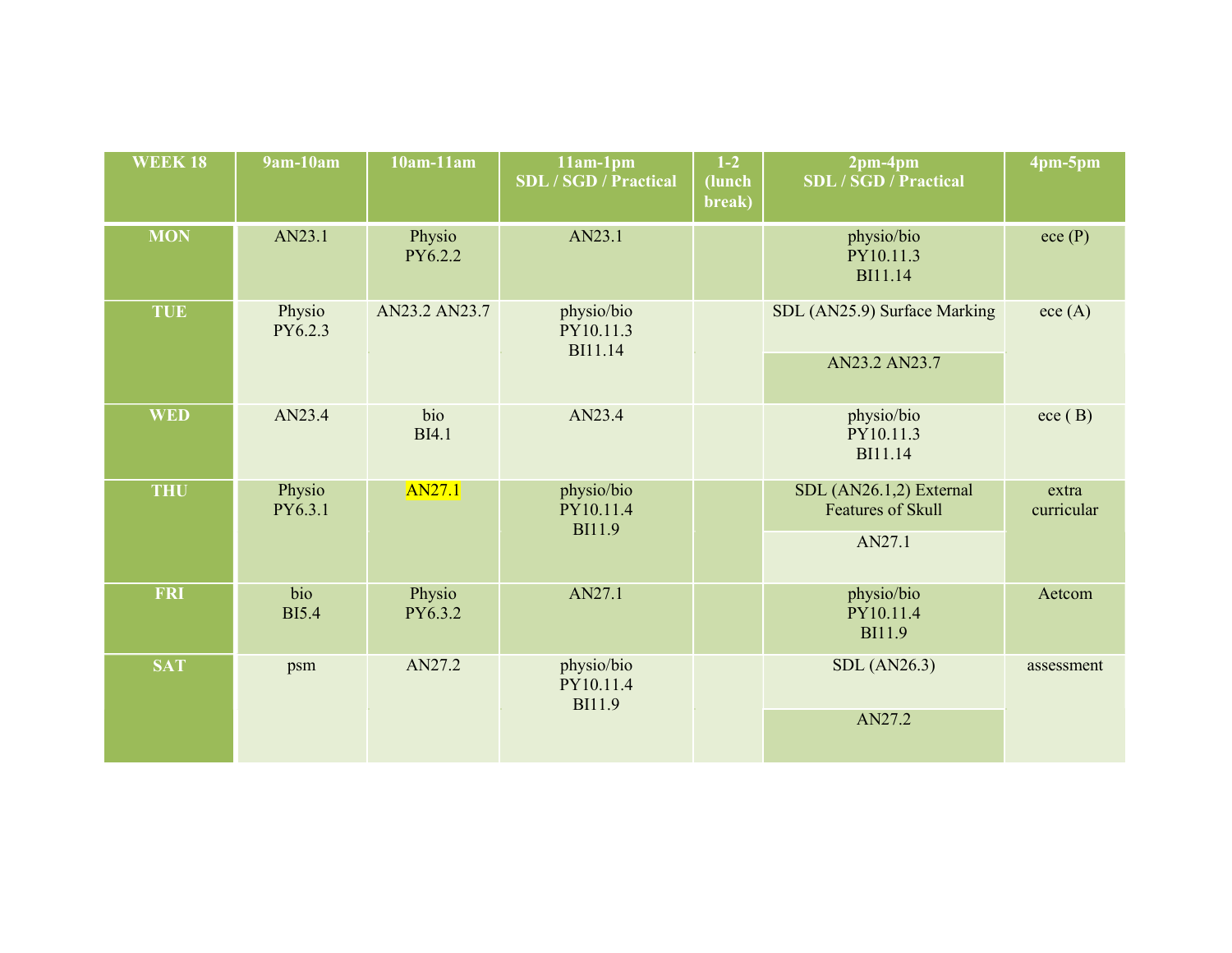| <b>WEEK 19</b> | 9am-10am                                                               | $10am-11am$             | $11am-1pm$<br><b>SDL / SGD / Practical</b> | $1-2$<br>(lunch<br>break) | 2pm-4pm<br><b>SDL / SGD / Practical</b>  | 4pm-5pm             |
|----------------|------------------------------------------------------------------------|-------------------------|--------------------------------------------|---------------------------|------------------------------------------|---------------------|
| <b>MON</b>     | AN28.1 AN28.6                                                          | Physio<br><b>PY6.4</b>  | AN28.1 AN28.6                              |                           | physio/bio<br>PY10.11.5<br><b>BI11.9</b> | $\csc(P)$           |
| <b>TUE</b>     | Physio<br>PY6.5                                                        | AN28.2 AN28.4<br>AN28.7 | physio/bio<br>PY10.11.5<br>BI11.9          |                           | <b>SDL</b> (AN26.4)                      | $\csc(A)$           |
|                |                                                                        |                         |                                            |                           | AN28.2 AN28.4 AN28.7                     |                     |
| <b>WED</b>     | AN28.3 AN28.5<br>AN28.8                                                | Bio<br><b>BI4.1</b>     | AN28.3 AN28.5 AN28.8                       |                           | physio/bio<br>PY10.11.5<br><b>BI11.9</b> | $\csc(B)$           |
| <b>THU</b>     | Physio<br><b>PY6.6</b>                                                 | AN35.1                  | physio/bio<br>PY10.11.6<br><b>BI11.9</b>   |                           | SDL (AN26.5,7)                           | extra<br>curricular |
|                |                                                                        |                         |                                            |                           | AN35.1                                   |                     |
| <b>FRI</b>     | bio<br><b>BI</b> 8.1<br><b>VI-PE9.3</b>                                | Physio<br><b>PY7.1</b>  | AN35.1                                     |                           | physio/bio<br>PY10.11.6<br><b>BI11.9</b> | Aetcom              |
| <b>SAT</b>     | AN29.1<br>physio/bio<br>psm<br>AN29.2<br>PY10.11.6<br>AN29.3<br>BI11.9 |                         |                                            |                           | SDL (Bony Orbit)                         | assessment          |
|                |                                                                        |                         | AN29.1<br>AN29.2<br>AN29.3                 |                           |                                          |                     |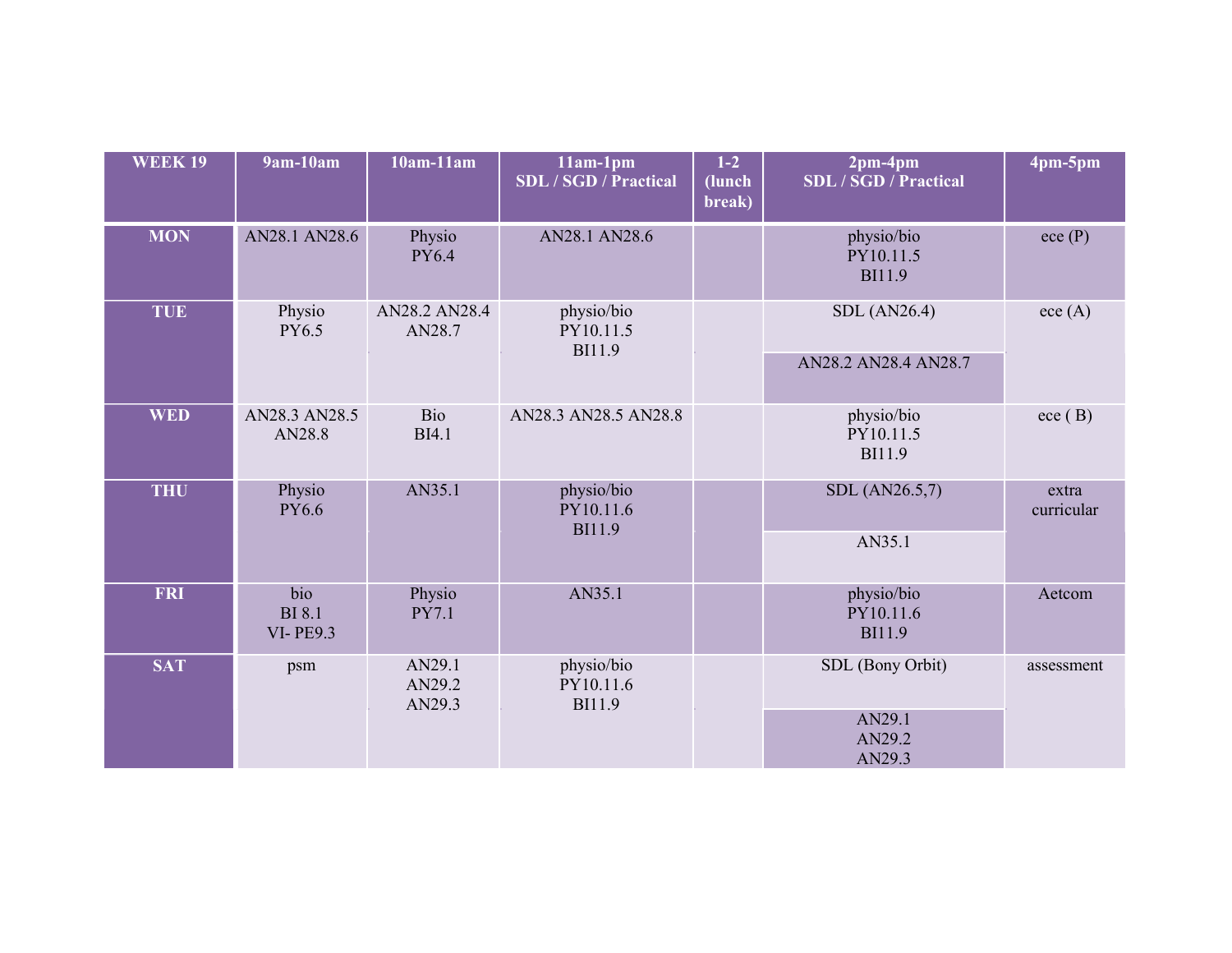| <b>WEEK 20</b> | 9am-10am                                     | $10am-11am$                | 11am-1pm<br><b>SDL / SGD / Practical</b>               | $1-2$<br>(lunch<br>break) | $2pm-4pm$<br><b>SDL / SGD / Practical</b> | 4pm-5pm                |
|----------------|----------------------------------------------|----------------------------|--------------------------------------------------------|---------------------------|-------------------------------------------|------------------------|
| <b>MON</b>     | AN29.4                                       | Physio<br><b>PY7.3</b>     | AN29.4                                                 |                           | physio/bio<br>PY10.11.7<br><b>BI11.20</b> | $\csc(P)$              |
| <b>TUE</b>     | Physio<br>PY7.2.1                            | AN42.1<br>AN42.2<br>AN42.3 | physio/bio<br>PY10.11.7<br><b>BI11.20</b>              |                           | HISTO (AN65.1)                            | $\csc(A)$              |
| <b>WED</b>     | AN30.1<br>AN30.2<br>AN30.3<br>AN30.4         | bio<br><b>BI4.1</b>        | AN42.1 AN42.2<br>AN42.3 AN30.1 AN30.2<br>AN30.3 AN30.4 |                           | physio/bio<br>PY10.11.7<br><b>BI11.20</b> | $\text{ece}(\text{B})$ |
| <b>THU</b>     | Physio<br>PY7.2.2                            | AN31.3<br>AN31.4           | physio/bio<br>PY10.12<br><b>BI11.21</b>                |                           | HISTO (AN65.1)                            | extra<br>curricular    |
| <b>FRI</b>     | bio<br><b>BI8.2</b><br>VI-PA<br>12.2, IM23.2 | Physio<br>PY7.2.3          | AN31.3<br>AN31.4                                       |                           | physio/bio<br>PY10.12<br><b>BI11.21</b>   | Aetcom                 |
| <b>SAT</b>     | psm                                          | AN31.1 AN41.1              | physio/bio<br>PY10.12<br><b>BI11.21</b>                |                           | HISTO (AN65.1)                            | assessment             |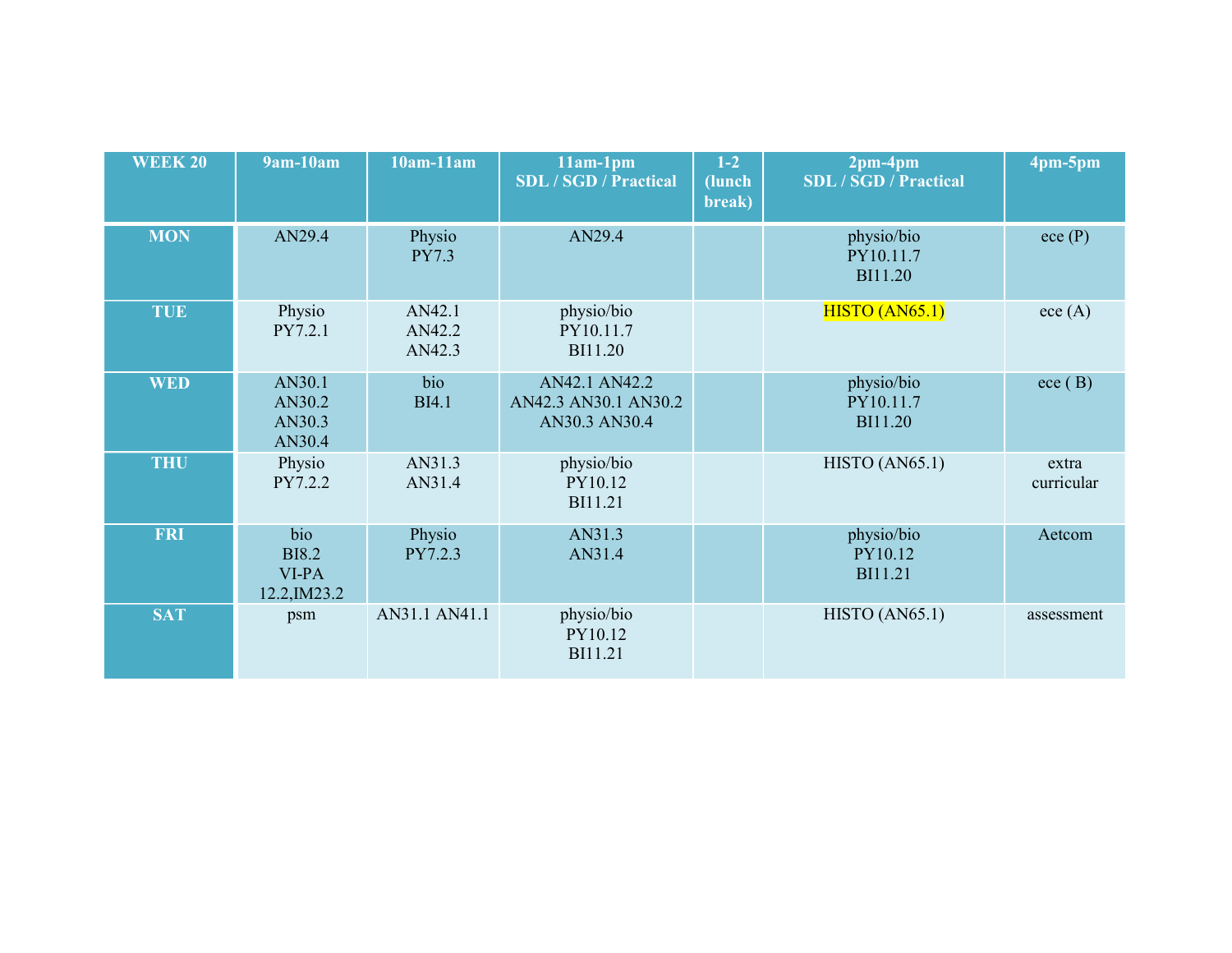| <b>WEEK 21</b> | 9am-10am                                                        | $10am-11am$         | $11am-1pm$<br><b>SDL / SGD / Practical</b> | $1-2$<br>(lunch<br>break) | $2pm-4pm$<br><b>SDL / SGD / Practical</b> | 4pm-5pm             |
|----------------|-----------------------------------------------------------------|---------------------|--------------------------------------------|---------------------------|-------------------------------------------|---------------------|
| <b>MON</b>     | AN31.2 AN31.5                                                   | Physio<br>PY7.2.4   | AN31.2 AN31.5                              |                           | physio/bio<br>PY10.16<br><b>BI11.21</b>   | $\csc(P)$           |
| <b>TUE</b>     | Physio<br><b>PY7.4</b>                                          | AN31.2 AN31.5       | physio/bio<br>PY10.16<br><b>BI11.21</b>    |                           | <b>HISTO</b> (AN66.1)                     | $\csc(A)$           |
| <b>WED</b>     | AN32.1<br>AN32.2                                                | bio<br><b>BI4.1</b> | AN32.1<br>AN32.2                           |                           | physio/bio<br>PY10.16<br><b>BI11.21</b>   | $\csc(B)$           |
| <b>THU</b>     | Physio<br>PY7.5.1                                               | AN32.2              | physio/bio<br>PY10.18<br><b>BI11.21</b>    |                           | <b>HISTO</b> (AN66.1)                     | extra<br>curricular |
| <b>FRI</b>     | bio<br><b>BI8.3</b><br>$VI$ - IM<br>23.1, 23.4, 24.22<br>SU12.3 | Physio<br>PY7.5.2   | AN32.2                                     |                           | physio/bio<br>PY10.18<br><b>BI11.21</b>   | Aetcom              |
| <b>SAT</b>     | psm                                                             | AN32.2              | physio/bio<br>PY10.18<br><b>BI11.21</b>    |                           | <b>HISTO</b> (AN66.1)                     | assessment          |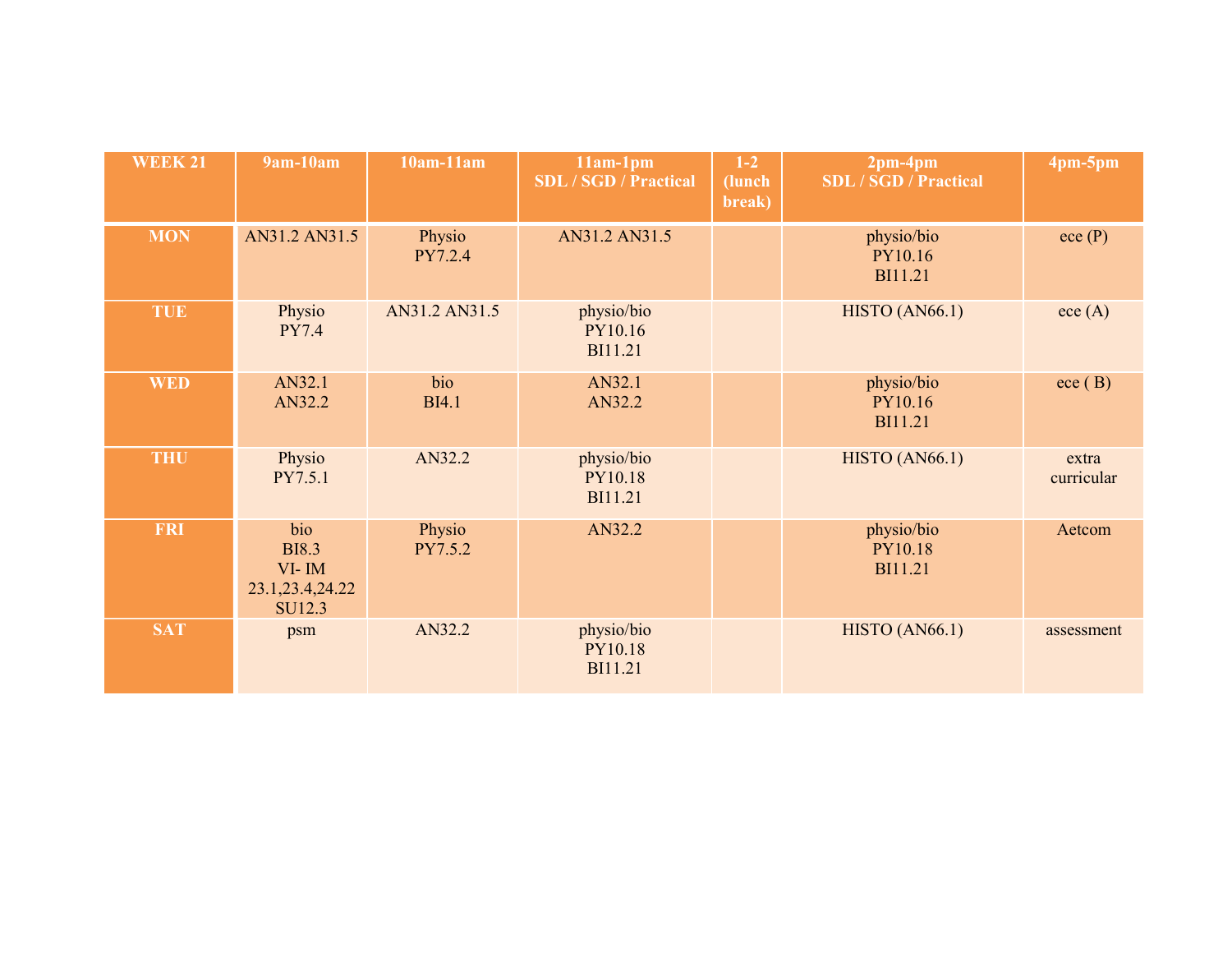| <b>WEEK 22</b> | 9am-10am                                 | $10am-11am$                | $11am-1pm$<br>SDL / SGD / Practical       | $1-2$<br>(lunch<br>break) | $2pm-4pm$<br>SDL / SGD / Practical        | $4pm-5pm$           |
|----------------|------------------------------------------|----------------------------|-------------------------------------------|---------------------------|-------------------------------------------|---------------------|
| <b>MON</b>     | Cavernous sinus                          | Physio<br>PY7.6, PY7.9     | AN32.2 Cavernous sinus                    |                           | physio/bio<br>PY10.20.1<br><b>BI2.2</b>   | $\csc(P)$           |
| TUD            | Physio<br><b>PY7.7</b><br>$(VI-IM)$      | AN28.9                     | physio/bio<br>PY10.20.1<br><b>BI2.2</b>   |                           | HISTO (AN67.1 AN67.2)                     | $\csc(A)$           |
| <b>WED</b>     | AN28.10                                  | <b>Bio</b><br><b>BI4.1</b> | AN28.9 AN28.10                            |                           | physio/bio<br>PY10.20.1<br><b>BI2.2</b>   | ece(B)              |
| <b>THU</b>     | Physio<br>PY8.6.1                        | AN33.1                     | physio/bio<br>PY10.20.2<br><b>BI</b> 11.2 |                           | HISTO (AN67.1 AN67.2)                     | extra<br>curricular |
| <b>FRI</b>     | bio<br><b>BI</b> 8.4<br><b>VI-PE11.1</b> | Physio<br>PY8.6.2          | AN33.1 AN33.2 AN33.4                      |                           | physio/bio<br>PY10.20.2<br><b>BI</b> 11.2 | Aetcom              |
| <b>SAT</b>     | psm                                      | AN33.2 AN33.4              | physio/bio<br>PY10.20.2<br><b>BI</b> 11.2 |                           | HISTO (AN67.1 AN67.2)                     | assessment          |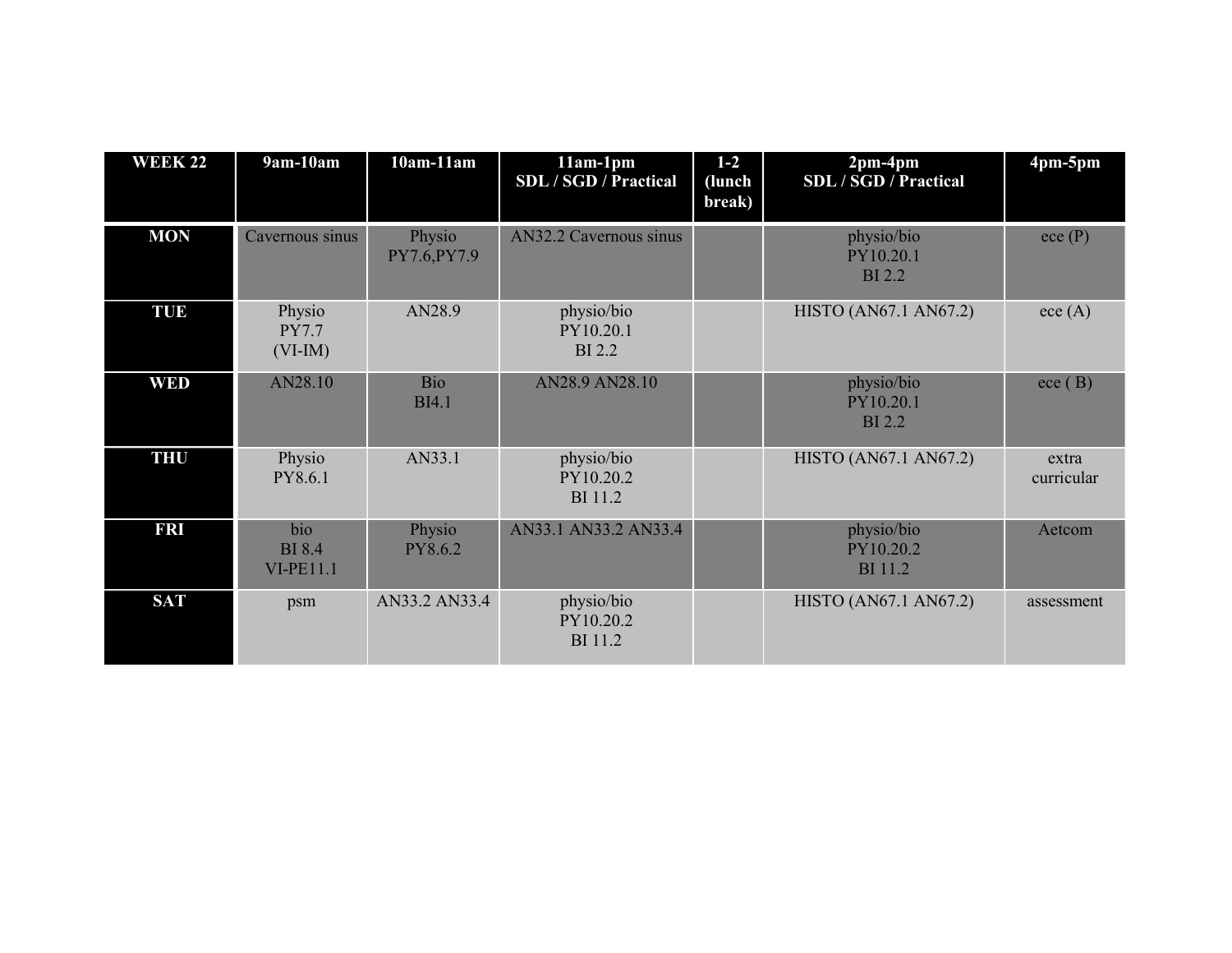| <b>WEEK 23</b> | 9am-10am            | $10am-11am$                                          | $11am-1pm$<br><b>SDL / SGD / Practical</b>                         | $1-2$<br>(lunch<br>break) | $2pm-4pm$<br><b>SDL / SGD / Practical</b> | 4pm-5pm                |
|----------------|---------------------|------------------------------------------------------|--------------------------------------------------------------------|---------------------------|-------------------------------------------|------------------------|
| <b>MON</b>     | AN33.3              | Physio<br>PY8.2.1                                    | AN33.3                                                             |                           | physio/bio<br>PY10.20.2<br><b>BI</b> 11.5 | $\csc(P)$              |
| <b>TUE</b>     | Physio<br>PY8.2.2   | AN33.5                                               | physio/bio<br>PY10.20.2<br><b>BI</b> 11.5                          |                           | HISTO (AN68.1 AN68.2)                     | $\csc(A)$              |
| <b>WED</b>     | Maxillary<br>Artery | bio<br>BI4.2, BI4.3<br>$HI-PY4.9$<br>$VI$ -IM $2.18$ | <b>Maxillary Artery</b><br>AN33.5                                  |                           | physio/bio<br>PY10.20.2<br><b>BI</b> 11.5 | $\text{ece}(\text{B})$ |
| <b>THU</b>     | Physio<br>PY8.2.3   | Mandibular<br>Nerve                                  | physio/bio<br>PY10.20.3<br><b>BI</b> 11.15                         |                           | HISTO (AN68.1 AN68.2)                     | extra<br>curricular    |
| <b>FRI</b>     | bio<br><b>BI8.5</b> | Physio<br>PY8.2.4                                    | Mandibular Nerve<br>Posterior belly of<br>digastric and Hyoglossus |                           | physio/bio<br>PY10.20.3<br>BI 11.15       | Aetcom                 |
| <b>SAT</b>     | psm                 | Posterior belly<br>of digastric and<br>Hyoglossus    | physio/bio<br>PY10.20.3<br>BI 11.15                                |                           | HISTO (AN68.1 AN68.2)                     | assessment             |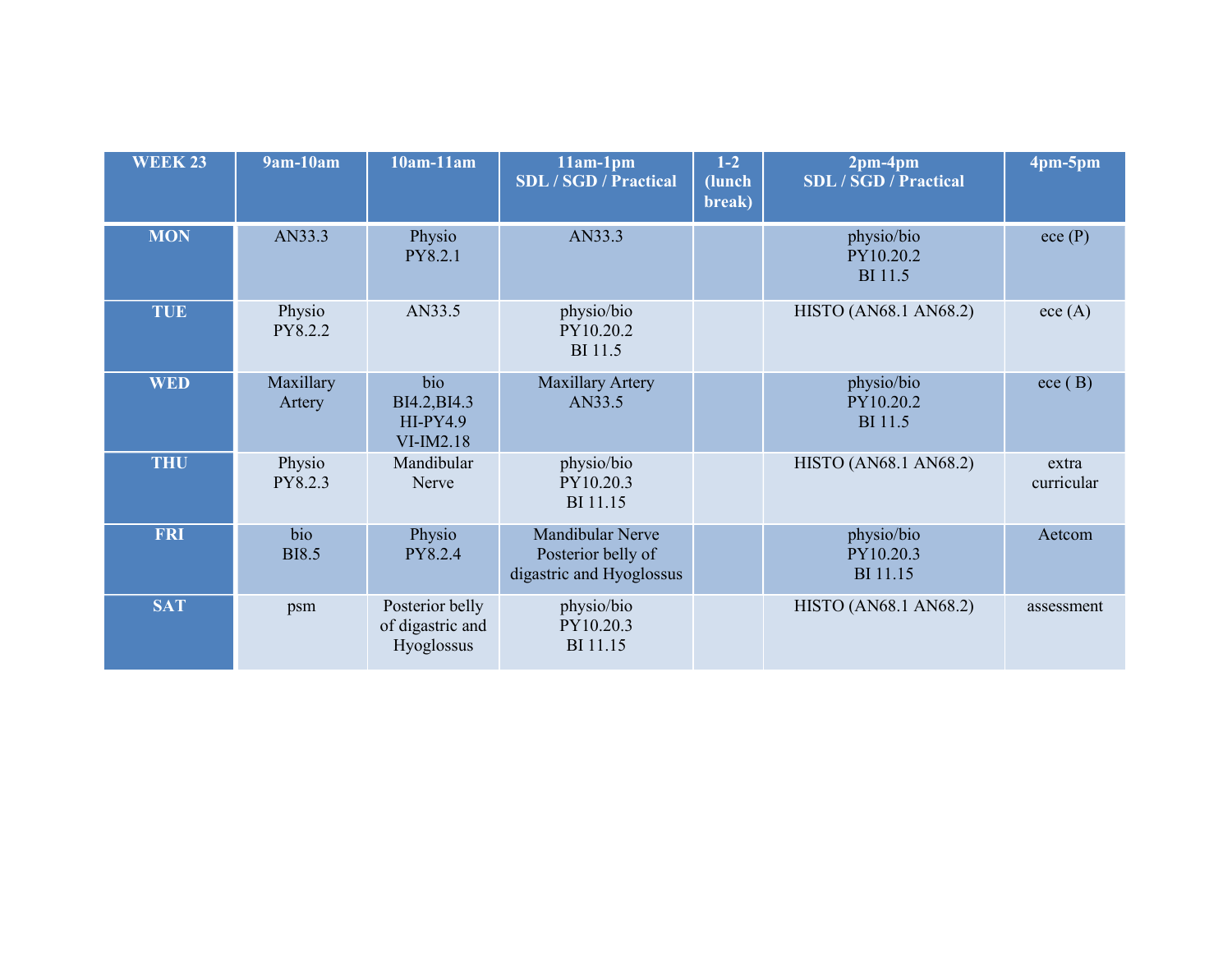| <b>WEEK 24</b> | 9am-10am                                                | $10am-11am$                        | $11am-1pm$<br><b>SDL / SGD / Practical</b> | $1-2$<br>(lunch<br>break) | $2pm-4pm$<br><b>SDL / SGD / Practical</b> | 4pm-5pm             |
|----------------|---------------------------------------------------------|------------------------------------|--------------------------------------------|---------------------------|-------------------------------------------|---------------------|
| <b>MON</b>     | AN34.1                                                  | Physio<br>PY8.2.5                  | AN34.1                                     |                           | physio/bio<br>PY11.14<br><b>BI11.16</b>   | $\csc(P)$           |
| <b>TUE</b>     | Physio<br>PY8.2.6                                       | AN34.2                             | physio/bio<br>PY11.14<br><b>BI11.16</b>    |                           | HISTO (AN69.1 AN69.2<br>AN69.3)           | $\csc(A)$           |
| <b>WED</b>     | AN35.2 AN35.8                                           | bio<br>BI4.3, bi4.4<br>$VI$ -IM2.3 | AN35.2 AN35.8 AN34.2                       |                           | physio/bio<br>PY11.14<br><b>BI11.16</b>   | $\text{ece}$ (B)    |
| <b>THU</b>     | Physio<br>PY8.2.7                                       | AN35.3                             | physio/bio<br><b>BI11.16</b>               |                           | HISTO (AN69.1 AN69.2<br>AN69.3)           | extra<br>curricular |
| <b>FRI</b>     | bio<br>PA15.1<br>DR17.1-17.3<br>IM23.3 PE12.1-<br>12.21 | Physio<br>PY8.2.8                  | AN35.3 AN35.4                              |                           | physio/bio<br><b>BI11.16</b>              | Aetcom              |
| <b>SAT</b>     | psm                                                     | AN35.4                             | physio/bio<br><b>BI11.16</b>               |                           | <b>HISTO (AN69.1 AN69.2)</b><br>AN69.3)   | assessment          |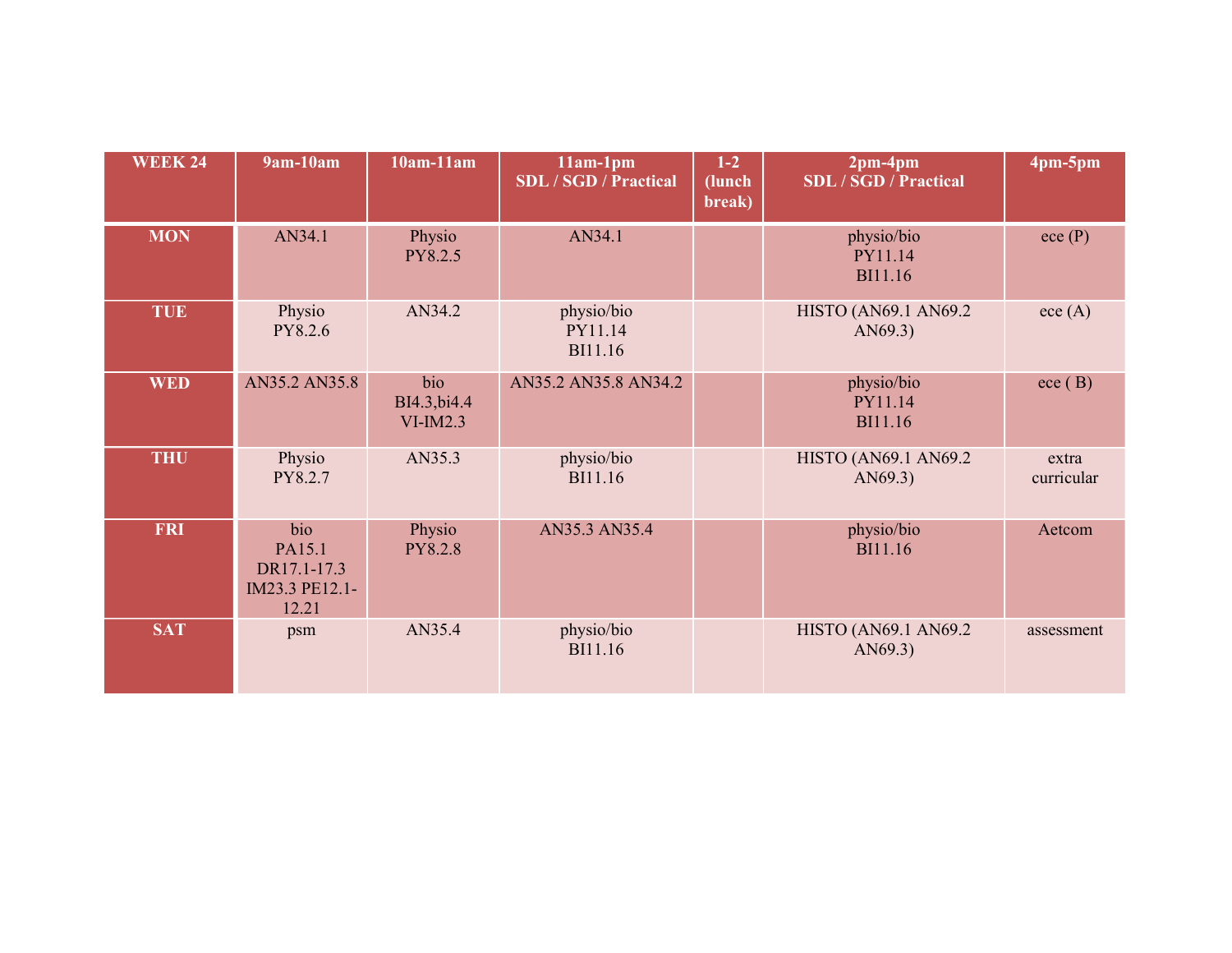| <b>WEEK 25</b> | 9am-10am                                                | $10am-11am$                                    | $11am-1pm$<br><b>SDL / SGD / Practical</b> | $1-2$<br>(lunch<br>break) | $2pm-4pm$<br><b>SDL / SGD / Practical</b> | 4pm-5pm                |
|----------------|---------------------------------------------------------|------------------------------------------------|--------------------------------------------|---------------------------|-------------------------------------------|------------------------|
| <b>MON</b>     | AN35.7                                                  | Physio<br>PY8.2.9                              | AN35.7                                     |                           | physio/bio<br><b>BI11.16</b>              | $\csc(P)$              |
| <b>TUE</b>     | Physio<br><b>PY8.3</b>                                  | AN35.7                                         | physio/bio<br><b>BI11.16</b>               |                           | <b>HISTO (AN70.1 AN70.2)</b>              | $\csc(A)$              |
| <b>WED</b>     | AN35.5<br>AN35.6                                        | <b>Bio</b><br><b>BI</b> 4.6<br><b>VI-SU1.2</b> | AN35.5<br>AN35.6 AN35.7                    |                           | physio/bio<br><b>BI11.16</b>              | $\text{ece}(\text{B})$ |
| <b>THU</b>     | Physio<br><b>PY8.5</b>                                  | AN36.1                                         | physio/bio<br><b>BI11.16</b>               |                           | <b>HISTO (AN70.1 AN70.2)</b>              | extra<br>curricular    |
| <b>FRI</b>     | bio<br>PA15.1<br>DR17.1-17.3<br>IM23.3 PE12.1-<br>12.21 | Physio<br><b>PY8.1</b>                         | AN36.1 AN36.1 AN36.2<br>AN36.4             |                           | physio/bio<br><b>BI11.16</b>              | Aetcom                 |
| <b>SAT</b>     | psm                                                     | AN36.1 AN36.2<br>AN36.4                        | physio/bio<br><b>BI11.16</b>               |                           | <b>HISTO (AN70.1 AN70.2)</b>              | assessment             |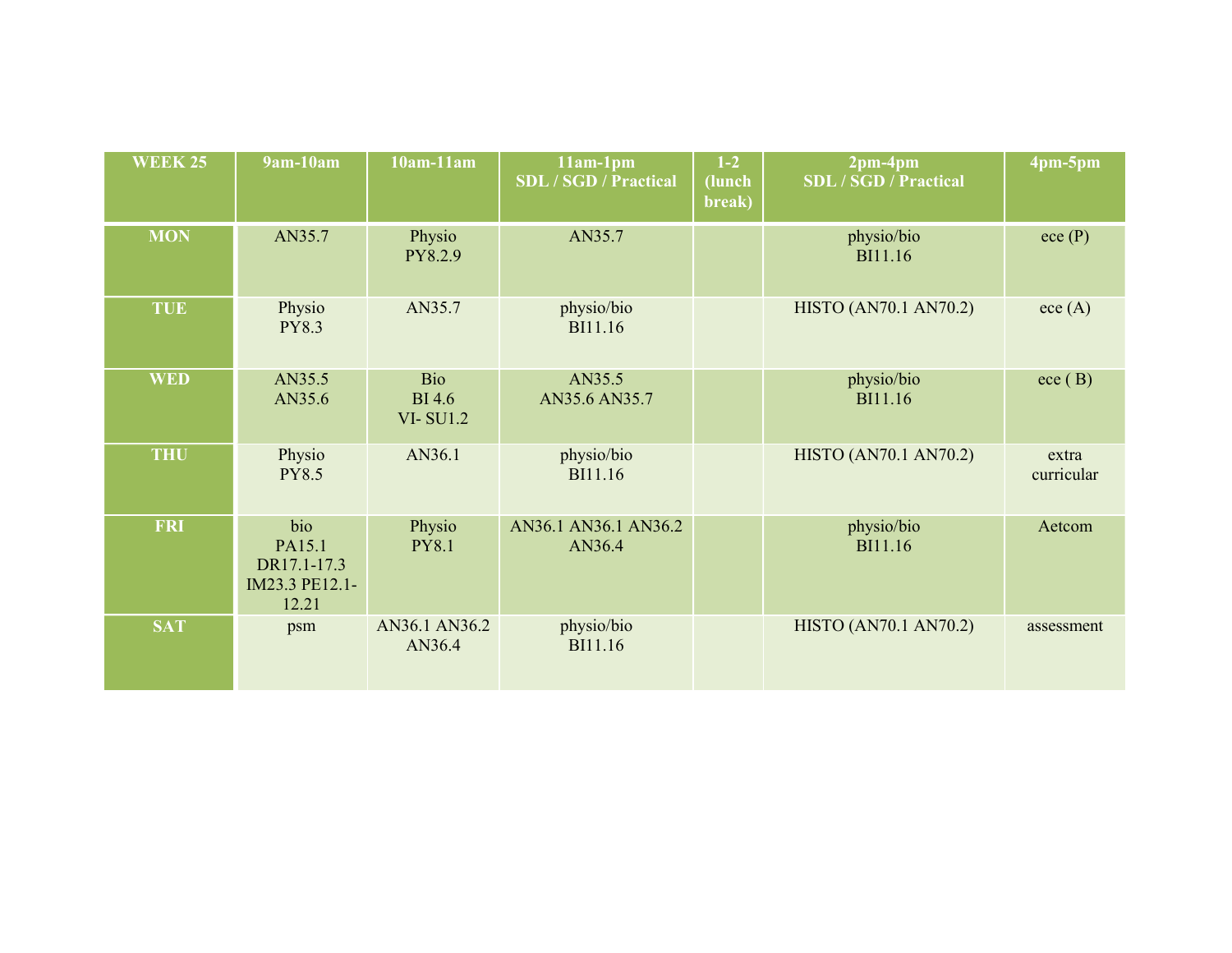| <b>WEEK 26</b> | 9am-10am                                                             | $10am-11am$          | $11am-1pm$<br><b>SDL / SGD / Practical</b>     | $1-2$<br>$\overline{$ (lunch<br>break) | $2pm-4pm$<br><b>SDL / SGD / Practical</b>      | 4pm-5pm                |
|----------------|----------------------------------------------------------------------|----------------------|------------------------------------------------|----------------------------------------|------------------------------------------------|------------------------|
| <b>MON</b>     | Interior of<br>Pharynx                                               | Physio<br>PY9.1      | Interior of Pharynx                            |                                        | physio/bio<br><b>BI11.16</b><br>$(VI-PE29.16)$ | $\csc(P)$              |
| <b>TUE</b>     | Physio<br>PY9.2                                                      | AN36.3 AN36.5        | physio/bio<br><b>BI11.16</b><br>$(VI-PE29.16)$ |                                        | HISTO (AN71.1 AN71.2)                          | $\csc(A)$              |
| <b>WED</b>     | AN40.2                                                               | bio<br><b>BI</b> 6.6 | AN36.3 AN36.5 AN40.2                           |                                        | physio/bio<br><b>BI11.16</b><br>$(VI-PE29.16)$ | $\text{ece}(\text{B})$ |
| <b>THU</b>     | Physio<br>PY9.3                                                      | AN37.1               | physio/bio<br>BI11.16<br>$(VI-PE29.16)$        |                                        | HISTO (AN71.1 AN71.2)                          | extra<br>curricular    |
| <b>FRI</b>     | bio<br>BI6.5 VI-<br>PA15.1<br>DR17.1-17.3<br>IM23.3 PE12.1-<br>12.21 | Physio<br>PY9.5.1    | AN37.1                                         |                                        | physio/bio<br><b>BI11.16</b><br>$(VI-PE29.16)$ | Aetcom                 |
| <b>SAT</b>     | psm                                                                  | AN37.1               | physio/bio<br><b>BI11.16</b><br>$(VI-PE29.16)$ |                                        | HISTO (AN71.1 AN71.2)                          | assessment             |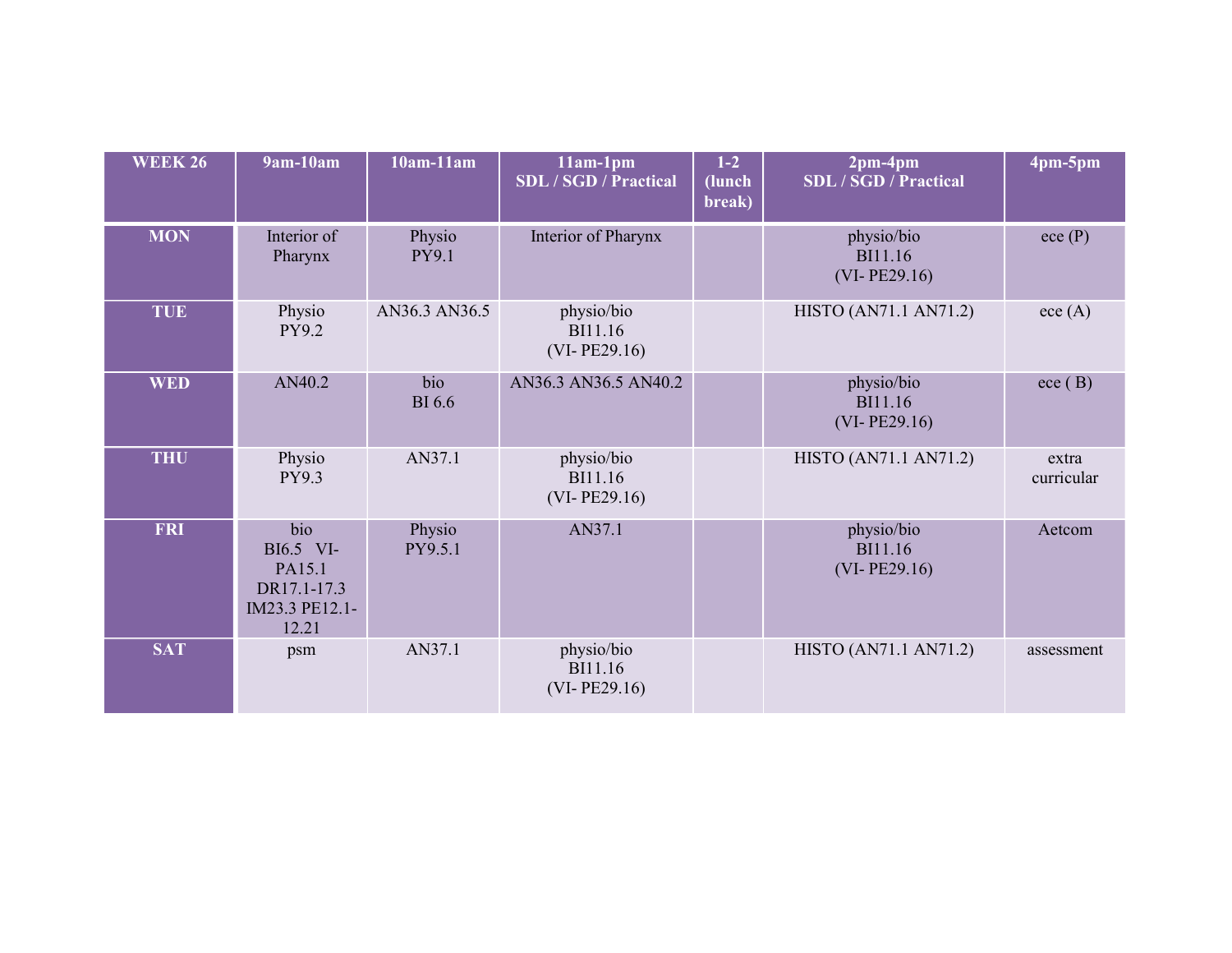| <b>WEEK 27</b> | 9am-10am                                                             | 10am-11am                    | $11am-1pm$<br><b>SDL / SGD / Practical</b>     | $1-2$<br>(lunch<br>break) | $2pm-4pm$<br><b>SDL / SGD / Practical</b>      | 4pm-5pm                |
|----------------|----------------------------------------------------------------------|------------------------------|------------------------------------------------|---------------------------|------------------------------------------------|------------------------|
| <b>MON</b>     | AN37.2<br>AN37.3                                                     | Physio<br>PY9.4.1            | AN37.2<br>AN37.3                               |                           | physio/bio<br><b>BI11.16</b><br>$(VI-PE29.16)$ | $\csc(P)$              |
| <b>TUE</b>     | Physio<br>PY9.4.2                                                    | AN38.1                       | physio/bio<br>BI11.16<br>$(VI-PE29.16)$        |                           | AN38.1                                         | $\csc(A)$              |
| <b>WED</b>     | AN38.2<br>AN38.3                                                     | bio<br><b>BI</b> 6.1         | AN38.2<br>AN38.3                               |                           | physio/bio<br><b>BI11.16</b><br>$(VI-PE29.16)$ | $\text{ece}(\text{B})$ |
| <b>THU</b>     | Physio<br>PY9.5.2                                                    | AN39.1                       | physio/bio<br>BI11.16<br>$(VI-PE29.16)$        |                           | SDL (AN43.1) Surface Marking<br>AN39.1         | extra<br>curricular    |
| <b>FRI</b>     | bio<br>BI6.5 VI-<br>PA15.1<br>DR17.1-17.3<br>IM23.3 PE12.1-<br>12.21 | Physio<br>PY9.6<br>$(VI-OG)$ | AN39.1                                         |                           | physio/bio<br>BI11.16<br>$(VI-PE29.16)$        | Aetcom                 |
| <b>SAT</b>     | psm                                                                  | AN39.1 AN39.2                | physio/bio<br><b>BI11.16</b><br>$(VI-PE29.16)$ |                           | SDL (AN43.2-9) Radiology<br>AN39.1 AN39.2      | assessment             |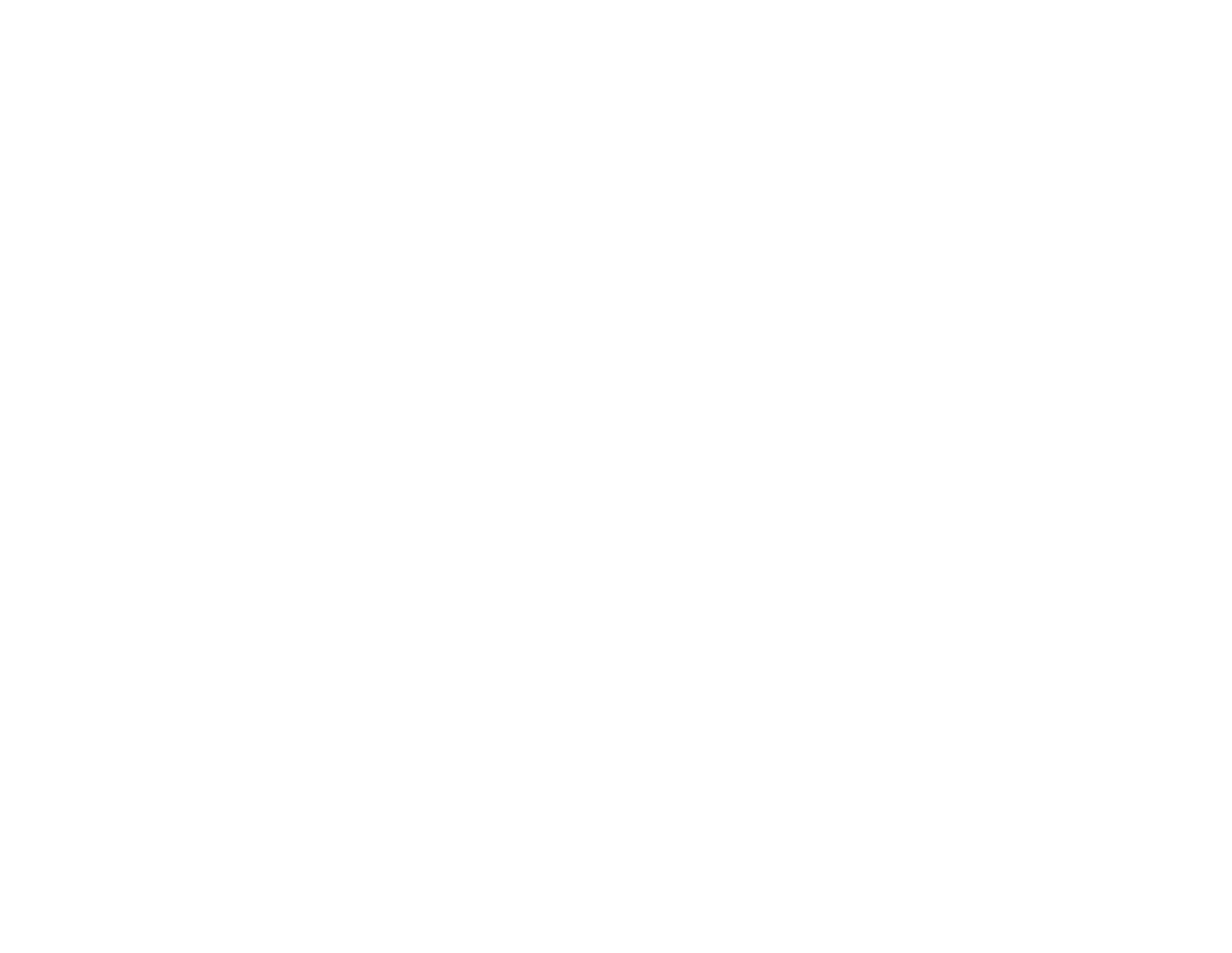| <b>WEEK 28</b> | 9am-10am                                                             | $10am-11am$                              | $11am-1pm$<br><b>SDL / SGD / Practical</b>     | $1-2$<br>(lunch<br>break) | $2pm-4pm$<br><b>SDL / SGD / Practical</b>      | 4pm-5pm                |
|----------------|----------------------------------------------------------------------|------------------------------------------|------------------------------------------------|---------------------------|------------------------------------------------|------------------------|
| <b>MON</b>     | AN40.1 AN40.2                                                        | Physio<br><b>PY9.7</b>                   | AN40.1 AN40.2                                  |                           | physio/bio<br><b>BI11.16</b><br>$(VI-PE29.16)$ | $\csc(P)$              |
| <b>TUE</b>     | Physio<br><b>PY9.8</b><br>$(VI-OG)$                                  | AN40.2                                   | physio/bio<br><b>BI11.16</b><br>$(VI-PE29.16)$ |                           | <b>HISTO (AN72.1)</b>                          | $\csc(A)$              |
| <b>WED</b>     | <b>Facial Nerve</b>                                                  | bio<br><b>BI6.2</b>                      | Facial Nerve AN40.2                            |                           | physio/bio<br><b>BI11.16</b><br>$(VI-PE29.16)$ | $\text{ece}(\text{B})$ |
| <b>THU</b>     | Physio<br>PY9.10.1<br>$(VI-OG)$                                      | Introduction $+$<br><b>Base of Brain</b> | physio/bio<br><b>BI</b> 11.17                  |                           | HISTO (AN72.1)                                 | extra<br>curricular    |
| <b>FRI</b>     | bio<br>BI6.5 VI-<br>PA15.1<br>DR17.1-17.3<br>IM23.3 PE12.1-<br>12.21 | Physio<br>PY9.10.2<br>$(VI-OG)$          | Introduction + Base of<br><b>Brain</b>         |                           | physio/bio<br><b>BI</b> 11.17                  | Aetcom                 |
| <b>SAT</b>     | psm                                                                  | <b>AN56.1</b><br>AN56.2                  | physio/bio<br><b>BI</b> 11.17                  |                           | HISTO (AN72.1)                                 | assessment             |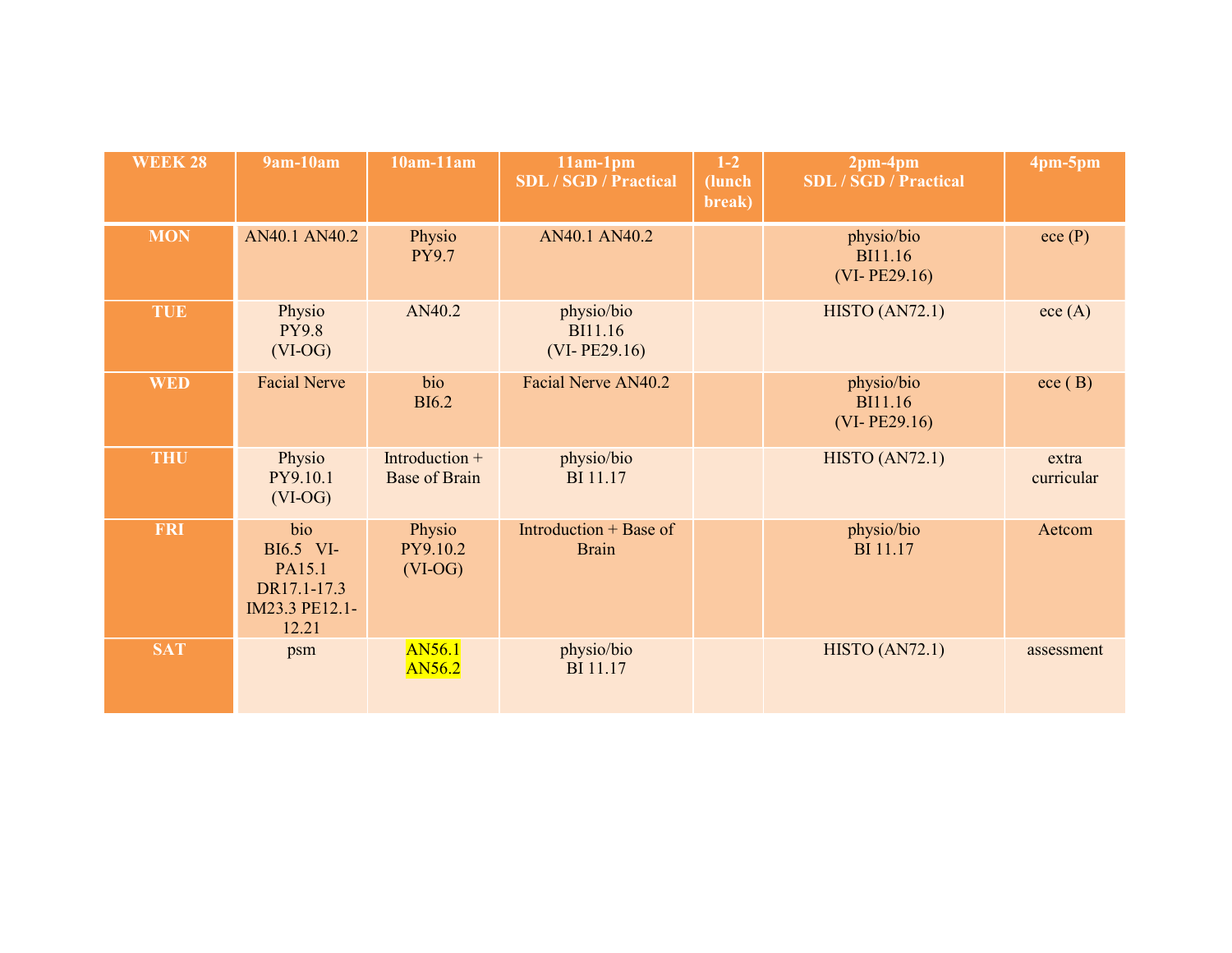| <b>WEEK 29</b> | 9am-10am                                                             | $10am-11am$                        | $11am-1pm$<br><b>SDL / SGD / Practical</b>              | $1-2$<br>(lunch<br>break) | $2pm-4pm$<br>SDL / SGD / Practical                      | $4pm-5pm$           |
|----------------|----------------------------------------------------------------------|------------------------------------|---------------------------------------------------------|---------------------------|---------------------------------------------------------|---------------------|
| <b>MON</b>     | AN57.1                                                               | Physio<br><b>PY9.9</b>             | AN57.1                                                  |                           | physio/bio<br><b>BI</b> 11.17<br>$(VI-IM 11.12)$        | $\csc(P)$           |
| TUE            | Physio<br>PY9.11, PY9.12<br>$(VI-OG)$                                | AN57.1                             | physio/bio<br><b>BI</b> 11.17<br>$(VI- IM 11.12)$       |                           | HISTO (AN64.1 AN64.2)                                   | $\csc(A)$           |
| <b>WED</b>     | AN57.2 AN57.3<br>AN57.4<br>AN57.5                                    | bio<br><b>BI6.2</b>                | AN57.2<br>AN57.3 AN57.4<br>AN57.5                       |                           | physio/bio<br><b>BI</b> 11.17<br>$(VI-IM 11.12)$        | $\overline{ece(B)}$ |
| THU            | Physio<br>PY10.1<br>$(HI-AN)$                                        | AN58.1                             | physio/bio<br><b>BI</b> 11.17<br>(VI- IM 11.13. PE33.6) |                           | HISTO (AN64.1 AN64.2)                                   | extra<br>curricular |
| <b>FRI</b>     | bio<br>BI6.5 VI-<br>PA15.1<br>DR17.1-17.3<br>IM23.3 PE12.1-<br>12.21 | Physio<br>PY10.2.1<br>$(HI-AN7.7)$ | AN58.1 AN58.2<br>AN58.3<br>AN58.4                       |                           | physio/bio<br><b>BI</b> 11.17<br>(VI- IM 11.13. PE33.6) | Aetcom              |
| <b>SAT</b>     | psm                                                                  | AN58.2<br>AN58.3<br>AN58.4         | physio/bio<br><b>BI</b> 11.17<br>(VI- IM 11.13. PE33.6) |                           | HISTO (AN64.1 AN64.2)                                   | assessment          |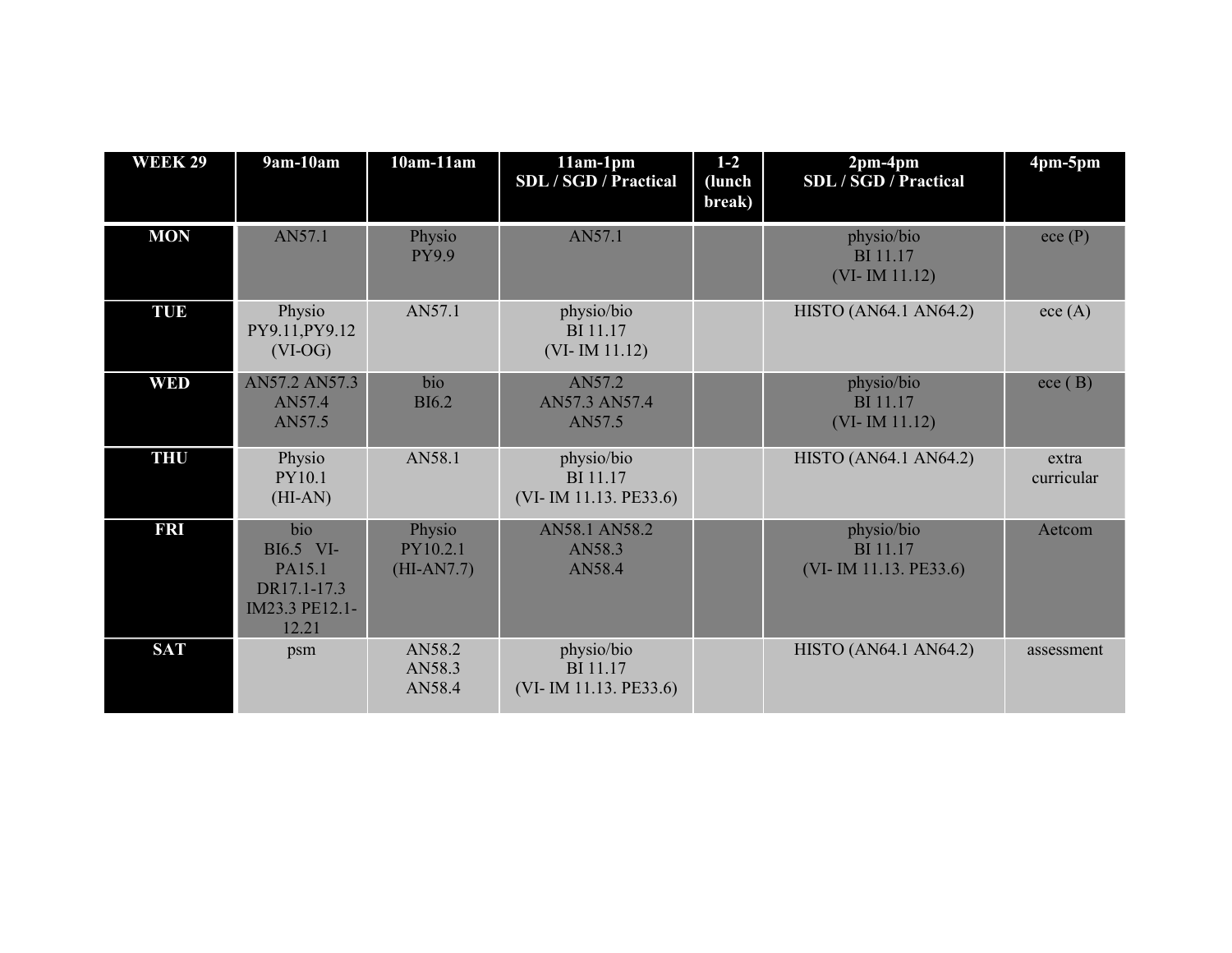| <b>WEEK 30</b> | $9a$ m-10am                                                         | $10am-11am$                         | $11am-1pm$<br><b>SDL / SGD / Practical</b>              | $1-2$<br>(lunch<br>break) | $2pm-4pm$<br><b>SDL / SGD / Practical</b>               | 4pm-5pm                |
|----------------|---------------------------------------------------------------------|-------------------------------------|---------------------------------------------------------|---------------------------|---------------------------------------------------------|------------------------|
| <b>MON</b>     | AN59.1                                                              | Physio<br>PY10.2.2                  | AN59.1                                                  |                           | physio/bio<br><b>BI</b> 11.17<br>(VI-IM 11.13. PE33.6)  | $\csc(P)$              |
| <b>TUE</b>     | Physio<br>PY10.10                                                   | AN59.2<br>AN59.3                    | physio/bio<br><b>BI</b> 11.17<br>(VI- IM 11.13. PE33.6) |                           | AN59.2<br>AN59.3                                        | $\csc(A)$              |
| <b>WED</b>     | AN60.1                                                              | bio<br><b>BI6.3</b>                 | AN60.1                                                  |                           | physio/bio<br><b>BI</b> 11.17<br>(VI- IM 11.13. PE33.6) | $\text{ece}(\text{B})$ |
| <b>THU</b>     | Physio<br>PY10.6.1<br>$(HI-AN57.4)$                                 | AN60.2<br>AN60.3                    | physio/bio<br><b>BI</b> 11.23                           |                           | AN60.2 AN60.3                                           | extra<br>curricular    |
| <b>FRI</b>     | bio<br>BI6.5 VI-<br>PA15.1 DR 17.1-<br>17.3 IM23.3 PE<br>12.1-12.21 | Physio<br>PY10.3.1<br>$(HI-AN57.4)$ | AN60.2 AN60.3                                           |                           | physio/bio<br><b>BI</b> 11.23                           | Aetcom                 |
| <b>SAT</b>     | psm                                                                 | Lateral<br>Ventricle                | physio/bio<br><b>BI</b> 11.23                           |                           | <b>Lateral Ventricle</b>                                | assessment             |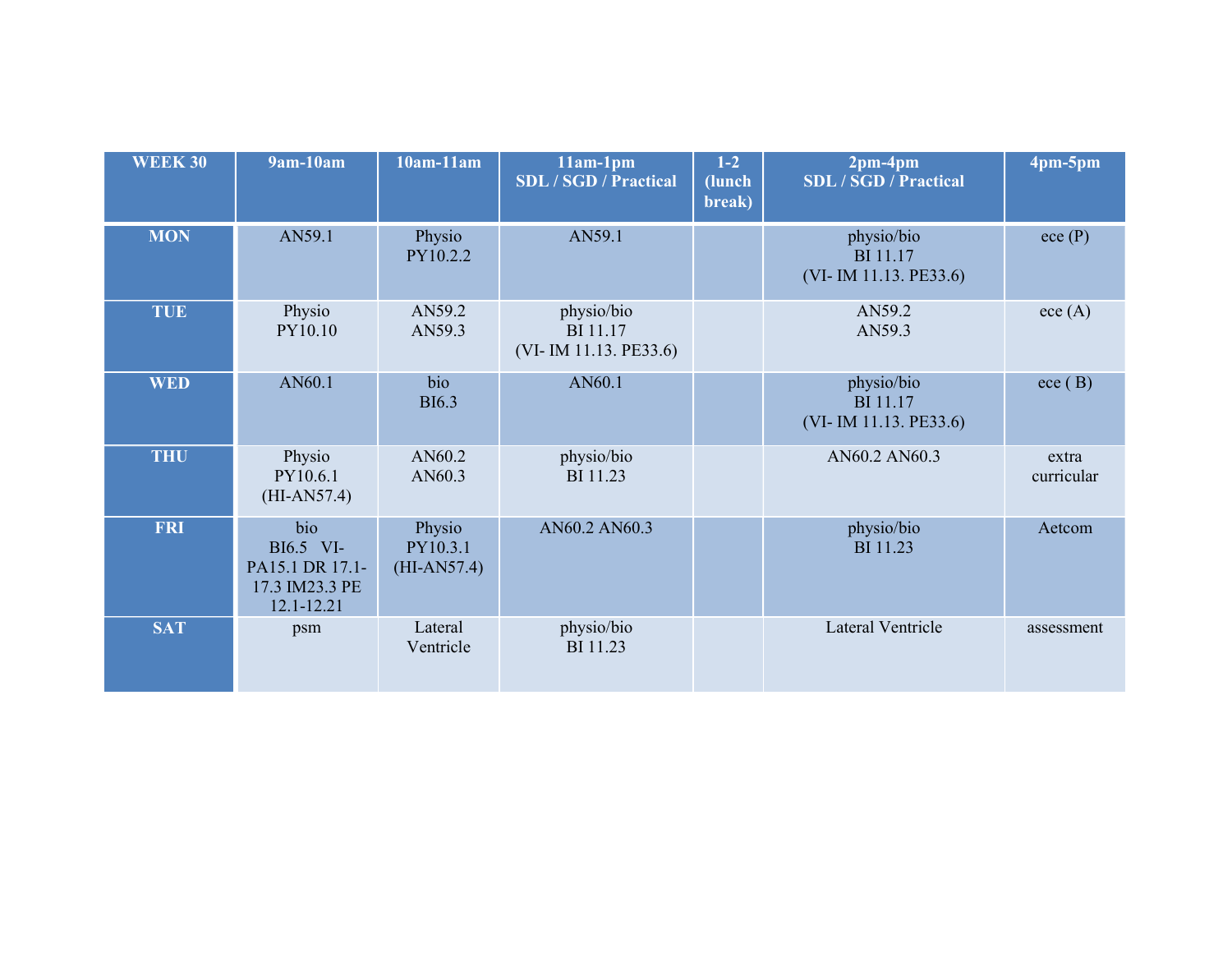| WEEK31     | 9am-10am                                                             | $10am-11am$        | $11am-1pm$<br><b>SDL / SGD / Practical</b> |                            | $1-2$<br>(lunch<br>break) | $2pm-4pm$<br><b>SDL / SGD / Practical</b> | 4pm-5pm             |
|------------|----------------------------------------------------------------------|--------------------|--------------------------------------------|----------------------------|---------------------------|-------------------------------------------|---------------------|
| <b>MON</b> | AN61.1                                                               | Physio<br>PY10.3.2 | AN61.1                                     |                            |                           | physio/bio<br><b>BI</b> 11.24             | $\csc(P)$           |
| <b>TUE</b> | Physio<br>PY10.3.3                                                   | AN61.2<br>AN61.3   | physio/bio<br><b>BI</b> 11.24              |                            |                           | AN61.2<br>AN61.3                          | $\csc(A)$           |
| <b>WED</b> | AN62.1                                                               | bio<br>BI6.3,6.4   | AN62.1                                     |                            |                           | physio/bio<br><b>BI</b> 11.24             | $\csc(B)$           |
| <b>THU</b> | Physio<br>PY10.5.1<br>$(HI-AN57.4)$                                  | AN62.2             |                                            | physio/bio<br><b>BI7.4</b> |                           | AN62.2                                    | extra<br>curricular |
| <b>FRI</b> | bio<br>BI6.5 VI-<br>PA15.1<br>DR17.1-17.3<br>IM23.3 PE12.1-<br>12.21 | Physio<br>10.5.2   | bio<br><b>BI7.1</b>                        | Physio<br>PY10.5.3         |                           | physio/bio<br><b>BI7.4</b>                | Aetcom              |
| <b>SAT</b> | psm                                                                  | AN62.2             | <b>BI7.4</b>                               | physio/bio                 |                           | Psm                                       | assessment          |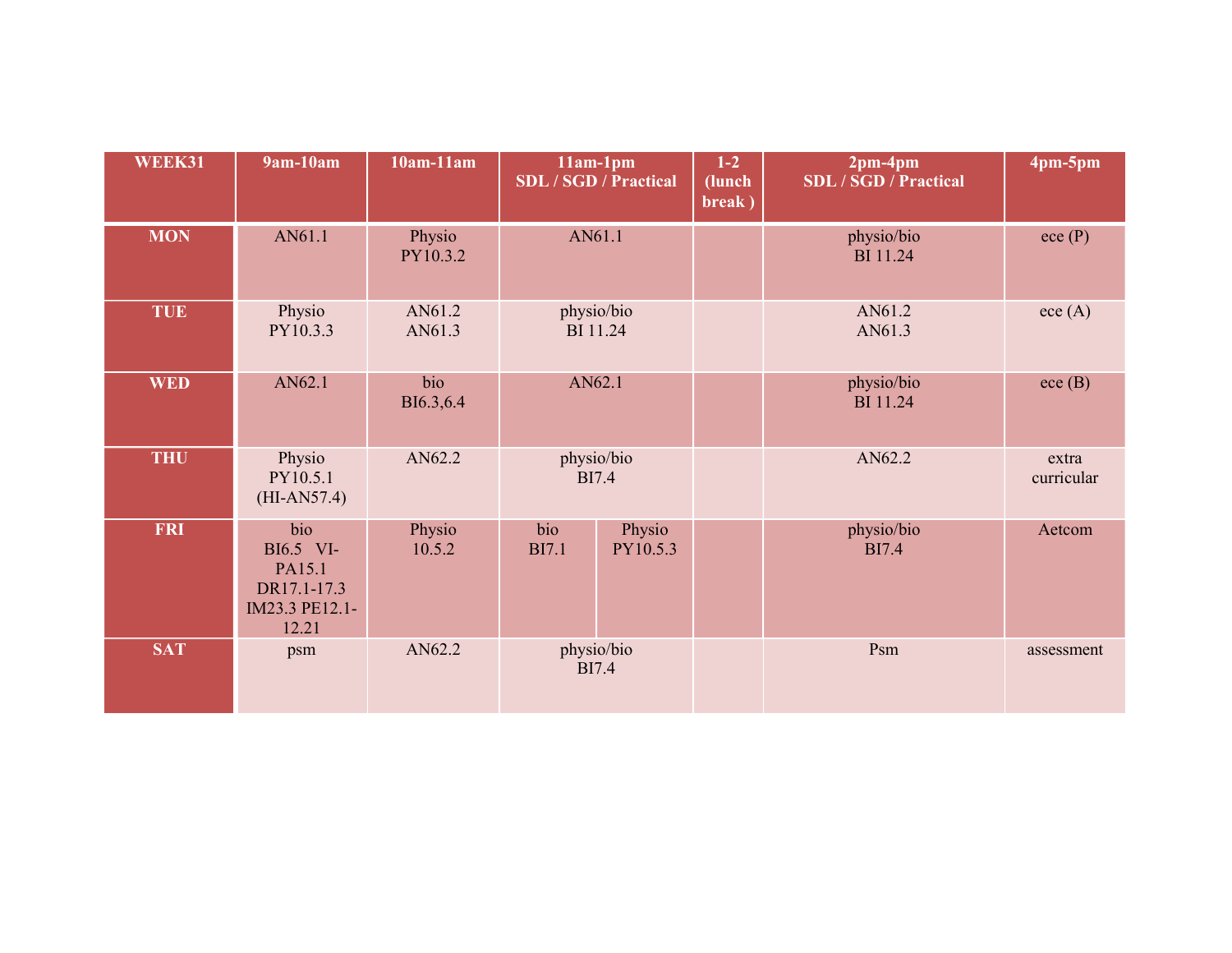| WEEK32     | 9am-10am                                                                 | $10am-11am$                                     | $11am-1pm$<br><b>SDL / SGD / Practical</b> |                                               | $1-2$<br>(lunch<br>break | $2pm-4pm$<br><b>SDL / SGD / Practical</b> | 4pm-5pm             |
|------------|--------------------------------------------------------------------------|-------------------------------------------------|--------------------------------------------|-----------------------------------------------|--------------------------|-------------------------------------------|---------------------|
| <b>MON</b> | AN62.3                                                                   | Physio<br>PY10.6.2<br>$(HI-AN57.5)$             | AN62.2 AN62.3                              |                                               |                          | physio/bio<br><b>BI7.4</b>                | $\csc(P)$           |
| <b>TUE</b> | Physio<br>PY10.6.3<br>$(HI-AN57.5)$                                      | AN62.6                                          |                                            | physio/bio<br><b>BI7.4</b>                    |                          | AN62.6                                    | $\csc(A)$           |
| <b>WED</b> | AN62.6                                                                   | bio<br><b>BI6.11</b>                            | AN62.6                                     |                                               |                          | physio/bio<br><b>BI7.4</b>                | $\csc(B)$           |
| <b>THU</b> | Physio<br>PY10.7.1<br>$(HI-$<br>AN62.2, AN62.3)                          | AN62.4                                          |                                            | physio/bio<br><b>BI</b> 7.5                   |                          | AN62.4                                    | extra<br>curricular |
| <b>FRI</b> | <b>Bio</b><br>BI6.5 VI-<br>PA15.1 DR17.1-<br>17.3 IM23.3<br>PE12.1-12.21 | Physio<br>PY10.7.2<br>$(HI-$<br>AN62.2, AN62.3) | bio<br><b>BI7.1</b>                        | Physio<br>PY10.7.3<br>(HI)<br>AN62.2, AN62.3) |                          | physio/bio<br><b>BI7.5</b>                | Aetcom              |
| <b>SAT</b> | Psm                                                                      | AN62.5                                          |                                            | physio/bio<br><b>BI7.5</b>                    |                          | psm                                       | assessment          |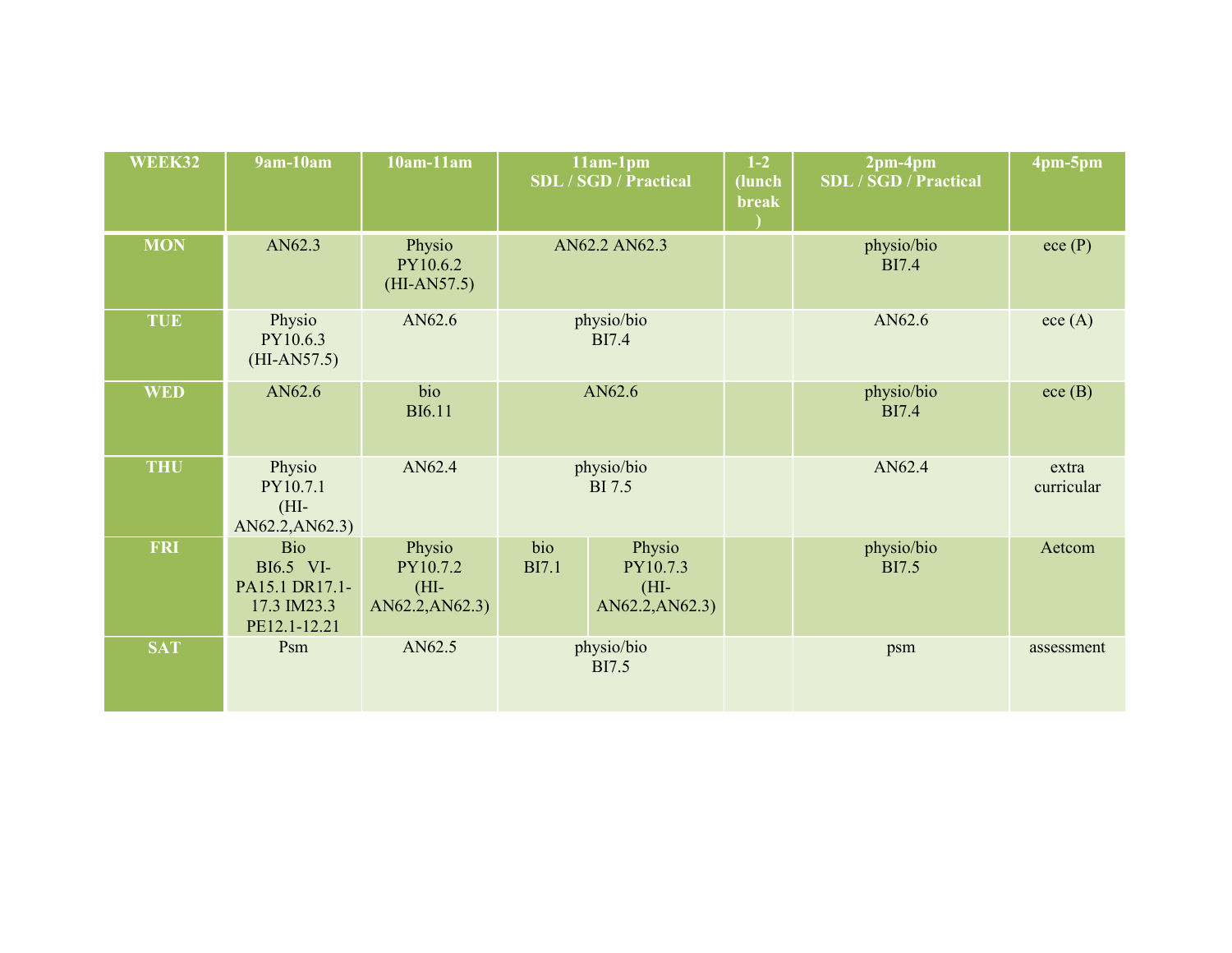| WEEK33     | $9$ am-10am                                                         | $10am-11am$                                   |                            | $11am-1pm$<br><b>SDL / SGD / Practical</b> | $1-2$<br>(lunch<br><b>break</b> | $2pm-4pm$<br><b>SDL / SGD / Practical</b> | 4pm-5pm             |
|------------|---------------------------------------------------------------------|-----------------------------------------------|----------------------------|--------------------------------------------|---------------------------------|-------------------------------------------|---------------------|
| <b>MON</b> | AN62.5                                                              | Physio<br>PY10.7.4<br>$(HI- AN62.4)$          | AN62.5                     |                                            |                                 | physio/bio<br><b>BI7.6</b>                | $\csc(P)$           |
| <b>TUE</b> | Physio<br>PY10.7.5<br>$(HI- AN62.4)$                                | AN63.1<br>AN63.2                              | physio/bio<br><b>BI7.6</b> |                                            |                                 | AN63.1<br>AN63.2                          | $\csc(A)$           |
| <b>WED</b> | <b>Sensory Pathway</b>                                              | bio<br><b>BI6.12</b>                          | <b>Sensory Pathway</b>     |                                            |                                 | physio/bio<br><b>BI7.6</b>                | $\csc(B)$           |
| <b>THU</b> | Physio<br>PY10.7.6<br>$(HI-$<br>AN58.3, AN58.4, AN59.1)             | Sensory Pathway                               |                            | physio/bio<br><b>BI7.7</b>                 |                                 | Sensory Pathway                           | extra<br>curricular |
| <b>FRI</b> | <b>Bio</b><br>BI6.5 VI-PA15.1<br>DR17.1-17.3 IM23.3<br>PE12.1-12.21 | Physio<br>PY10.7.7<br>(HI)<br>AN58.3, AN58.4) | bio<br><b>BI7.1</b>        | Physio<br>PY10.7.8                         |                                 | physio/bio<br><b>BI7.7</b>                | Aetcom              |
| <b>SAT</b> | Psm                                                                 | Motor Pathway                                 |                            | physio/bio<br><b>BI7.7</b>                 |                                 | psm                                       | assessment          |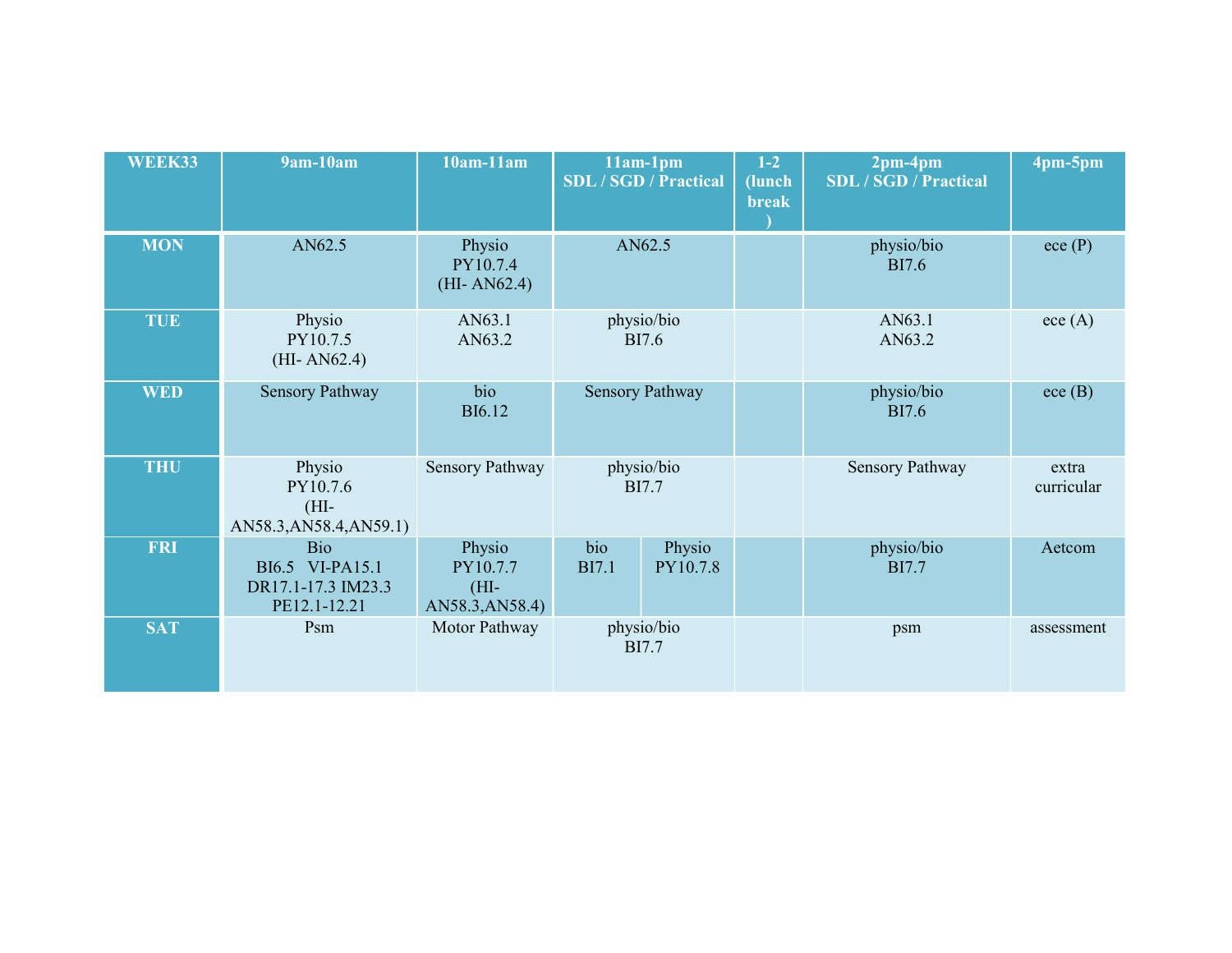| WEEK34     | 9am-10am                                                             | $10am-11am$                          | $11am-1pm$<br><b>SDL / SGD / Practical</b> |                    | $1-2$<br>(lunch<br>break) | $2pm-4pm$<br><b>SDL / SGD / Practical</b>                        | 4pm-5pm             |
|------------|----------------------------------------------------------------------|--------------------------------------|--------------------------------------------|--------------------|---------------------------|------------------------------------------------------------------|---------------------|
| <b>MON</b> | Optic Pathway                                                        | Physio<br>PY10.7.9                   | Optic Pathway                              |                    |                           | physio/bio<br><b>BI7.7</b>                                       | $\csc(P)$           |
| <b>TUE</b> | Physio<br>PY10.7.10                                                  | Limbic pathway                       | physio/bio<br><b>BI7.7</b>                 |                    |                           | Limbic pathway                                                   | $\csc(A)$           |
| <b>WED</b> | <b>AN44.1</b><br>AN44.2                                              | bio<br><b>BI6.13</b><br>HI-PY4.8,7.8 | AN44.1<br>AN44.2                           |                    |                           | physio/bio<br><b>BI7.7</b>                                       | $\csc(B)$           |
| <b>THU</b> | Physio<br>PY10.7.11                                                  | AN44.3 AN44.6<br>AN44.7              | <b>BI9.1</b>                               | physio/bio         |                           | SDL (AN50.2, AN53.1-4) Bony<br>Pelvis<br>AN44.3 AN44.6<br>AN44.7 | extra<br>curricular |
| <b>FRI</b> | bio<br>BI6.5 VI-<br>PA15.1<br>DR17.1-17.3<br>IM23.3 PE12.1-<br>12.21 | Physio<br>PY10.7.12                  | bio<br><b>BI7.2</b>                        | Physio<br>PY10.5.1 |                           | physio/bio<br><b>BI9.1</b>                                       | Aetcom              |
| <b>SAT</b> | psm                                                                  | AN44.4<br>AN44.5                     | <b>BI9.1</b>                               | physio/bio         |                           | psm                                                              | assessment          |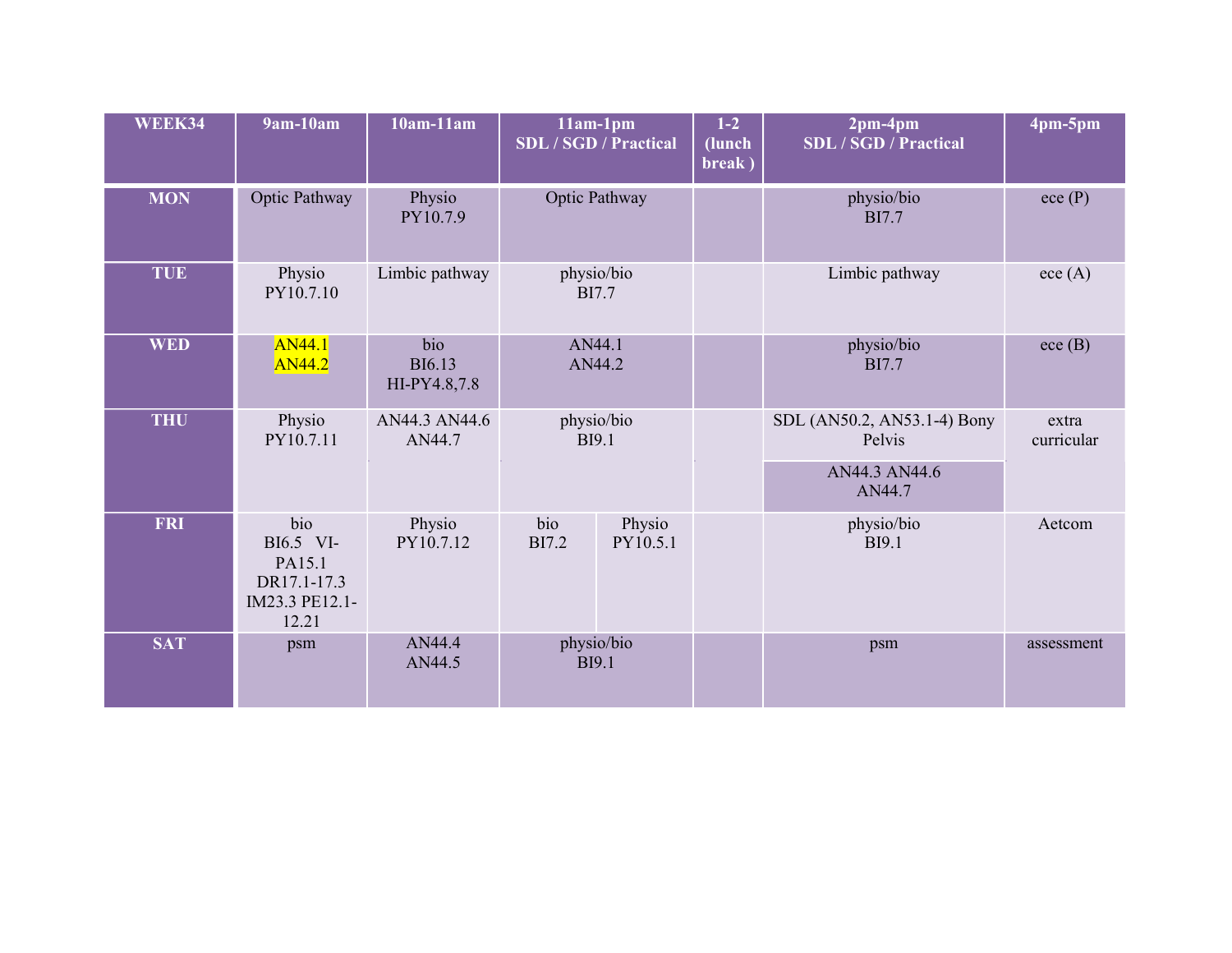| WEEK35     | 9am-10am                                                             | $10am-11am$                          | $11am-1pm$<br><b>SDL / SGD / Practical</b>         |                    | $1-2$<br>(lunch<br>break) | $2pm-4pm$<br><b>SDL / SGD / Practical</b>    | 4pm-5pm             |
|------------|----------------------------------------------------------------------|--------------------------------------|----------------------------------------------------|--------------------|---------------------------|----------------------------------------------|---------------------|
| <b>MON</b> | AN45.1<br>AN45.2 AN47.8<br>AN47.9                                    | Physio<br>PY10.4.2                   | AN45.1<br>AN45.2 AN47.8<br>AN47.9 AN44.4<br>AN44.5 |                    |                           | physio/bio<br><b>BI9.2</b><br>$(VI - SU1.1)$ | $\csc(P)$           |
| <b>TUE</b> | Physio<br>PY10.4.3                                                   | AN46.1                               | physio/bio<br><b>BI9.2</b><br>$(VI - SU1.1)$       |                    |                           | SDL (AN50.3,4) Lumbar<br>Vertebrae<br>AN46.1 | $\csc(A)$           |
| <b>WED</b> | AN46.2<br>AN46.3<br>AN46.4                                           | bio<br><b>BI6.13</b><br>HI-PY4.8,7.8 | AN46.2<br>AN46.3<br>AN46.4                         |                    |                           | physio/bio<br><b>BI9.2</b><br>$(VI - SU1.1)$ | $\csc(B)$           |
| <b>THU</b> | Physio<br>PY10.4.4                                                   | AN47.1<br>AN47.2                     | <b>BI9.3</b>                                       | physio/bio         |                           | SDL (AN50.3,4) Lumbar<br>Vertebrae           | extra<br>curricular |
|            |                                                                      |                                      |                                                    |                    |                           | AN47.1<br>AN47.2                             |                     |
| <b>FRI</b> | bio<br>BI6.5 VI-<br>PA15.1<br>DR17.1-17.3<br>IM23.3 PE12.1-<br>12.21 | Physio<br>PY10.5.2                   | bio<br><b>BI7.2</b>                                | Physio<br>PY10.5.3 |                           | physio/bio<br><b>BI9.3</b>                   | Aetcom              |
| <b>SAT</b> | psm                                                                  | AN47.8<br>AN47.10<br>AN47.11         | <b>BI9.3</b>                                       | physio/bio         |                           | psm                                          | assessment          |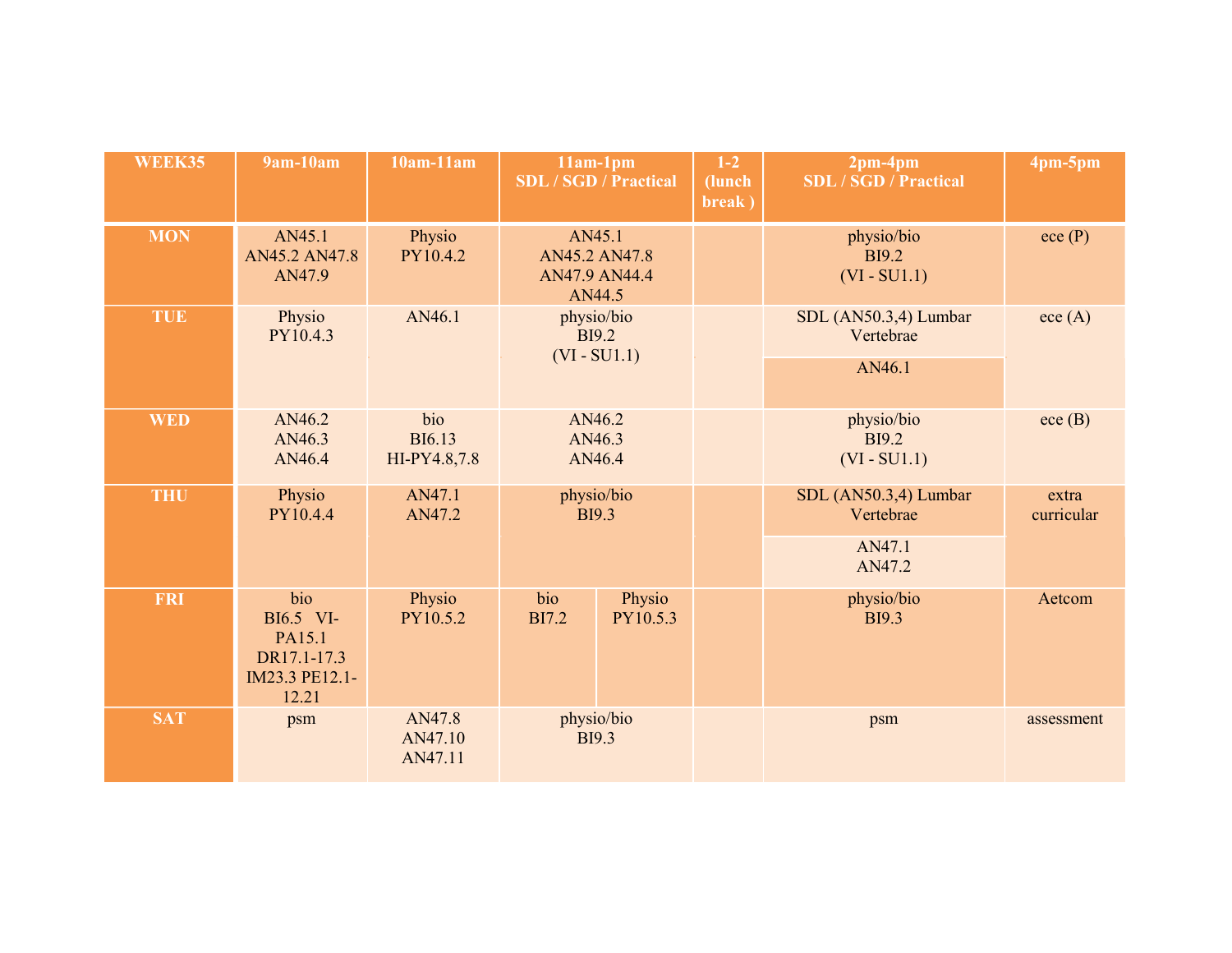| WEEK36     | 9am-10am                                                | $10$ am- $11$ am                        | 11am-1pm<br>SDL / SGD / Practical |                                           | $1-2$<br>(lunch<br>break) | $2pm-4pm$<br>SDL / SGD / Practical            | 4pm-5pm             |
|------------|---------------------------------------------------------|-----------------------------------------|-----------------------------------|-------------------------------------------|---------------------------|-----------------------------------------------|---------------------|
| <b>MON</b> | Parts of Gut                                            | Physio<br>PY10.9.1                      |                                   | AN47.8<br>AN47.10<br>AN47.11 Parts of Gut |                           | physio/bio<br><b>BI9.3</b>                    | $\csc(P)$           |
| <b>TUE</b> | Physio                                                  | AN47.5                                  | physio/bio<br><b>BI9.3</b>        |                                           |                           | SDL (AN50.3,4) Sacrum                         | $\csc(A)$           |
|            | PY10.9.2                                                |                                         |                                   |                                           |                           | AN47.5                                        |                     |
| <b>WED</b> | AN47.9                                                  | bio<br><b>BI6.14</b><br><b>HI-PY8.4</b> | AN47.9                            |                                           |                           | physio/bio<br><b>BI9.3</b>                    | $\csc(B)$           |
| <b>THU</b> | Physio<br><b>PY10.8</b>                                 | AN47.5                                  | <b>BI</b> 10.1                    | physio/bio<br>$(VI-IM13.1)$               |                           | AN47.5                                        | extra<br>curricular |
| <b>FRI</b> | bio<br><b>BI6.9</b><br><b>VI-PA14.1</b><br>PE13.1-13.14 | Physio<br>PY10.13<br>$(VI-ENT)$         | bio<br><b>BI7.2</b>               | Physio<br>PY10.14<br>$(VI-ENT)$           |                           | physio/bio<br><b>BI</b> 10.1<br>$(VI-IM13.1)$ | Aetcom              |
| <b>SAT</b> | psm                                                     | AN47.5                                  | <b>BI</b> 10.1                    | physio/bio<br>$(VI-IM13.1)$               |                           | psm                                           | assessment          |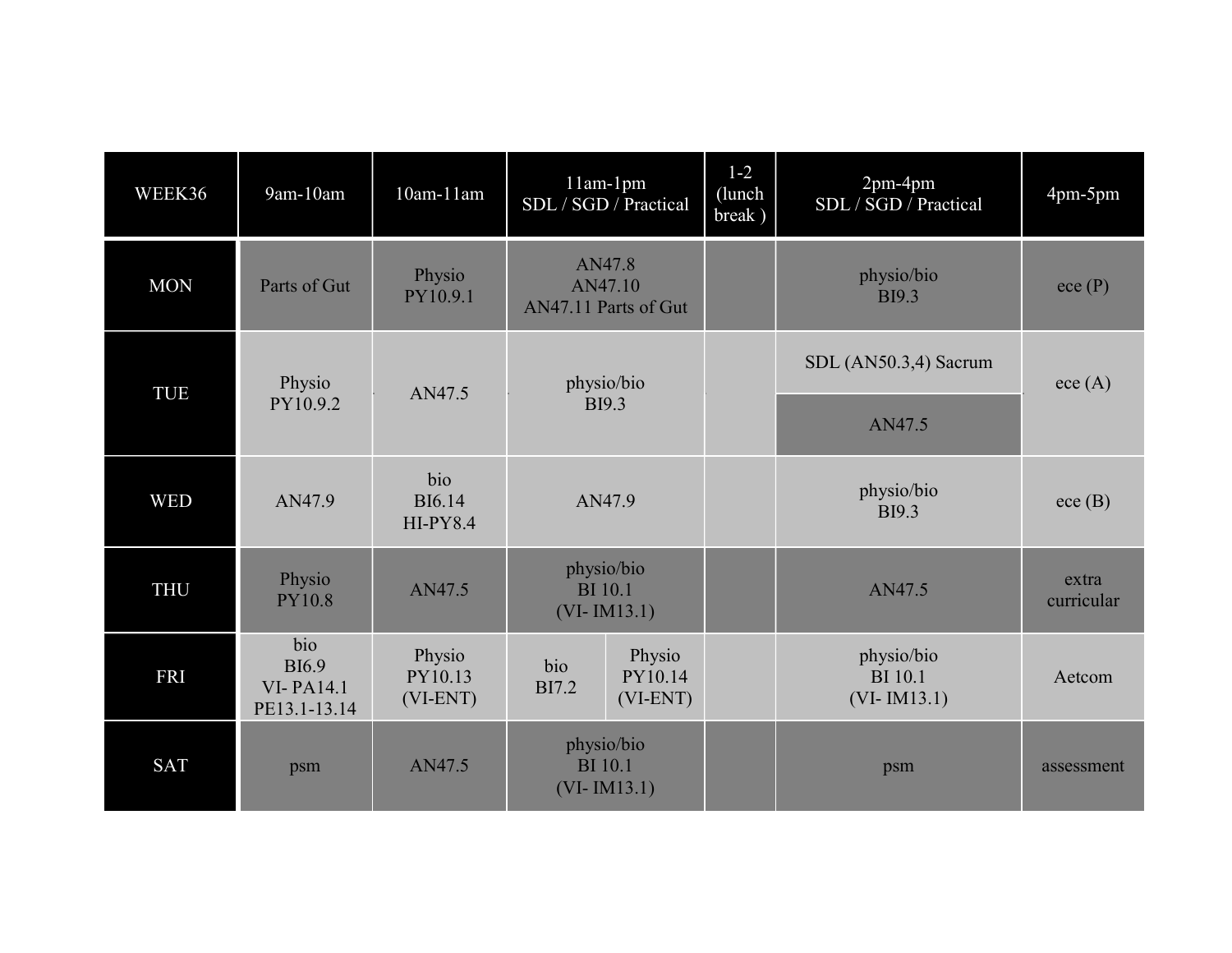| WEEK37     | 9am-10am                                                | $10$ am- $11$ am     | $11am-1pm$<br>SDL / SGD / Practical                        |  | $1-2$<br>(lunch)<br>break) | 2pm-4pm<br>SDL / SGD /<br>Practical           | 4pm-5pm             |
|------------|---------------------------------------------------------|----------------------|------------------------------------------------------------|--|----------------------------|-----------------------------------------------|---------------------|
| <b>MON</b> | AN47.5                                                  | Physio<br>PY10.15.1  | AN47.5                                                     |  |                            | physio/bio<br><b>BI</b> 10.1<br>$(VI-IM13.1)$ | $\csc(P)$           |
| TUE        | Physio<br>PY10.15.2                                     | AN47.5               | physio/bio<br><b>BI</b> 10.1<br>$(VI-IM13.1)$              |  |                            | AN47.5                                        | $\csc(A)$           |
| <b>WED</b> | AN47.5                                                  | bio<br><b>BI6.15</b> | AN47.5                                                     |  |                            | physio/bio<br><b>BI</b> 10.1<br>$(VI-IM13.1)$ | ece(B)              |
| <b>THU</b> | Physio<br>PY10.15.3                                     | AN47.5<br>AN47.7     | physio/bio<br><b>BI</b> 10.2                               |  |                            | AN47.5<br>AN47.7                              | extra<br>curricular |
| <b>FRI</b> | bio<br><b>BI6.9</b><br><b>VI-PA14.1</b><br>PE13.1-13.14 | Physio<br>PY10.15.4  | Physio<br>bio<br>PY10.17.1<br><b>BI7.3</b><br>$(VI-OP1.1)$ |  |                            | physio/bio<br><b>BI</b> 10.2                  | Aetcom              |
| <b>SAT</b> | psm                                                     | AN47.5               | physio/bio<br><b>BI</b> 10.2                               |  |                            | psm                                           | assessment          |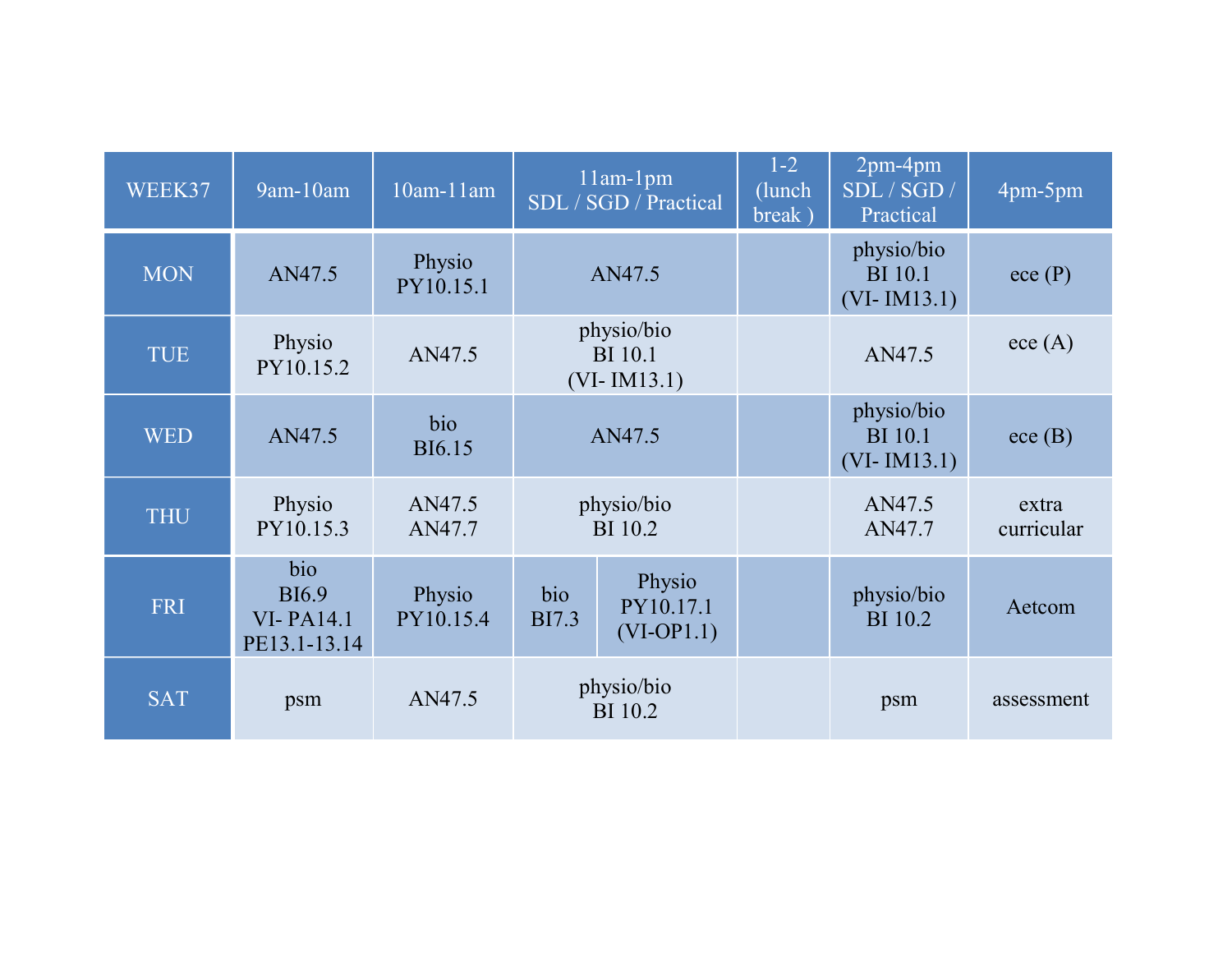| WEEK38     | 9am-10am                                 | $10am-11am$                         | $11am-1pm$<br><b>SDL / SGD / Practical</b> |                     | $1-2$<br>$2pm-4pm$<br>(lunch<br><b>SDL / SGD / Practical</b><br>break) |                              | 4pm-5pm          |        |           |                              |           |
|------------|------------------------------------------|-------------------------------------|--------------------------------------------|---------------------|------------------------------------------------------------------------|------------------------------|------------------|--------|-----------|------------------------------|-----------|
| <b>MON</b> | AN47.5                                   | Physio<br>PY10.17.2<br>$(VI-OP1.1)$ | AN47.5                                     |                     |                                                                        |                              |                  |        |           | physio/bio<br><b>BI</b> 10.2 | $\csc(P)$ |
| <b>TUE</b> | Physio<br>PY10.17.3                      | AN47.5                              | physio/bio<br><b>BI</b> 10.2               |                     |                                                                        |                              |                  | AN47.5 | $\csc(A)$ |                              |           |
| <b>WED</b> | AN47.5<br>AN47.13<br>AN47.14             | bio<br><b>BI10.3</b>                | AN47.5 AN47.13<br>AN47.14                  |                     |                                                                        | physio/bio<br><b>BI</b> 10.2 | $\csc(B)$        |        |           |                              |           |
| <b>THU</b> | Physio<br>PY10.17.4                      | AN48.1                              | physio/bio<br><b>BI</b> 11.24              |                     |                                                                        | AN48.1                       | extra curricular |        |           |                              |           |
| <b>FRI</b> | bio<br><b>BI6.10</b><br><b>VI-DR17.4</b> | Physio<br>PY10.17.5                 | bio<br><b>BI7.3</b>                        | Physio<br>PY10.17.6 |                                                                        | physio/bio<br><b>BI11.24</b> | Aetcom           |        |           |                              |           |
| <b>SAT</b> | psm                                      | AN48.2                              | physio/bio<br><b>BI11.24</b>               |                     |                                                                        | psm                          | Assessment       |        |           |                              |           |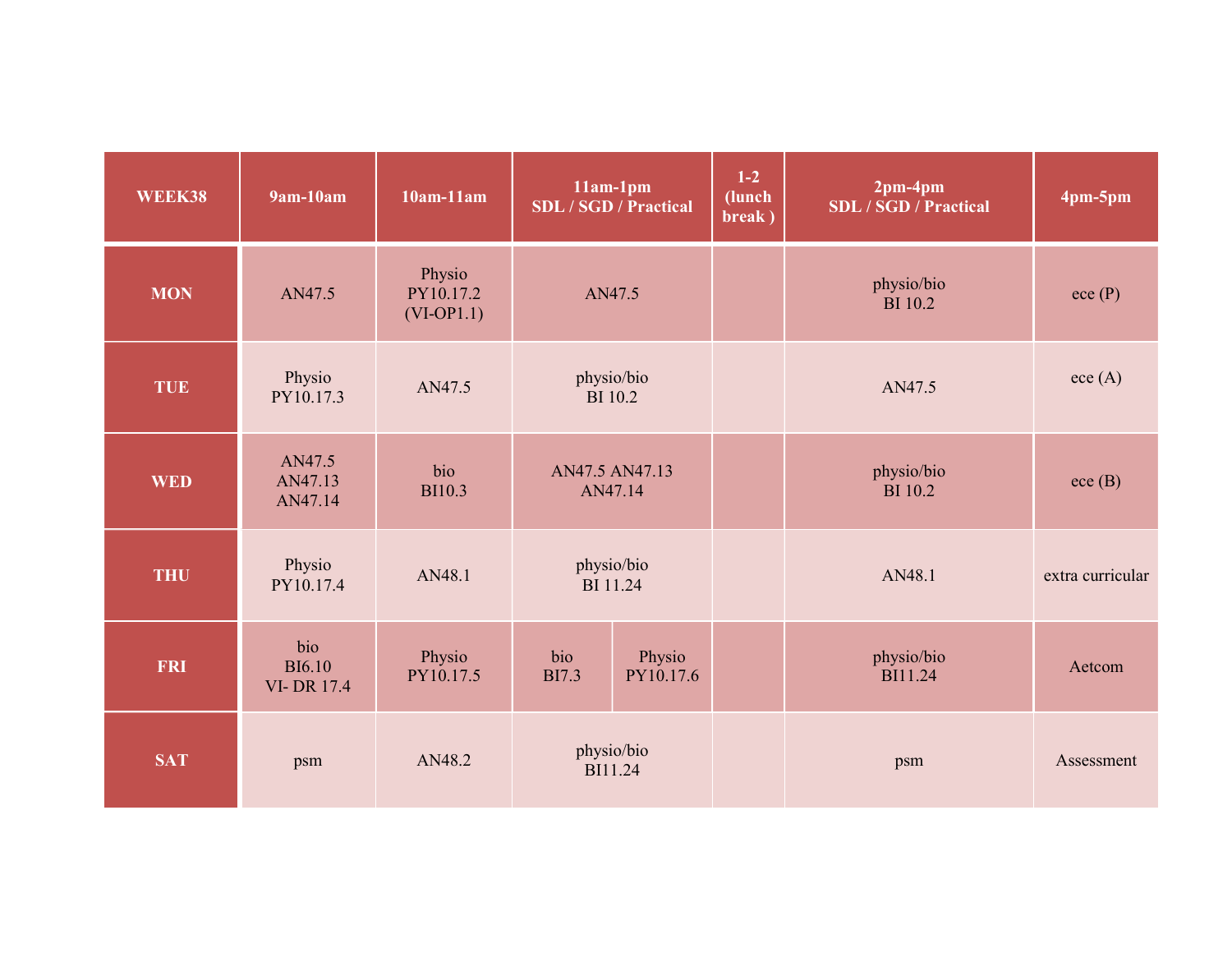| WEEK39                    | 9am-10am                                                 | $10am-11am$          | $11am-1pm$<br><b>SDL/SGD/Practical</b> |                  | $1-2$<br>$\frac{2pm-4pm}{2pm}$<br>(lunch<br><b>SDL / SGD / Practical</b><br>break) |            | 4pm-5pm          |
|---------------------------|----------------------------------------------------------|----------------------|----------------------------------------|------------------|------------------------------------------------------------------------------------|------------|------------------|
| $\overline{\textbf{MON}}$ | AN48.2 AN48.7                                            | Physio<br>PY10.19    | AN48.2 AN48.7                          |                  |                                                                                    | physio/bio | $\csc(P)$        |
| <b>TUE</b>                | Physio<br>PY11.1                                         | AN48.2               | physio/bio                             |                  |                                                                                    | AN48.2     | ece(A)           |
| <b>WED</b>                | AN48.2                                                   | bio<br><b>BI10.4</b> | AN48.2                                 |                  |                                                                                    | physio/bio | $\csc(B)$        |
| <b>THU</b>                | Physio<br>PY11.2                                         | AN48.2               | physio/bio                             |                  |                                                                                    | AN48.2     | extra curricular |
| <b>FRI</b>                | bio<br><b>BI6.10</b><br><b>VI-PA14.1</b><br>PE13.1-13.14 | Physio<br>PY11.3     | bio<br><b>BI10.5</b>                   | Physio<br>PY11.4 |                                                                                    | physio/bio | Aetcom           |
| <b>SAT</b>                | psm                                                      | AN48.2               | physio/bio                             |                  |                                                                                    | psm        | assessment       |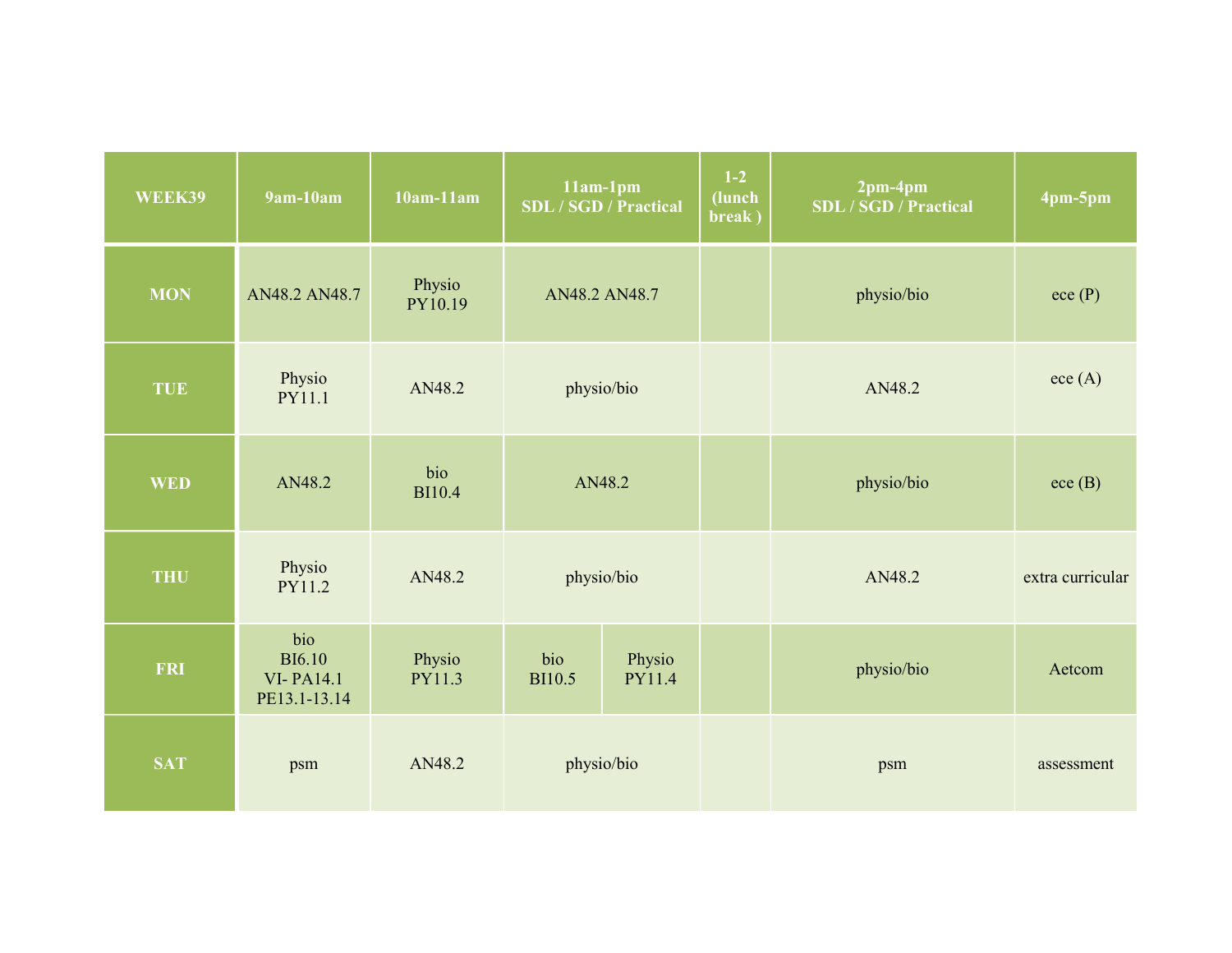| WEEK40     | 9am-10am                                                 | $10$ am- $11$ am     | $11am-1pm$<br><b>SDL/SGD</b><br>/ Practical |                   | $1-2$<br>(lunch)<br>break) | 2pm-4pm<br>SDL / SGD / Practical | 4pm-5pm          |  |
|------------|----------------------------------------------------------|----------------------|---------------------------------------------|-------------------|----------------------------|----------------------------------|------------------|--|
| <b>MON</b> | AN48.2                                                   | Physio<br>PY11.5     | AN48.2                                      |                   |                            | physio/bio                       | $\csc(P)$        |  |
|            | Physio                                                   | AN49.4 AN49.2        | physio/bio                                  |                   |                            | SDL (AN55.1-2) Radiology         | $\csc(A)$        |  |
| <b>TUE</b> | PY11.6<br>$(VI-PE)$                                      | AN49.3 AN49.5        |                                             |                   |                            | AN49.4 AN49.2 AN49.3<br>AN49.5   |                  |  |
| <b>WED</b> | AN49.1                                                   | bio<br><b>BI10.5</b> |                                             |                   |                            | physio/bio                       | $\csc(B)$        |  |
|            | Physio<br>PY11.7                                         | AN49.1               | physio/bio                                  |                   |                            | SDL (AN54.1-3) Radiology         | extra curricular |  |
| <b>THU</b> |                                                          |                      |                                             |                   |                            | AN49.1 AN48.3<br>AN48.4          |                  |  |
| <b>FRI</b> | bio<br><b>BI6.10</b><br><b>VI-PA14.1</b><br>PE13.1-13.14 | Physio<br>PY11.11    | bio<br><b>BI10.5</b>                        | Physio<br>PY11.12 |                            | physio/bio                       | Aetcom           |  |
| <b>SAT</b> | psm                                                      | AN48.3<br>AN48.4     | physio/bio                                  |                   |                            | psm                              | assessment       |  |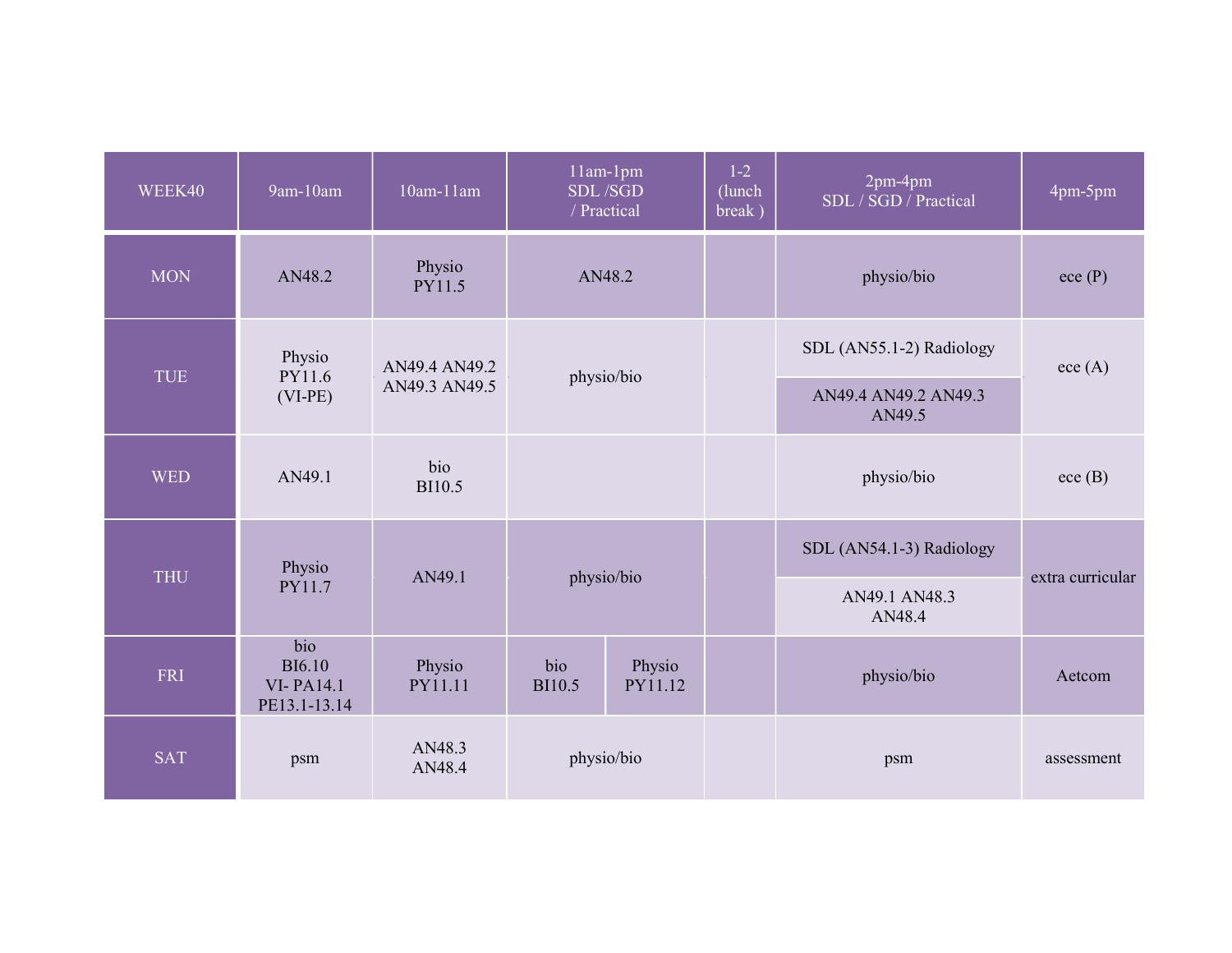|                                     | <b>LECTURES(hrs)</b> |                | $SGD + SDL + PRACTICAL$<br>(hrs) |                | <b>TOTAL</b> (hrs) |                                          |
|-------------------------------------|----------------------|----------------|----------------------------------|----------------|--------------------|------------------------------------------|
|                                     | <b>REQUIRED</b>      | <b>ALLOTED</b> | <b>REQUIRED</b>                  | <b>ALLOTED</b> | <b>REQUIRED</b>    | <b>ALLOTED</b>                           |
| <b>ANATOMY</b>                      | 200                  | 200            | $350+30=380$                     | 440            | 580                | 640                                      |
| <b>PHYSIOLOGY</b>                   | 170                  | 170            | $235+25=260$                     | 320            | 430                | 490                                      |
| <b>BIOCHEMISTRY</b>                 | 90                   | 90             | $115+20=135$                     | 160            | 225                | 250                                      |
| <b>COMMUNITY</b><br><b>MEDICINE</b> | 20                   |                | $27 + 5 = 32$                    |                | 52                 | 60                                       |
| <b>ECE</b>                          |                      |                |                                  |                | 90                 | 120                                      |
| <b>AETCOM</b>                       |                      |                |                                  |                | 35                 | 40                                       |
| <b>EXTRA</b><br><b>CURRICULAR</b>   |                      |                |                                  |                | 38                 | 40                                       |
| <b>ASSESSMENT</b>                   |                      |                |                                  |                |                    | 40                                       |
| <b>GRAND TOTAL</b>                  |                      |                |                                  |                | 1450               | 1680<br>(40weeks X<br>6days X7<br>hours) |